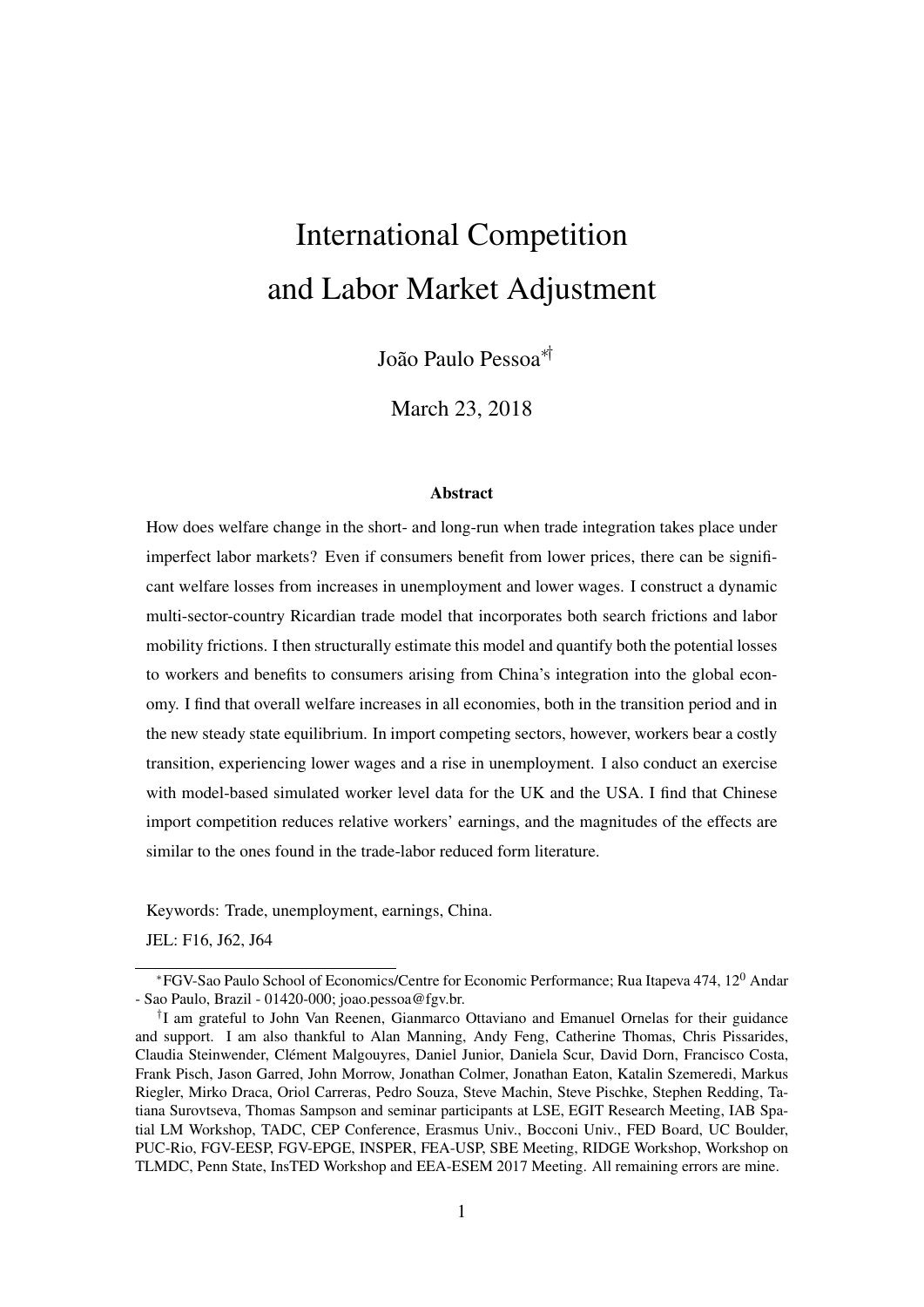# 1 Introduction

It has been recognized that trade openness is likely to be welfare improving in the longrun, by decreasing prices and allowing countries to expand their production to new markets. These gains, however, generally neglect important labor market aspects that take place during the adjustment process, such as displacement of workers in sectors harmed by import competition and the fact that workers do not move immediately to growing exporting sectors.

The first contribution of this paper is to provide a tractable framework to structurally quantify the impact of trade shocks in a world with both search frictions and labor mobility frictions between sectors. I calculate changes in welfare arising from the emergence of China, both in the new equilibrium and along the transition period. My calculations take into account not only the benefits but also account for potential costs linked to labor market adjustments. I find that China's integration generate gains worldwide also in the short-run. However, there are winners and losers in the labor market.

My dynamic trade model incorporates search and matching frictions from [Pissarides](#page-46-0) [\(2000\)](#page-46-0) into a multi-country-sector [Costinot, Donaldson, and Komunjer](#page-44-0) [\(2012\)](#page-44-0) framework.<sup>1</sup> In this set-up goods can be purchased at home, but consumers will pay the leastcost around the world accounting for trade costs. Hence, consumers benefit from more trade integration by accessing imported goods at lower costs, and workers gain from higher wages and employment levels in sectors that thrive. In my set-up, wages will not be equal across sectors within countries because of labor mobility frictions, which are added to the model assuming that workers have exogenous preferences over sectors [\(Ar](#page-44-1)[tuç, Chaudhuri, and McLaren,](#page-44-1) [2010\)](#page-44-1). On the other hand, a rise in import competition in a sector will decrease wages and increase job destruction in this sector. To analyze how all these effects interact following a trade shock I use numerical simulations.

The "China shock" used in my numerical exercise consists of a decrease in Chinese trade barriers and an increase in Chinese productivity that emulates the growth rate of China's trade volume following its entry into the WTO. I find that all economies gain from this shock. For example, welfare in the United States (USA) and in the United Kingdom (UK) increase by approximately 0.6% and 1.2%, respectively, in the new steady state compared to the initial one.

<sup>&</sup>lt;sup>1</sup>This is a multi-sector version of [Eaton and Kortum](#page-45-0) [\(2002\)](#page-45-0) where labor is the solely factor of production.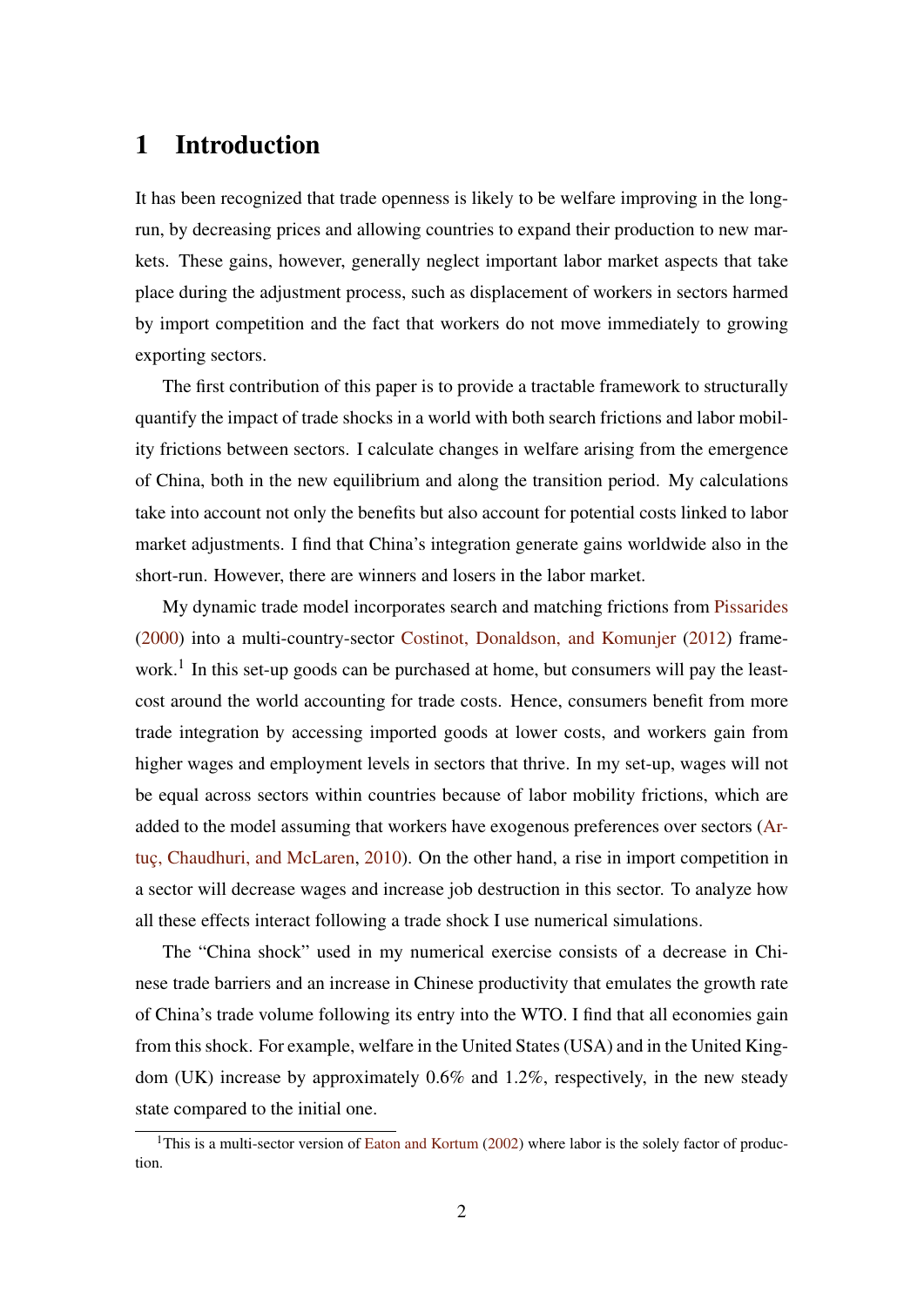The effects of the shock on wages and unemployment are heterogeneous across sectors within countries. In mid-tech manufacturing industries in the UK and in the USA, which face severe import competition from China, workers' real wages fall and unemployment rises. The fall in the real average wage in this sector is approximately 0.2% in the USA and 0.7% in the UK during the adjustment period two years after the shock. However, at the same point in time workers in the service and high-tech manufacturing sectors experience a rise in the real average wage and a fall in the unemployment rate: The real average wage in high-tech manufacturing increases by 1% in the USA and in the UK.

The numerical exercise also demonstrates the dynamic effects associated with the rise of China. Immediately after the shock, real wages rise in exporting sectors and fall in industries facing fierce import competition from China. As workers move from sectors hit badly by China in search of better paid jobs in other industries, wages in exporting sectors start to fall due to a rise in labor supply. This implies that wages are lower in the final steady state than during the transition in these industries. In some import competing sectors, however, the effects go in the opposite direction: Wages fall immediately after the shock and recover over time. $<sup>2</sup>$ </sup>

The second contribution of this paper is to provide a theoretical foundation to the interpretation of reduced form regressions in the trade-labor literature. In order to do so, I use my model to simulate workers' wages and employment history over several years following the China shock. Then, by building on [Autor, Dorn, Hanson, and Song](#page-44-2) [\(2014\)](#page-44-2) and [Pessoa](#page-46-1) [\(2018\)](#page-46-1), I run reduced form regressions using the model-based simulated data. Despite the immense methodological differences, my results are not very different from the ones found in the two papers. For example, [Autor, Dorn, Hanson, and Song](#page-44-2) [\(2014\)](#page-44-2) find that workers in manufacturing industries more exposed to Chinese imports observed their income fall by 2.86% more (in annual terms) than employees in industries not so strongly exposed to competition with China, while I find an effect of 2.46% using the simulated data.

Differently from the reduced form literature, however, my simulated exercise is based on a general equilibrium model that allows welfare counterfactual analysis. It provides

 ${}^{2}$ [Artuç, Chaudhuri, and McLaren](#page-44-1) [\(2010\)](#page-44-1) find similar overshooting and undershooting effects considering theoretical frameworks that take into account labor mobility frictions between sectors. [Bellon](#page-44-3) [\(2017\)](#page-44-3) provides evidence that wage dispersion and inequality are higher in the short-run than in the long-run fol-lowing a trade liberalization episode, while [Dix-Carneiro and Kovak](#page-45-1) [\(2015\)](#page-45-1) find the opposite pattern using Brazilian data.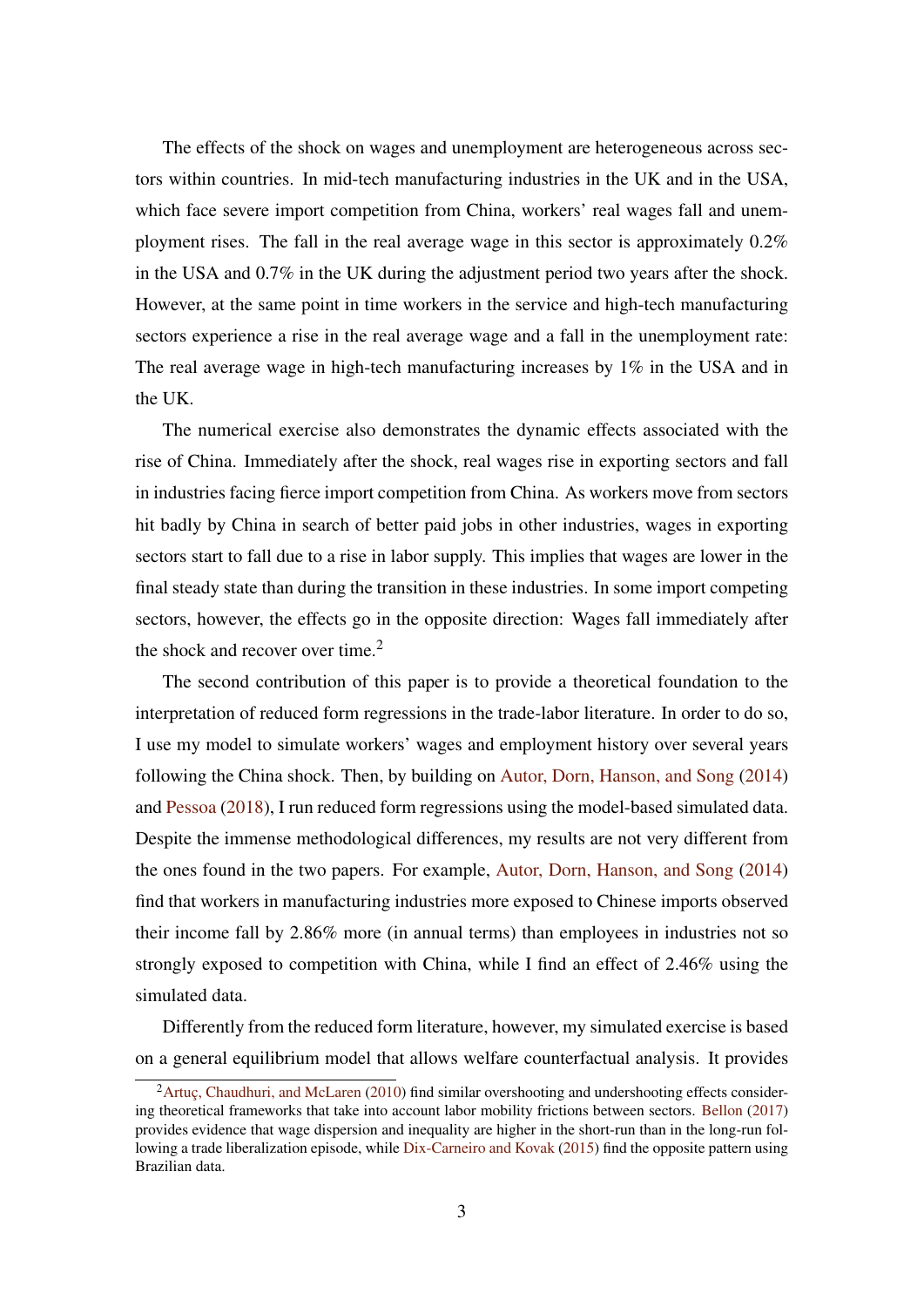evidence that reduced form regressions are able to capture the *relative* negative effects associated with the rise of China, but not the fact that workers in the UK and in the USA experience a rise in welfare and aggregate employment gains due to more trade with China.

In order to perform the analysis in the paper, I estimate a sub-set of the parameters of the model using country-sector level and worker level data. I estimate a gravity equation delivered by the model using data on bilateral trade flows to obtain the trade elasticity parameter and countries' productivity shifters. I also use equations from my theoretical framework and the methodology developed in [Artuç and McLaren](#page-44-4) [\(2015\)](#page-44-4) to estimate the parameters related to labor mobility frictions between sectors. The remaining parameters are either calibrated or taken from the literature.

Many other papers study the effects of trade openness on labor markets by quantifying theoretical models. However, to my knowledge this is the first paper that explicitly quantifies the effects of a trade shock, the emergence of China, analyzing all the following aspects: general equilibrium effects across countries, the dynamic adjustment path to a new equilibrium (in a set-up where jobs can be endogenously destroyed and with sector-specific unemployment) and labor mobility frictions between sectors.<sup>3</sup>

An example of a paper that quantifies the effects of a trade shock on labor markets is [Artuç, Chaudhuri, and McLaren](#page-44-1) [\(2010\)](#page-44-1), where the authors consider a dynamic model with labor mobility frictions across sectors. They estimate the variance of USA workers' industry switching costs using gross flows across industries and simulate a trade liberalization shock. This and other papers in this literature, however, consider a small open

 $3$ [Caliendo, Dvorkin, and Parro](#page-44-5) [\(2017\)](#page-44-5) develop a dynamic trade model with full employment that takes into account labor mobility frictions, goods mobility frictions, geographic factors and input-output linkages. They calibrate the model to 22 sectors, 38 countries and 50 states in the USA to quantify the effects of the China shock. They find that China was responsible for the destruction of thousands of jobs in manufacturing in the USA, but the shock generated aggregate welfare gains. [di Giovanni, Levchenko, and](#page-44-6) [Zhang](#page-44-6) [\(2014\)](#page-44-6) evaluate the welfare impact of China's integration considering a multi-sector, multi-country framework and also find that welfare increases in developed economies. [Levchenko and Zhang](#page-45-2) [\(2013\)](#page-45-2) study not only the aggregate but also the distributional impacts of the trade integration of China and other developing economies considering factor immobility, finding that reallocation of factors across sectors contributes relatively little for aggregate gains, but has large distributional impacts. Both papers, however, consider a static framework with full-employment.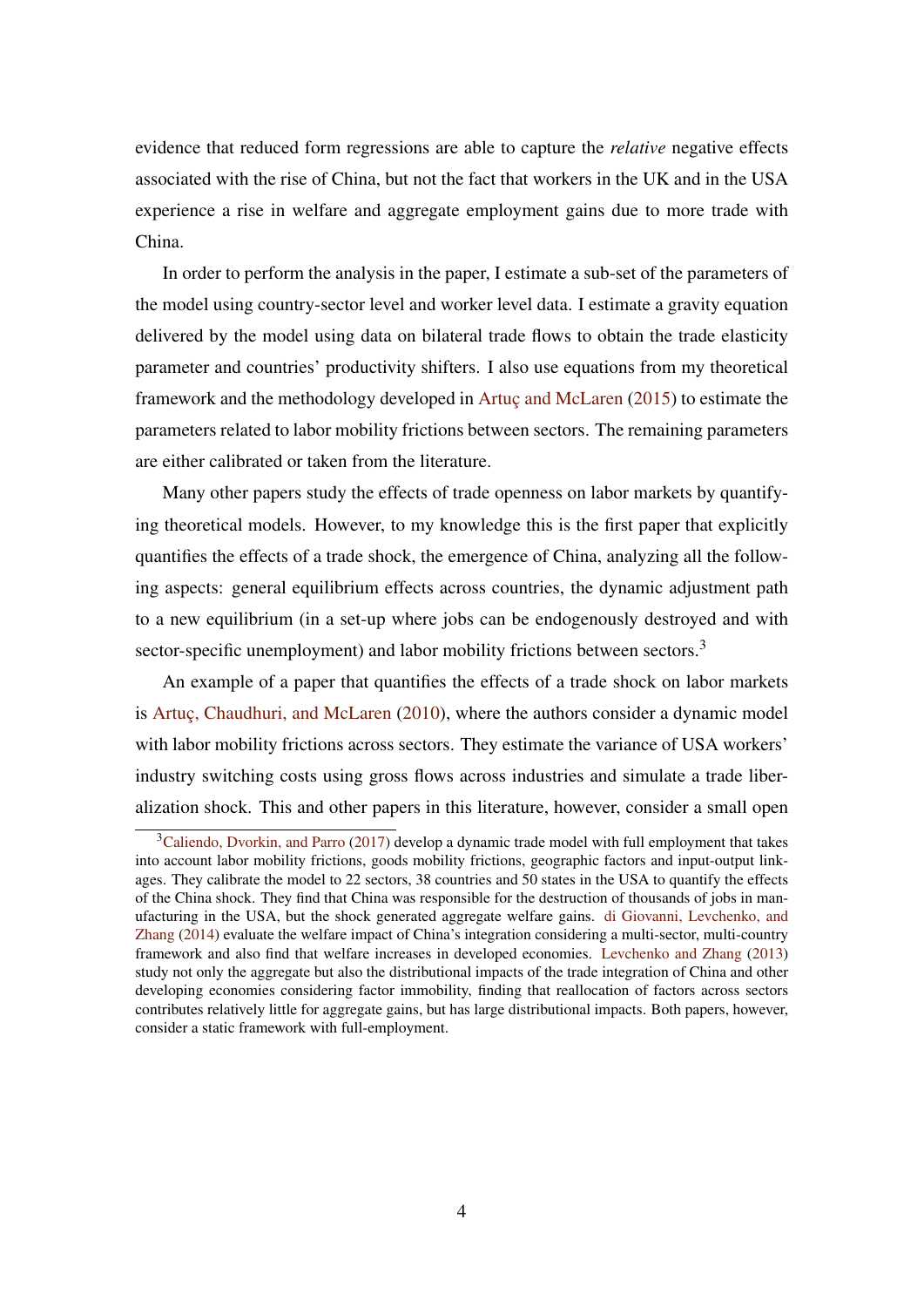economy set-up, disregarding general equilibrium effects across countries.<sup>4</sup>

Another strand of the literature quantifies models in which labor markets are imperfect taking into account general equilibrium effects across countries, but usually ignore multi-sector economies (and consequently that workers do not move freely between sectors) and are silent about transitional dynamics, due to the static nature of their framework. The most similar paper to mine in this area is [Heid and Larch](#page-45-3) [\(2016\)](#page-45-3), that considers search generated unemployment in an [Arkolakis, Costinot, and Rodriguez-Clare](#page-44-7) [\(2012\)](#page-44-7) environment and calculate international trade welfare effects in the absence of full employment.<sup>5</sup>

The interpretation of reduced form regressions using simulated data contributes to the empirical literature that uses worker level information to identify effects of international trade on labor market outcomes, including out of employment dynamics. Examples are [Autor, Dorn, Hanson, and Song](#page-44-2) [\(2014\)](#page-44-2) and [Pessoa](#page-46-1) [\(2018\)](#page-46-1), which consider the China shock to identify impacts on labor markets in the USA and in the UK, respectively.<sup>6</sup>

The paper is organized as follows. In Section 2 I present my model and discuss some of its implications. In Section 3 I structurally estimate a sub-set of the parameters of the model, and explain how to calibrate the remaining parameters. In Section 4 I compute my counterfactual and simulation exercises and present their results. I offer concluding comments in Section 5.

<sup>4</sup>Another interesting paper is [Dix-Carneiro](#page-45-4) [\(2014\)](#page-45-4), which estimates a dynamic model using Brazilian micro-data to study the adjustment path after a Brazilian trade liberalization episode in the nineties. [Utar](#page-46-2) [\(2011\)](#page-46-2) calibrates a model using Brazilian data to answer a similar question, while [Helpman, Itskhoki,](#page-45-5) [Muendler, and Redding](#page-45-5) [\(2012\)](#page-45-5) use linked employer-employee data to analyze also the trade effects in this same country, but with a greater focus on wage inequality. [Cosar, Guner, and Tybout](#page-44-8) [\(2013\)](#page-44-8) and [Utar](#page-46-3) [\(2006\)](#page-46-3) use Colombian firm level data to estimate a dynamic model of labor adjustment and study how the economy fairs following an import competition shock. [Kambourov](#page-45-6) [\(2009\)](#page-45-6) builds a dynamic general equilibrium sectoral model of a small open economy with sector-specific human capital, firing costs and tariff. He calibrates the model using Chilean and Mexican data to quantify the effects of trade reforms that took place in the seventies and in the eighties in Chile and in Mexico, respectively, finding that if a country does not liberalize its labor market at the outset of its trade reform, the reallocation of workers across sectors will be slower, reducing the gains from trade.

 ${}^{5}$ [Felbermayr, Larch, and Lechthaler](#page-45-7) [\(2013\)](#page-45-7) construct a static one sector Armington model with frictions on the goods and labor markets and use a panel data of developed countries to verify the predictions of the model. [Felbermayr, Impullitti, and Prat](#page-45-8) [\(2014\)](#page-45-8) builds a dynamic two country one sector model a la [Melitz](#page-45-9) [\(2003\)](#page-45-9) to study inequality response to trade shocks in Germany, but consider only a static framework in their calibration exercise using matched employer-employee data from Germany.

<sup>&</sup>lt;sup>6</sup>More broadly, the paper adds to a growing literature on the effects of trade shocks on labor markets, such as [Pfaffermayr, Egger, and Weber](#page-46-4) [\(2007\)](#page-46-4), [Revenga](#page-46-5) [\(1992\)](#page-46-5), [Bernard, Jensen, and Schott](#page-44-9) [\(2006\)](#page-44-9), [Filho](#page-45-10) [and Muendler](#page-45-10) [\(2007\)](#page-45-10), [Dauth, Findeisen, and Suedekum](#page-44-10) [\(2012\)](#page-44-10), [Kovak](#page-45-11) [\(2013\)](#page-45-11), [Autor, Dorn, and Hanson](#page-44-11) [\(2013\)](#page-44-11) and [Costa, Garred, and Pessoa](#page-44-12) [\(2016\)](#page-44-12), to cite just a few.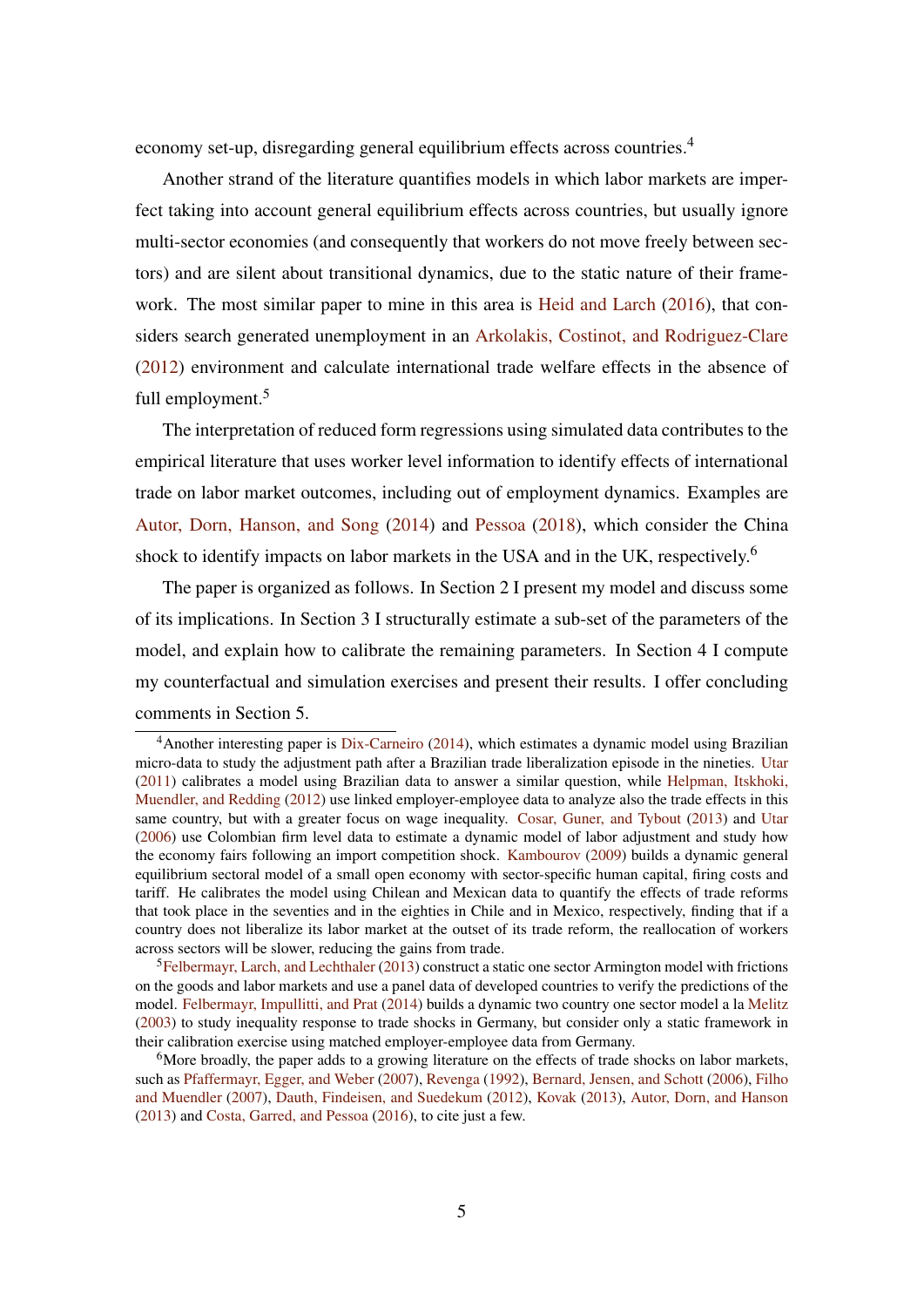# 2 Model

My dynamic trade model incorporates frictional unemployment with endogenous job destruction [\(Pissarides,](#page-46-0) [2000\)](#page-46-0) into a multi-country/multi-sector [Costinot, Donaldson, and](#page-44-0) [Komunjer](#page-44-0) [\(2012\)](#page-44-0) framework. I also add labor mobility frictions between sectors using some features from [Artuç, Chaudhuri, and McLaren](#page-44-1) [\(2010\)](#page-44-1).

The model takes into account that labor markets are imperfect. The economy is composed of many countries and sectors. Workers without a job can choose the sector in which to search for employment according to their personal exogenous preferences. Within a sector, firms and workers have to engage in a costly and uncoordinated process to meet each other. Each sector produces many types of varieties, and consumers will shop around and pay the best available price for each type of variety (considering trade costs).

The model is tractable and allows the ability to quantify changes in real income per capita and welfare following a trade shock (the emergence of China) considering not only the positive aspects associated with cheaper consumption goods but also the potential negative aspects associated with labor market adjustments. My dynamic framework will also enable me to study how different groups of workers are affected at different points in time. I start the section by providing the main components of the model. I then demonstrate how to compute the equilibrium and discuss some of the implications of the model.

In terms of notation,  $a_l^t$  $k_{k,i}$  represents variable 'a' in sector *k* in country *i* at time *t*. Some variables represent a bilateral relationship between two countries. In this case, the variable  $a_{k,oi}^t$  is related to exporter *o* and importer *i* in sector *k*. Finally, in other cases it will be necessary to highlight that a variable depends on a worker, on a variety or on a different productivity level. In such cases,  $a_i^j$  $k_{i,i}(l)$  means that the variable is related to the worker *l*,  $a_l^t$  $k$ <sub>*k*,*i*</sub>(*j*) is a variable associated with the variety *j* and  $a_j^t$  $_{k,i}^t(x)$  is linked to idiosyncratic productivity *x*. For the sake of simplicity, I omit the variety index *j* whenever possible.

#### 2.1 Consumers

There are  $N$  countries. Each country has an exogenous labor force  $L_i$  and is formed by *K* sectors containing an (endogenous) mass of workers  $L_1^t$  $k_{k,i}$  and an infinite mass of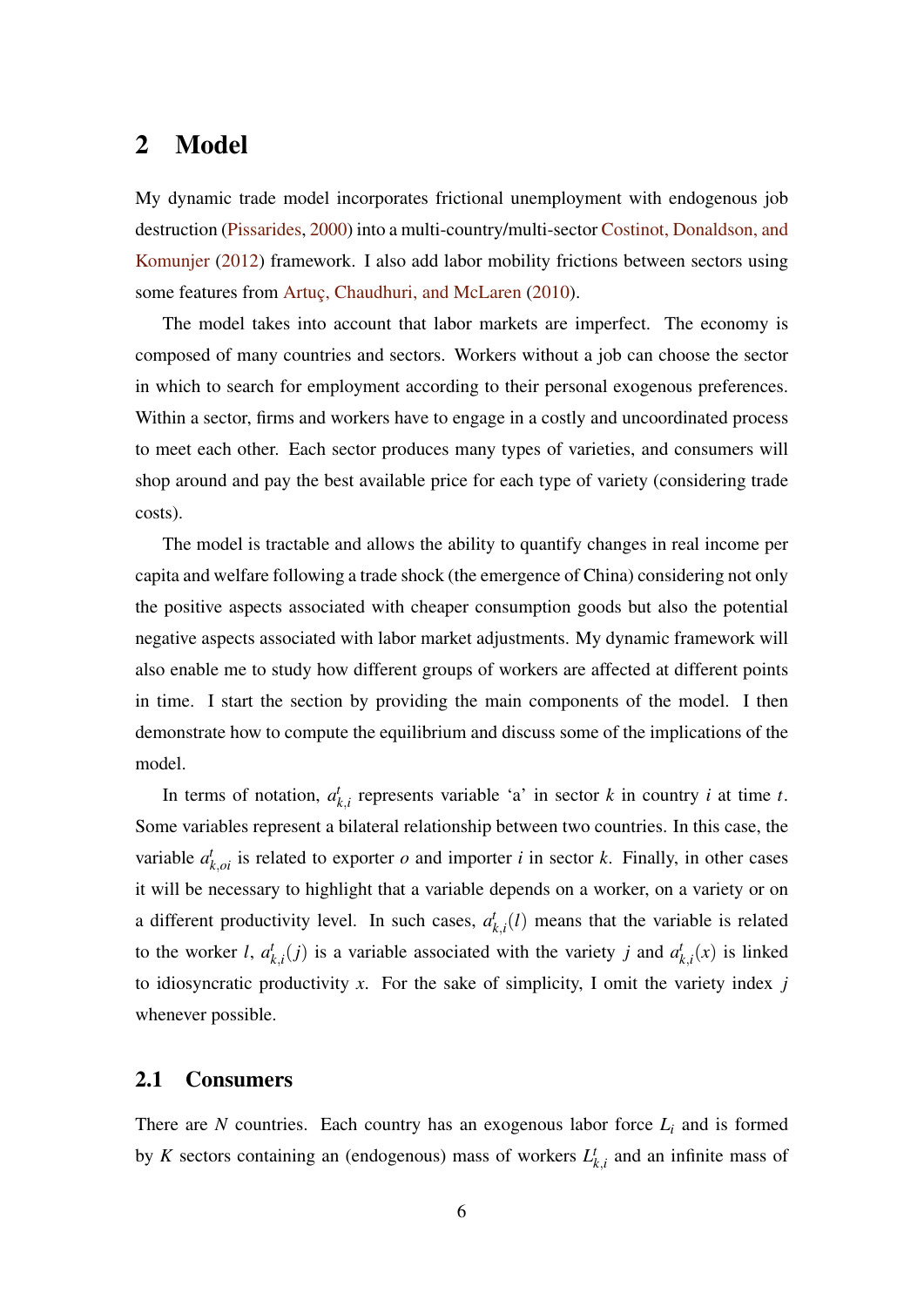potential entrant firms. I assume that heterogeneous family members in each country pool their income, which is composed of unemployment benefits, labor income, firm profits and government lump-sum transfers/taxes, and maximize an inner C.E.S, outer Cobb-Douglas utility function subject to their income in period *t*: 7

$$
Max \sum_{k} \mu_{k,i} \frac{\ln \int_0^1 (C_{k,i}^t(j))^{\varepsilon} dj}{\varepsilon},
$$

where *k* indexes sectors,  $\varepsilon = (\sigma - 1)/\sigma$ ,  $\sigma$  is the constant elasticity of substitution (between varieties) and  $C_k^t$  $f_{k,i}(j)$  represents consumption of variety *j* (and the utility function is expressed in log terms).  $\mu_{k,i}$  is country *i*'s share of expenditure on goods from sector *k*, and  $\sum_{k} \mu_{k,i} = 1$ . Note that consumers do not save in this economy. The dynamic effects in the model arise from labor market features, as shown below.

### 2.2 Labor Markets

Each sector has a continuum of varieties  $j \in [0,1]$ . I treat a variety as an ex-ante different labor market. I omit the variety index *j* from this point forward, but the reader should keep in mind that the following expressions are country-sector-variety specific.

Firms and workers have to take part in a costly matching process to meet each other in a given market. This process is governed by a matching function  $m(u)$  $\boldsymbol{h}$ <sub> $k$ </sub>, $\boldsymbol{v}$ <sup> $\boldsymbol{v}$ </sup>  $_{k,i}^t$ ). It denotes the number of successful matches that occur at a point in time when the unemployment rate is  $u^t$  $k$ <sup>*t*</sup><sub>*k*</sub>,*i* and the number of vacancies posted is  $v_j^t$  $_{k,i}^t$  (where  $u_i^t$  $\boldsymbol{v}_k^t$ ,  $\boldsymbol{v}_l^t$  $_{k,i}^t$  and  $m()$ are expressed as fractions of the labor force). As in [Pissarides](#page-46-0) [\(2000\)](#page-46-0), I assume that the matching function is increasing in both arguments, concave and homogeneous of degree 1. Homogeneity implies that labor market outcomes are invariant to the size of the labor force in the market. For convenience, I work with  $\theta_{k,i}^t = v_i^t$  $\int_{k,i}^{t}/u_{k}^{t}$  $k$ <sub>,*i*</sub>, a measure of labor market tightness. So the probability that any vacancy is matched with an unemployed worker is given by

$$
\frac{m(u_{k,i}^t, v_{k,i}^t)}{v_{k,i}^t} = q(\theta_{k,i}^t),
$$

 $7$ Under the assumption of a "big household" with heterogeneous individuals (employed/unemployed in different sectors), and that households own some share of firms, household consumption equals its income  $\textit{Consumption}^t_i = \textit{Income}^t_i = \textit{Wages}^t_i + \textit{Profits}^t_i + \textit{UnempBenefits}^t_i + \textit{Tgov}^t_i$ 

The government uses lump-sum taxes/transfers  $Tgov_i^t$  to pay unemployment benefits and finance vacancy costs.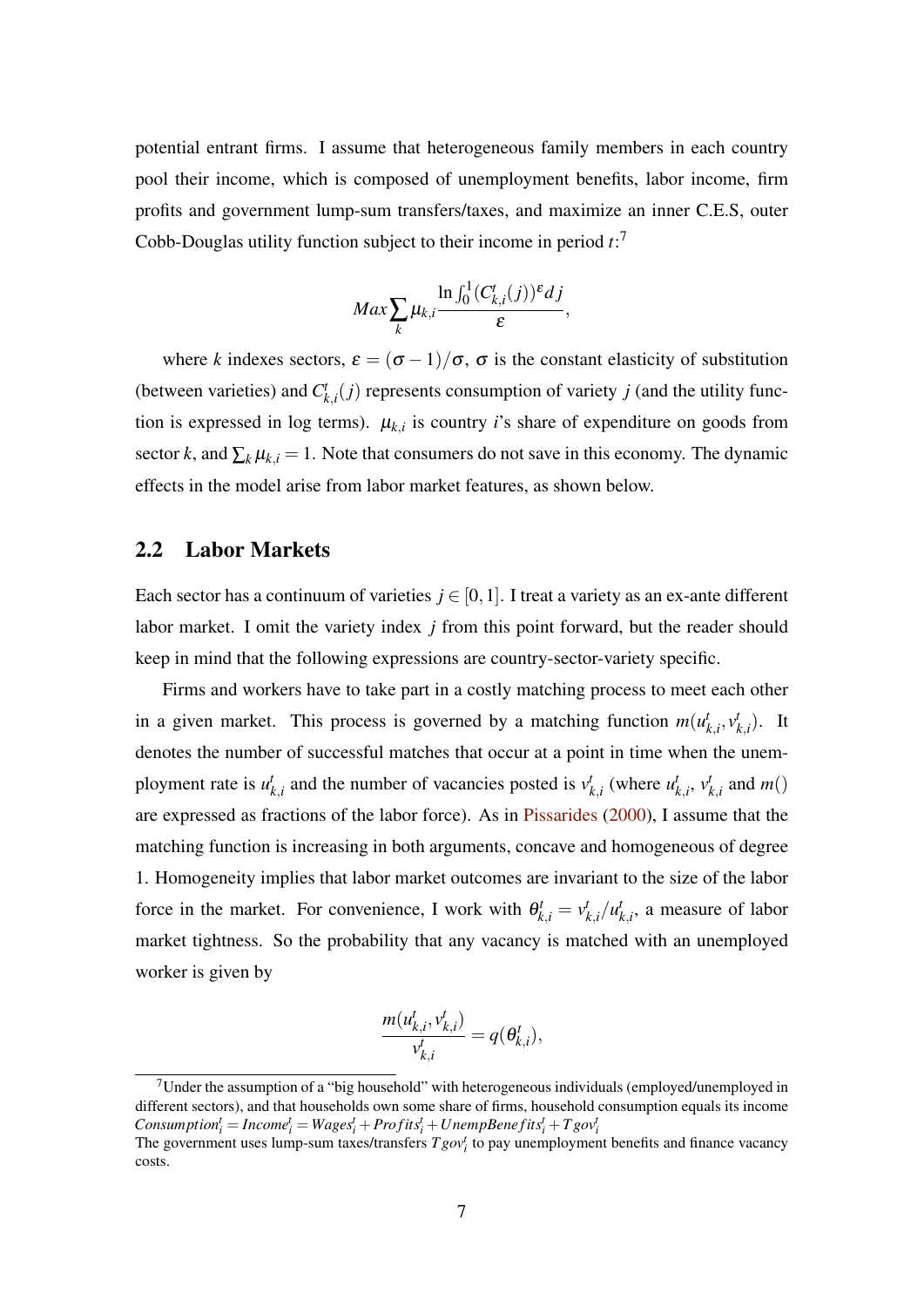and the probability that an unemployed worker is matched with an open vacancy is

$$
\frac{m(u_{k,i}^t, v_{k,i}^t)}{u_{k,i}^t} = \theta_{k,i}^t q(\theta_{k,i}^t).
$$

Workers are free to move between markets to look for a job but not between sectors as will become clearer later. Unemployed workers receive a constant unemployment benefit  $b_{k,i}$  while looking for a job in sector  $k$ .<sup>8</sup> New entrant firms are also free to choose a market in which to post a vacancy and are constrained to post a single vacancy. While the vacancy is open they have to pay a per period cost equals to  $\kappa$  times the productivity of the firm.

Jobs have productivity  $z_{k,i}$ *x*. *x* is a firm specific component, which changes over time according to idiosyncratic shocks that arrive to jobs with probability 1, changing the productivity to a new value x', independent of x and drawn from a distribution  $G(x)$  with support [0,1]. Hence, there is no persistence in the idiosyncratic productivity of the job.  $z_{k,i}$  is a component common to all firms within a variety, constant over time and taken as given by the firm (I postpone its description until Sub-section [2.5\)](#page-14-0).

After firms and workers meet, production starts in the subsequent period. Firms are price takers and their revenue will be equal to  $p_i^t$  $k_{k,i}$ <sup>*z*</sup> $k$ ,*ix*. During production periods, firms pay a wage *w t*  $_{k,i}^{t}(x)$  to employees, and each firm employs (at most) a single worker.

When jobs face any type of shock (including the idiosyncratic one), firms have the option of destroying it or continuing production. Let *J t*  $f_{k,i}^t(x)$  be the value of a filled vacancy for a firm. Then, production ceases when *J t*  $f_{k,i}^{t}(x) < 0$  and continues otherwise. So, job destruction takes place when *x* falls below a reservation level  $R_i^t$  $\mathbf{z}_{k,i}^t$ , where  $J_k^t$  $\frac{d}{k}$ ,*i* $(R_i^t)$  $t_{k,i}^t$ ) = 0. Defining the expected value of an open vacancy as  $V_k^t$  $x_{k,i}^t$ , I can write value functions that govern firms' behavior:

<span id="page-7-0"></span>
$$
V_{k,i}^t = -\kappa p_{k,i}^t z_{k,i} + \frac{1}{1+r} [q(\theta_{k,i}^t) \int\limits_{R_{k,i}^{t+1}}^1 J_{k,i}^{t+1}(s) dG(s) + (1-q(\theta_{k,i}^t)) V_{k,i}^{t+1}].
$$
 (1)

<sup>&</sup>lt;sup>8</sup>It is more common to assume that unemployment benefits are common across sectors. The assumption that the value of unemployment benefits varies by sector is not key to derive the model predictions, but it helps to match the model to the data.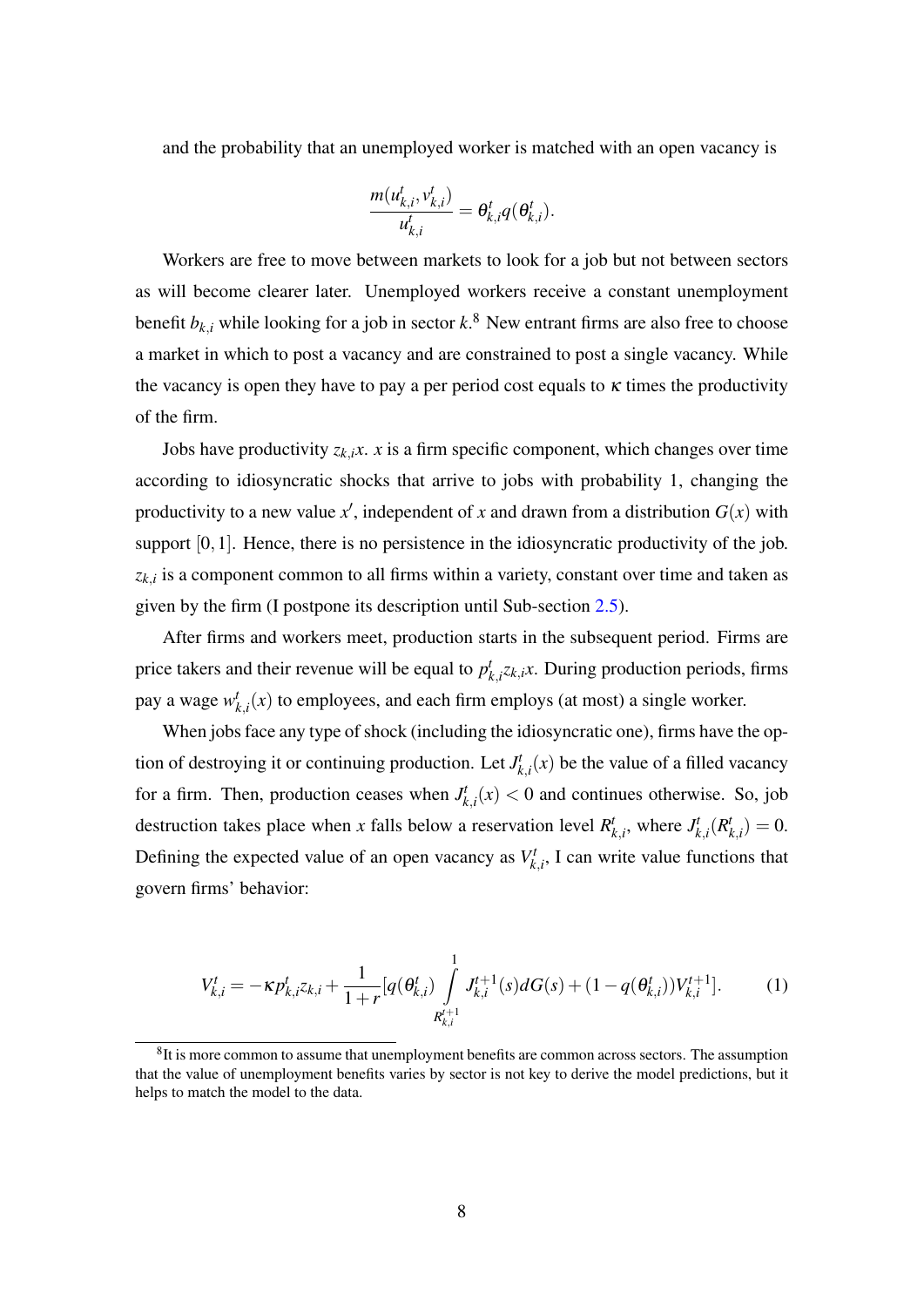<span id="page-8-0"></span>
$$
J_{k,i}^{t}(x) = p_{k,i}^{t} z_{k,i} x - w_{k,i}^{t}(x) + \frac{1}{1+r} \left[ \int\limits_{R_{k,i}^{t+1}}^{1} J_{k,i}^{t+1}(s) dG(s) \right].
$$
 (2)

The value of an open vacancy is equal to the per-period vacancy cost plus the future value of the vacancy. The latter term is equal to the probability that the vacancy is filled,  $q(\theta_k^t)$  $(k_{k,i}^{t})$ , times the value of a filled vacancy next period,  $\int$ 1  $R_{k,i}^{t+1}$  $J_k^{t+1}$  $a_{k,i}^{t+1}(s)dG(s)$ , plus the probability that the vacancy is not filled multiplied by the value of an open vacancy in the future, all discounted by  $1+r$ .

I am implicitly assuming that firms are not credit constrained, even though some papers, e.g. [\(Manova,](#page-45-12) [2008\)](#page-45-12), argue that financial frictions matter in international trade. So, governments will lend money to firms (financed by lump-sum taxes on consumers) as long as the value of posting a vacancy is greater or equal to zero. The value of a filled job is given by the per period revenue minus the wage cost plus the expected discounted value of the job in the future. The last term is equal to the expected value of the job next period, J 1  $R_{k,i}^{t+1}$  $J_k^{t+1}$  ${}_{k,i}^{t+1}(s)dG(s).$ 

From the worker side, unemployed individuals decide in which sector to look for a job in the end of each period, and in contrast to the variety case (described later), they do not move freely between sectors. I assume that each individual has a (unobserved by the econometrician) preference ν *t*  $k_{k,i}(l)$  for each sector, an idiosyncratic worker-sector-time specific component.

A high  $v_k^t$  $v_{k,i}^t(l)$  relative to  $v_k^t$  $\psi_{k',i}^t(l)$  means that the worker has some advantage of looking for jobs in sector  $k$  relative to sector  $k'$ , for example, because he/she prefers to work in industry *k* as it is located in an area where he/she owns a property or his/her family members are settled. I do not provide a more detailed micro foundation for these components to keep the model as simple as possible.

Following great part of the labor and industrial organization literatures, I assume that ν *t*  $k_{k,i}(l)$  are i.i.d. across individuals, time and industries, following a type I extreme value (or Gumbel) distribution with parameters  $(-\gamma \zeta_i, \zeta_i)^9$ . The parameter  $\zeta_i$ , which governs the variance of the shock, reflects how important non-pecuniary motives are to a worker's decision to switch sectors. When ζ*<sup>i</sup>* is very large, pecuniary reasons play almost no role

<sup>&</sup>lt;sup>9</sup>The Gumbel cumulative distribution with parameters  $(-\gamma \zeta_i, \zeta_i)$  is given by  $S(z) = e^{-e^{-(z-\gamma \zeta_i)/\zeta_i}}$  and I have that  $E(z) = -\gamma \zeta_i + \gamma \zeta_i = 0$  and  $Var(z) = \pi^2 \zeta_i^2/6$ , where  $\pi \approx 3.1415$  and  $\gamma \approx 0.5772$ .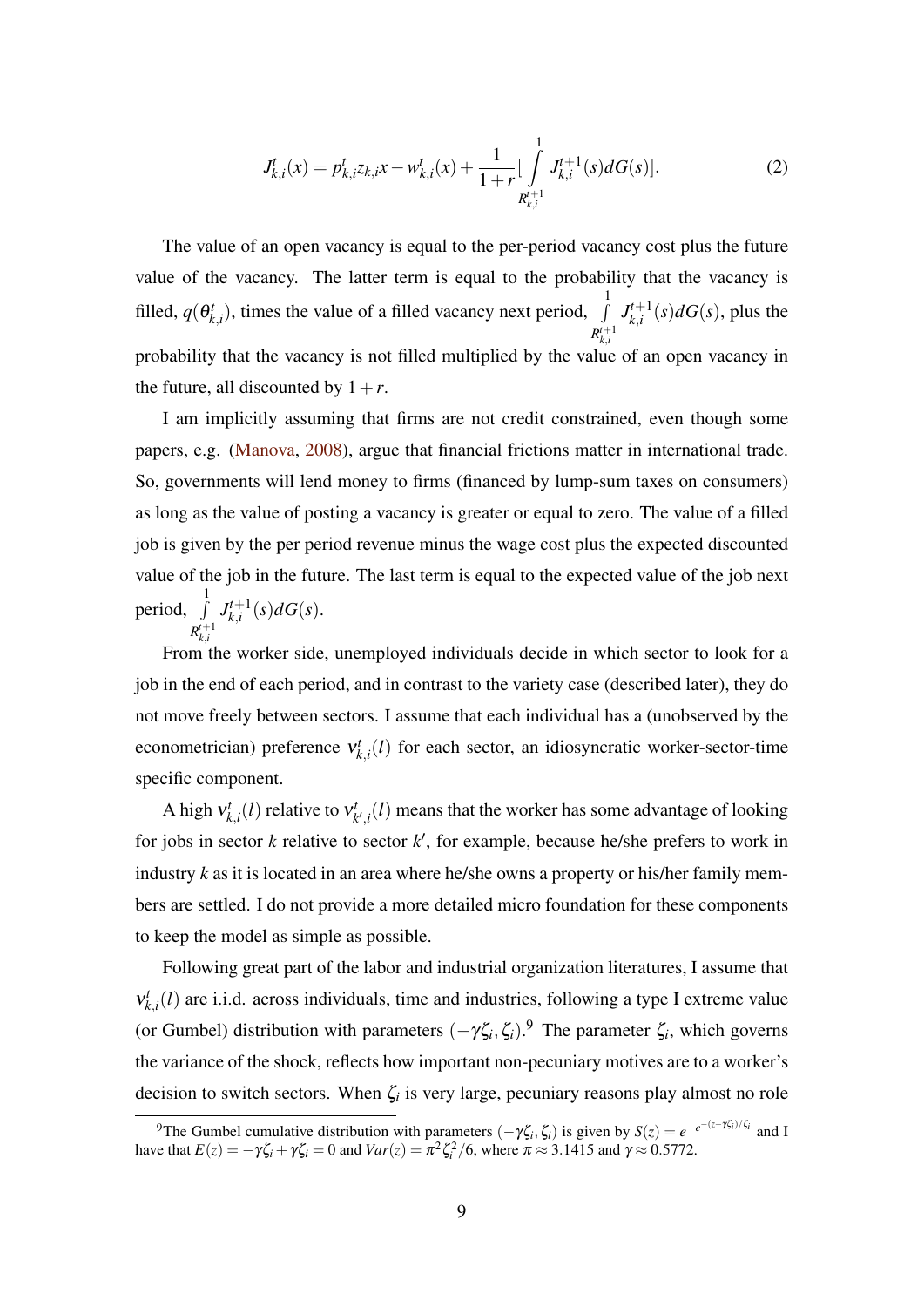and workers will respond less to wage (or probability of finding a job) differences across sectors. In the polar case of  $\zeta_i$  going to infinity, workers are fixed in a particular industry. When  $\zeta_i$  is small the opposite is true and workers tend to move relatively more across sectors following unexpected changes in sectoral unemployment values.

This assumption implies a tractable way of adding labor mobility frictions to the model. In my counterfactual exercise, I will be able to analyze how different levels of mobility frictions influence the impacts on several outcomes following a trade shock. It also incorporates an interesting effect on the model: It allows sectors with high wages and high job-finding rates to coexist in equilibrium with sectors with low wages and low job-finding rates. If there were no frictions (workers were completely free to move) sectors with higher wages would necessarily have lower job-finding rates (as long as the value of posting vacancies were equal to zero in both sectors).

Workers also bear a cost  $C_{k\bar{k},i}$  when moving from sector *k* to  $\bar{k}$ . This cost will be zero when an unemployed worker does not leave her current sector  $(C_{kk,i} = 0)$ . Hence in the end of the period, after production and job creation/destruction have taken place but before the realization of the ν *t*  $\mathbf{k}_{k,i}(l)$ 's, unemployed workers in sector *k* expect to get

<span id="page-9-0"></span>
$$
\Omega_{k,i}^{t} = E_{\nu}[max_{\bar{k}} \{ V_{\bar{k},i}^{t}(l) - C_{k\bar{k},i} + \frac{U_{\bar{k},i}^{t+1}}{1+r} - \frac{U_{k,i}^{t+1}}{1+r} \}]
$$
\n
$$
= \zeta_{i} log[\sum_{\bar{k}} exp(\frac{U_{\bar{k},i}^{t+1}}{(1+r)\zeta_{i}} - \frac{U_{k,i}^{t+1}}{(1+r)\zeta_{i}} - \frac{C_{k\bar{k},i}}{\zeta_{i}})],
$$
\n(3)

where the expectation is taken w.r.t. the  $v_k^t$  $\Omega_{k,i}^t(l)$ 's.  $\Omega_{k,i}^t$  is the continuation value of workers attached to sector *k* at time *t*. This will be an important component of the expected unemployment value of workers looking for a job in sector *k* at the start of period *t* (and before workers learn their values of  $v_k^i$  $\kappa_{k,i}^t(l)$ ), defined as:

$$
U_{k,i}^{t} = b_{k,i} + \eta_{k,i} + [1 - \theta_{k,i}^{t} q(\theta_{k,i}^{t})(1 - G(R_{k,i}^{t+1}))]\Omega_{k,i}^{t}
$$
  
+ 
$$
\frac{1}{1+r}[\theta_{k,i}^{t} q(\theta_{k,i}^{t}) \int_{R_{k,i}^{t+1}}^{1} W_{k,i}^{t+1}(s) dG(s) + (1 - \theta_{k,i}^{t} q(\theta_{k,i}^{t})(1 - G(R_{k,i}^{t+1})))U_{k,i}^{t+1}].
$$
<sup>(4)</sup>

The expected unemployment value is equal to the per period unemployment benefit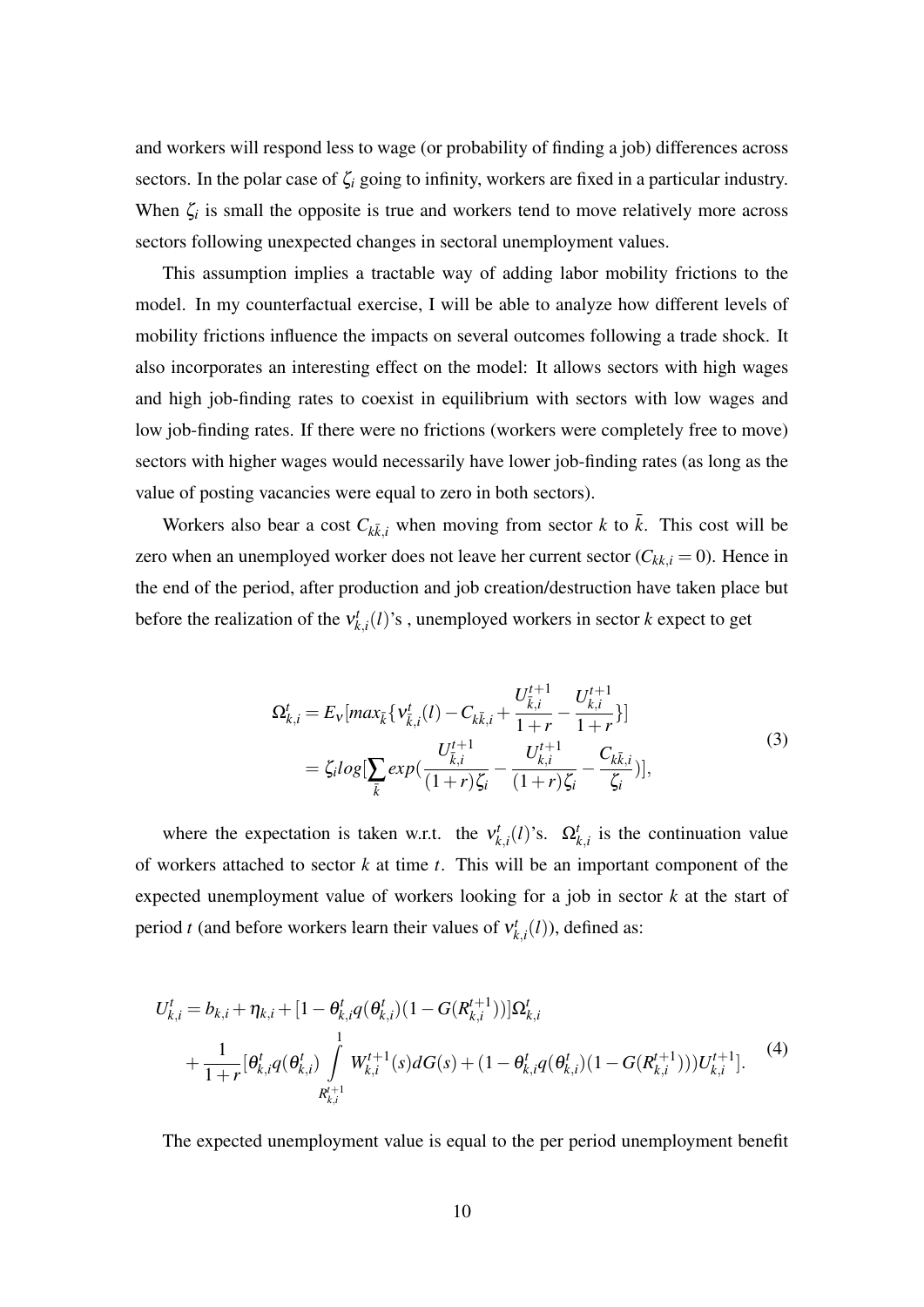plus the discounted expected value of the job next period, given that workers get employed with probability θ *t*  $\theta_{k,i}^t q(\theta_k^t)$  $h_{k,i}^{t}$ ), but they may immediately lose their jobs with probability  $G(R_{k,i}^{t+1})$  $\binom{t+1}{k,i}$ . Put another way, a worker at time *t* will actually produce next period if she finds a firm and does not draw a value of *x* below  $R_{i}^{t+1}$  $\sum_{k,i}^{t+1}$ . In such a case, the worker expects to get  $\int$ 1  $R_{k,i}^{t+1}$  $W_{k,i}^{t+1}(s)dG(s)$ . If the worker does not find a firm or find one and immediately draws a bad idiosyncratic shock, an event that takes place with probability  $1 - \theta_k^t$  $\theta_{k,i}^t q(\theta_k^t)$  $f_{k,i}^t)(1-G(R_{k,i}^{t+1})$  $(k, i^{t+1})$ ), she gets the unemployment value next period,  $U_{k,i}^{t+1}$  $\mathbf{z}_{k,i}^{t+1}$ , plus the option value of moving across sectors,  $\Omega_{k,i}^{t}$ .<sup>10</sup>

The term  $\eta_{k,i}$  is a non-stochastic component that reflects the attractiveness of a sector, common to all workers. It is known by individuals but not by the econometrician.

 $W_{k,i}^t(x)$  is the expected value of a job with productivity *x* for a worker (before he/she learns his/her values of ν *t*  $\mathbf{r}_{k,i}^t(l)$ ). It is given by the per-period wage plus  $\eta_{k,i}$  and a dynamic component:

<span id="page-10-0"></span>
$$
W_{k,i}^{t}(x) = w_{k,i}^{t}(x) + \eta_{k,i} + G(R_{k,i}^{t+1})\Omega_{k,i}^{t}
$$
  
+ 
$$
\frac{1}{1+r} \left[ \int_{R_{k,i}^{t+1}}^{1} W_{k,i}^{t+1}(s) dG(s) + G(R_{k,i}^{t+1}) U_{k,i}^{t+1} \right].
$$
 (5)

After a new draw of *x*, if productivity remains above the destruction threshold, then the worker gets on average  $\int$ 1  $R_{k,i}^{t+1}$  $W_{k,i}^{t+1}(s) dG(s)$ . On the other hand, with probability  $G(R^{t+1}_{k,i})$  $\binom{t+1}{k,i}$  the shock will be sufficiently bad to drive the worker into unemployment and she obtains only  $U_{ki}^{t+1}$ *k*<sub>*k*</sub>,*i* next period plus an option value of moving across sectors,  $\Omega_{k,i}^{t}$ .

Figure [1](#page-11-0) summarizes how labor markets function in the model. At the start of period *t*, production takes place, workers get wages and unemployed workers get their unemployment benefits. Then job creation occurs and all matches (including the newly formed ones) draw a new productivity shock *x*, which is followed by job destruction in the economy. Finally, workers realize their idiosyncratic moving shock ν *t*  $k_{k,i}$  and decide whether to move across sectors (and varieties). $11$ 

<sup>&</sup>lt;sup>10</sup>Note that  $\Omega_{k,i}^t$  is discounted from the unemployment value in the worker's current sector.

 $11$ Note that I am implicitly assuming that all agents have rational expectations and perfect foresight of aggregate variables.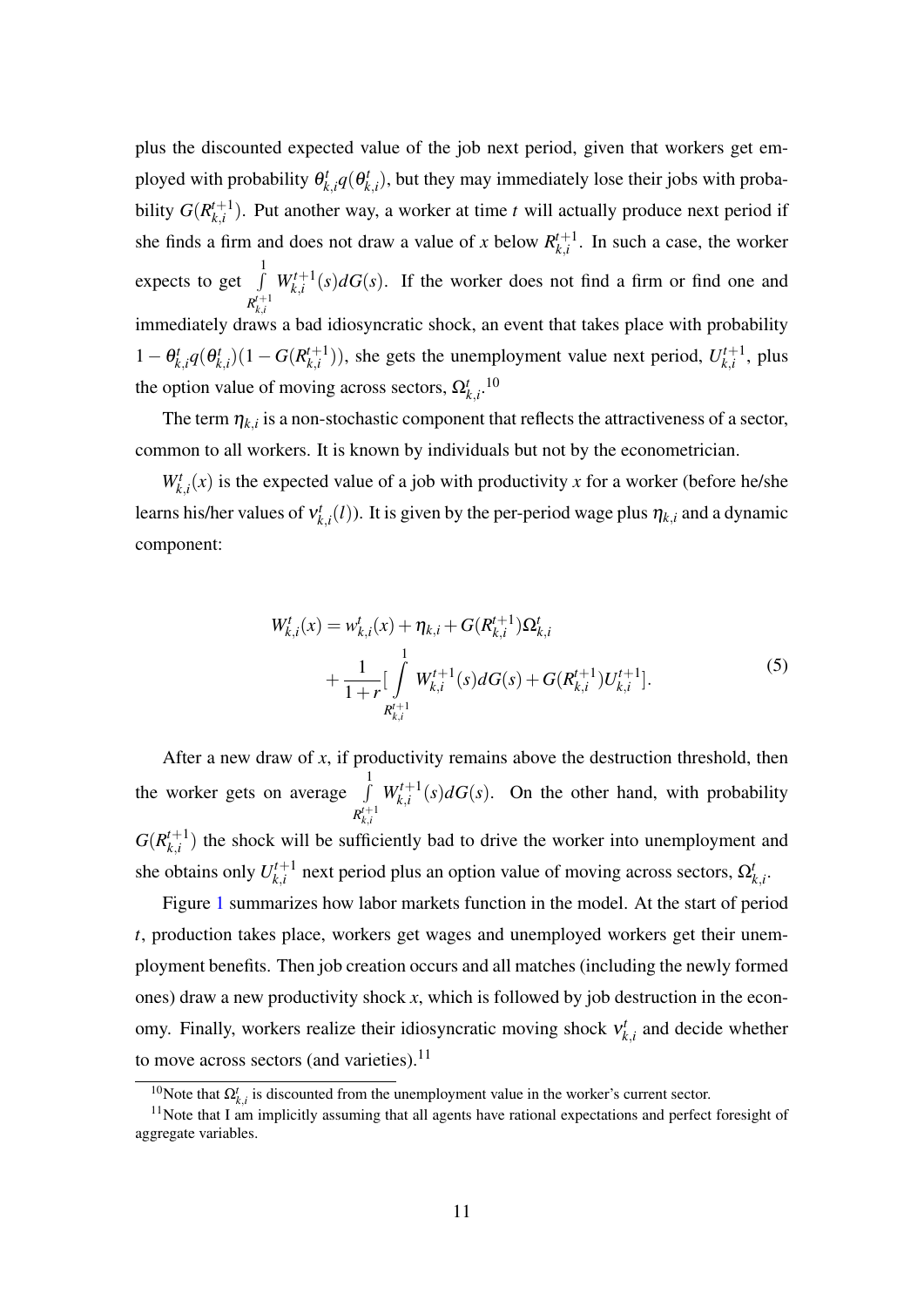

<span id="page-11-0"></span>

#### <span id="page-11-4"></span>2.3 Wages, Mobility within Sectors and Firms Entry/Exit

Wages are determined by means of a Nash bargaining process, where employees have exogenous bargaining power  $0 < \beta_{k,i} < 1$ . Hence, the surplus that accrues to workers must be equal to a fraction  $\beta_{k,i}$  of the total surplus,

<span id="page-11-3"></span>
$$
W_{k,i}^t(x) - U_{k,i}^t = \beta_{k,i}(J_{k,i}^t(x) + W_{k,i}^t(x) - U_{k,i}^t - V_{k,i}^t). \tag{6}
$$

Note that workers and firms are free to look for jobs and to open vacancies across varieties. Hence, at every point in time the unemployment value must be equal for all varieties that are produced in equilibrium. Because markets are competitive, firms cannot obtain rents from opening vacancies. This implies that the value of a vacancy will be equal to zero in any market inside a country. These two conditions can be summarized as follows,

<span id="page-11-1"></span>
$$
U_{k,i}^t(j) = U_{k,i}^t(j')
$$
\n(7)

<span id="page-11-2"></span>
$$
V_{k,i}^t(j) = V_{k,i}^t(j') = 0,
$$
\n(8)

where here I explicitly indicate that the unemployment value and the value of an open vacancy are ex-ante market specific. The fact that unemployment values are equalized across different varieties (condition [7\)](#page-11-1) implies that  $p_i^t$  $\mathbf{x}_{k,i}^{t}$  $\mathbf{z}_{k,i}$  must be equal across markets that produce in equilibrium (I provide more details about this result in Appendix  $A.1$ ):<sup>12</sup>

<sup>&</sup>lt;sup>12</sup>Intuitively, note that cross market arbitrage by entrant firms must hold,  $q(\theta_{k,i}^t(j))(1-\beta_{k,i})\Xi_{k,i}^t(j)$  $q(\theta_{k,i}^t(j'))(1-\beta_{k,i})\Xi_{k,i}^t(j')$ , where  $\Xi_{k,i}^t(j)$  is the expected total surplus in market j. Similarly, worker arbitrage implies  $\theta_{k,i}^t(j)q(\theta_{k,i}^t(j))\beta_{k,i}\Xi_{k,i}^t(j) = \theta_{k,i}^t(j')q(\theta_{k,i}^t(j'))\beta_{k,i}\Xi_{k,i}^t(j')$ . Taking the ratio between the two arbitrage conditions, I get that  $\theta_{k,i}^t(j) = \theta_{k,i}^t(j')$ . And given that expected surpluses are increasing in  $p^t_{k,i}(j)z_{k,i}(j)$ , either arbitrage condition implies that  $p^t_{k,i}z_{k,i}$  must be equal across markets.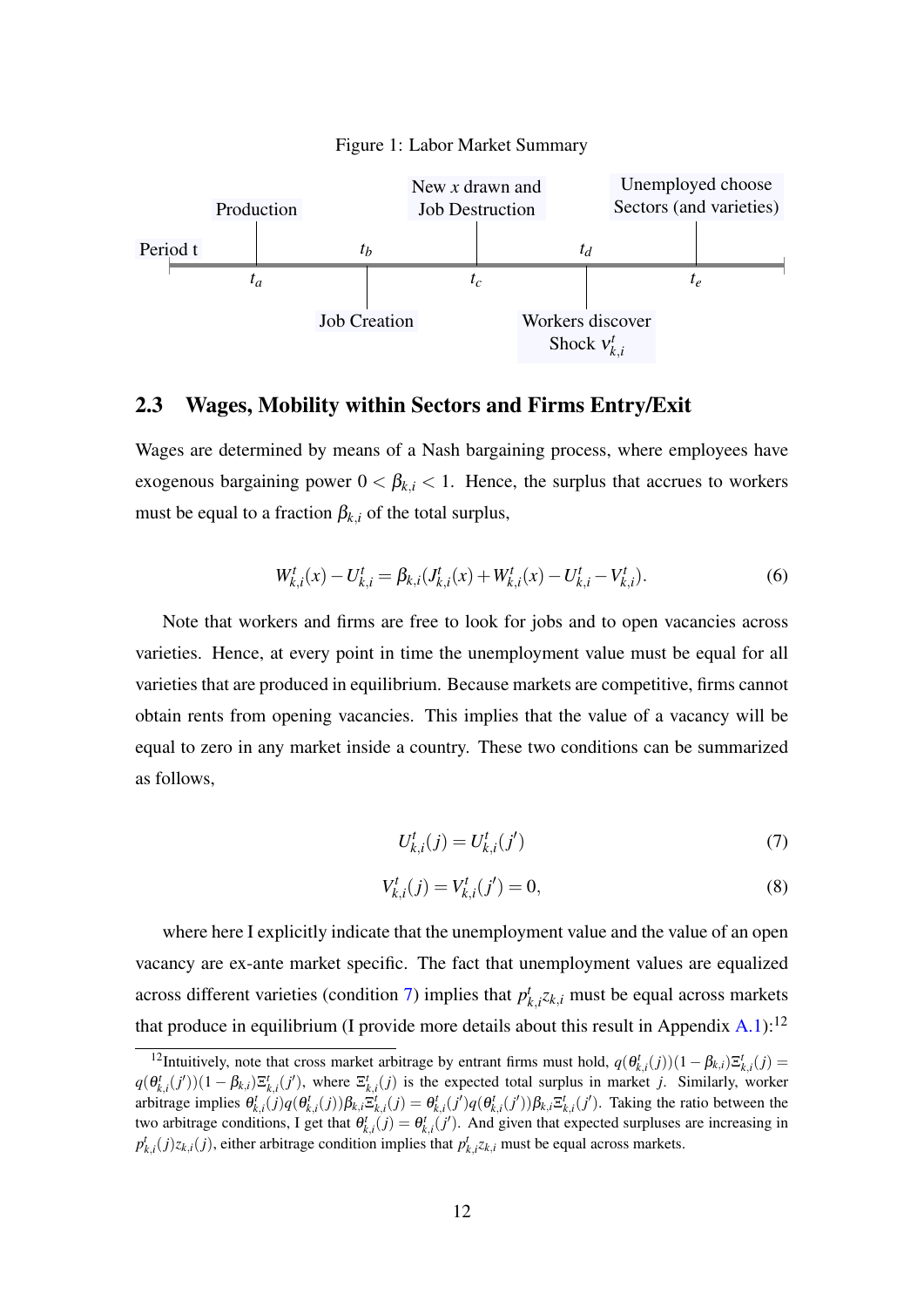<span id="page-12-0"></span>
$$
p_{k,i}^t(j)z_{k,i}(j) = p_{k,i}^t(j')z_{k,i}(j').
$$

Hence, the only possible equilibrium is a symmetric one where  $\theta_k^t$  $p_{k,i}^t$  and  $p_i^t$  $k_{k,i}^{t}$   $z_{k,i}$  are equalized across varieties inside a sector in a country. Hence, all varieties also have the same labor market outcomes *R t*  $\boldsymbol{u}_{k,i}^t$  and  $\boldsymbol{u}_k^t$  $k_{k,i}^{t}$ , as well as the same wage distribution. As will be discussed below, the only variety dependent variable is the price.

I obtain a wage equation by manipulating the value functions:<sup>13</sup>

$$
w_{k,i}^{t}(x) = (1 - \beta_{k,i})b_{k,i} + \beta_{k,i}p_{k,i}^{t}z_{k,i}(x + \kappa \theta_{k,i}^{t})
$$
  
+ 
$$
(1 - \beta_{k,i})[1 - \theta_{k,i}^{t}q(\theta_{k,i}^{t})(1 - G(R_{k,i}^{t+1})) - G(R_{k,i}^{t+1})]\Omega_{k,i}^{t}
$$
(9)

Wages are increasing in productivity and unemployment benefits. The option value of moving across sectors,  $\Omega_{k,i}^t$ , also increase workers' wages. This term appears multiplied by the probability of staying unemployed if you start the period in such state,  $1-\theta_k^t$  $\theta_{k,i}^t q(\theta_k^t)$  $\binom{t}{k,i}(1-G(R^{t+1}_{k,i}))$  $\binom{t+1}{k,i}$ ), adjusted by the probability of becoming unemployed if you start the period with a job,  $G(R_{i}^{t+1})$  $\binom{t+1}{k,i}$ . Better wages and fewer difficulties to find jobs in other sectors will increase this option value, and hence, increase wages in sector *k*.

Free entry in the activity of posting vacancies (Condition [8\)](#page-11-2) and the fact that only jobs with idiosyncratic productivity  $x > R^t_{k,i}$  will exist at time *t* (*J*<sup>*t*</sup><sub>*k*</sub>  $\binom{t}{k,i}$   $(R^t)$  $h_{k,i}^t$  = 0) result in two other key equilibrium relationships: The job creation and the job destruction equations (both derived in Appendix [A.2\)](#page-48-0).

### 2.4 Flow of Workers

After production but before workers decide on a sector to look for an open vacancy, job creation and job destruction take place in this economy. The number of jobs created as a fraction of the labor force in the sector is equal to

<span id="page-12-1"></span>
$$
JC_{k,i}^t \equiv u_{k,i}^t \theta_{k,i}^t q(\theta_{k,i}^t) (1 - G(R_{k,i}^{t+1})),
$$
\n(10)

<sup>&</sup>lt;sup>13</sup>To find the wage equation, I first integrate [6](#page-11-3) over the interval  $[R_{k,i}^{t+1}, 1]$ . Second, I set  $V_{k,i}^t = 0$  in [1.](#page-7-0) Using these two results and [4,](#page-9-0) I find  $U_{k,i}^t - U_{k,i}^{t+}/(1+r) = b_{k,i} + \eta_k^t + \beta_{k,i} p_{k,i}^t z_{k,i} \kappa \theta_{k,i}^t / (1 - \beta_{k,i}) + [1 - \eta_k^t]$  $\theta_{k,i}^t q(\theta_{k,i}^t)(1-G(R_{k,i}^{t+1}))]\Omega_{k,i}^t$ . Third, I subtract  $\beta_{k,i}$  times Equation [2](#page-8-0) from  $1-\beta_{k,i}$  times [5.](#page-10-0) By combining this difference with  $U_{k,i}^t - U_{k,i}^{t+}/(1+r)$  and the integral of [6,](#page-11-3) I get [9.](#page-12-0)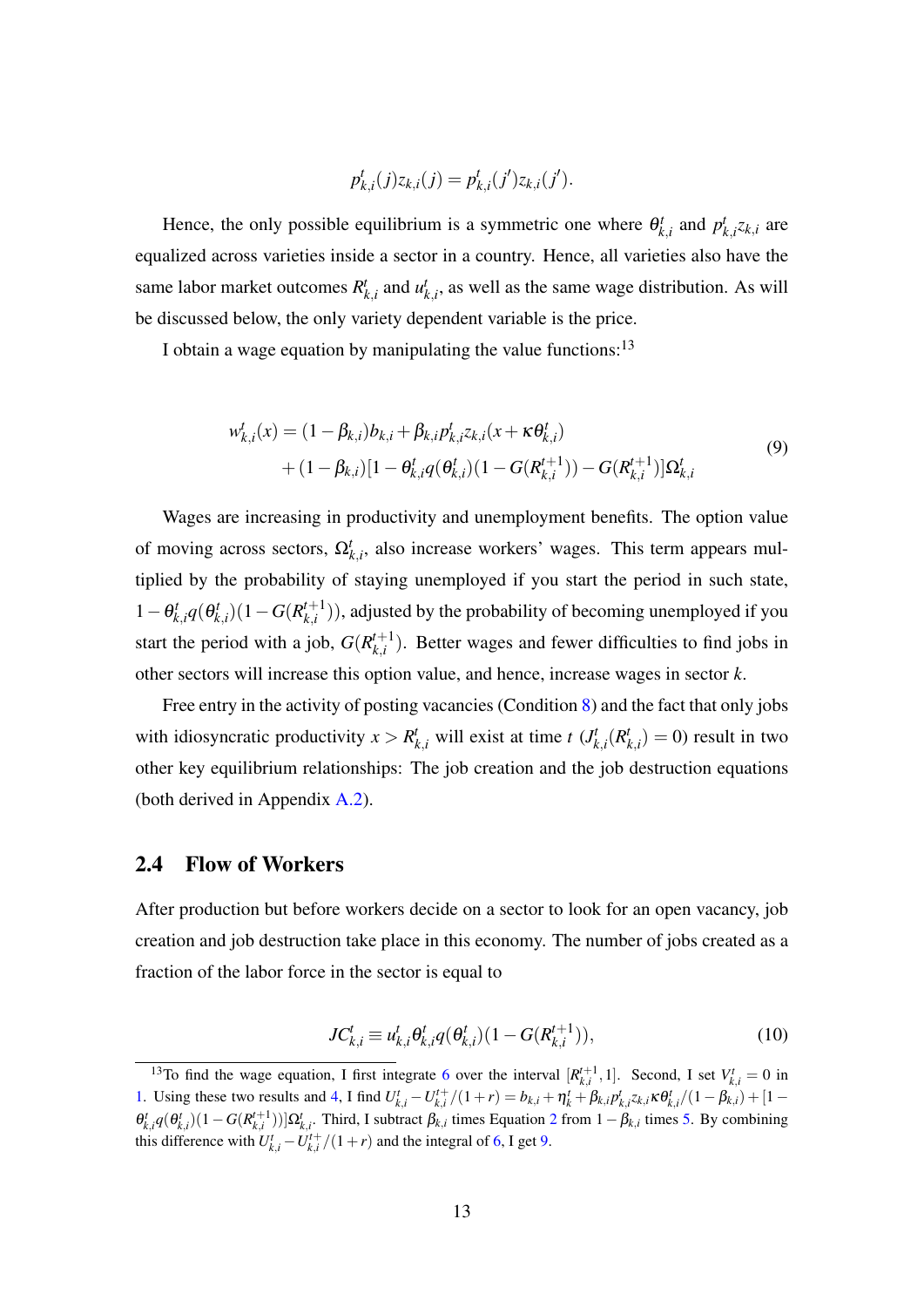while the expression for jobs destroyed is

<span id="page-13-2"></span>
$$
JD_{k,i}^t \equiv G(R_{k,i}^{t+1})(1 - u_{k,i}^t). \tag{11}
$$

Hence, the rate of unemployment in the end of the period (before workers move) is given by:

<span id="page-13-0"></span>
$$
\tilde{u}_{k,i}^t = u_{k,i}^t - JC_{k,i}^t + JD_{k,i}^t,\tag{12}
$$

where  $\tilde{u}^t_i$  $\mathbf{r}_{k,i}^{t}$  represents the fraction of unemployed at the end of the period, while  $\mathbf{u}_{j}^{t}$ *k*,*i* represents the rate at the start of the period. Notice that this process takes place at the variety level, but the fact that the varieties are symmetric will permit me to easily aggregate it up to the sector level.

Remember that by the end of the period an unemployed worker will get to know her ν *t*  $h_{k,i}^t(l)$ 's and decide whether to switch sectors or not by choosing  $k'$  that maximizes ν *t*  $C_{k',i}(l) - C_{kk',i} + \frac{U_{k',i}^{t+1}}{1+r} - \frac{U_{k,i}^{t+1}}{1+r}$ . Under the Gumbel distributional assumption, the probability that an unemployed worker in sector  $k$  will end up looking for a job in sector  $k'$  is given by:

$$
s_{kk',i}^t = \frac{exp(\frac{U_{k',i}^{t+1}}{(1+r)\zeta_i} - \frac{U_{k,i}^{t+1}}{(1+r)\zeta_i} - \frac{C_{kk',i}}{\zeta_i})}{\sum_{\bar{k}} exp(\frac{U_{\bar{k},i}^{t+1}}{(1+r)\zeta_i} - \frac{U_{k,i}^{t+1}}{(1+r)\zeta_i} - \frac{C_{k,\bar{k},i}}{\zeta_i})}.
$$
(13)

This will be the share of unemployed individuals switching from sector  $k$  to  $k'$  at the end of period *t*. Hence, the outflow and inflow of workers in a sector are, respectively,

<span id="page-13-3"></span><span id="page-13-1"></span>
$$
OF_{k,i}^t \equiv \sum_{k'} s_{kk',i}^t L_{k,i}^t \tilde{u}_{k,i}^t,
$$
\n(14)

and

<span id="page-13-4"></span>
$$
IF_{k,i}^t \equiv \sum_{k'} s_{k'k,i}^t L_{k',i}^t \tilde{u}_{k',i}^t,
$$
\n(15)

where  $L_l^t$  $k_{k,i}$  is the labor force in a sector at the start of period *t*. The number of unemployed individuals in sector *k* at the beginning of period  $t + 1$ ,  $L_{ki}^{t+1}$  ${}_{k,i}^{t+1}$  $u_{k,i}^{t+1}$  $k_{k,i}^{t+1}$ , will be equal to  $IF_{k,i}^t$ .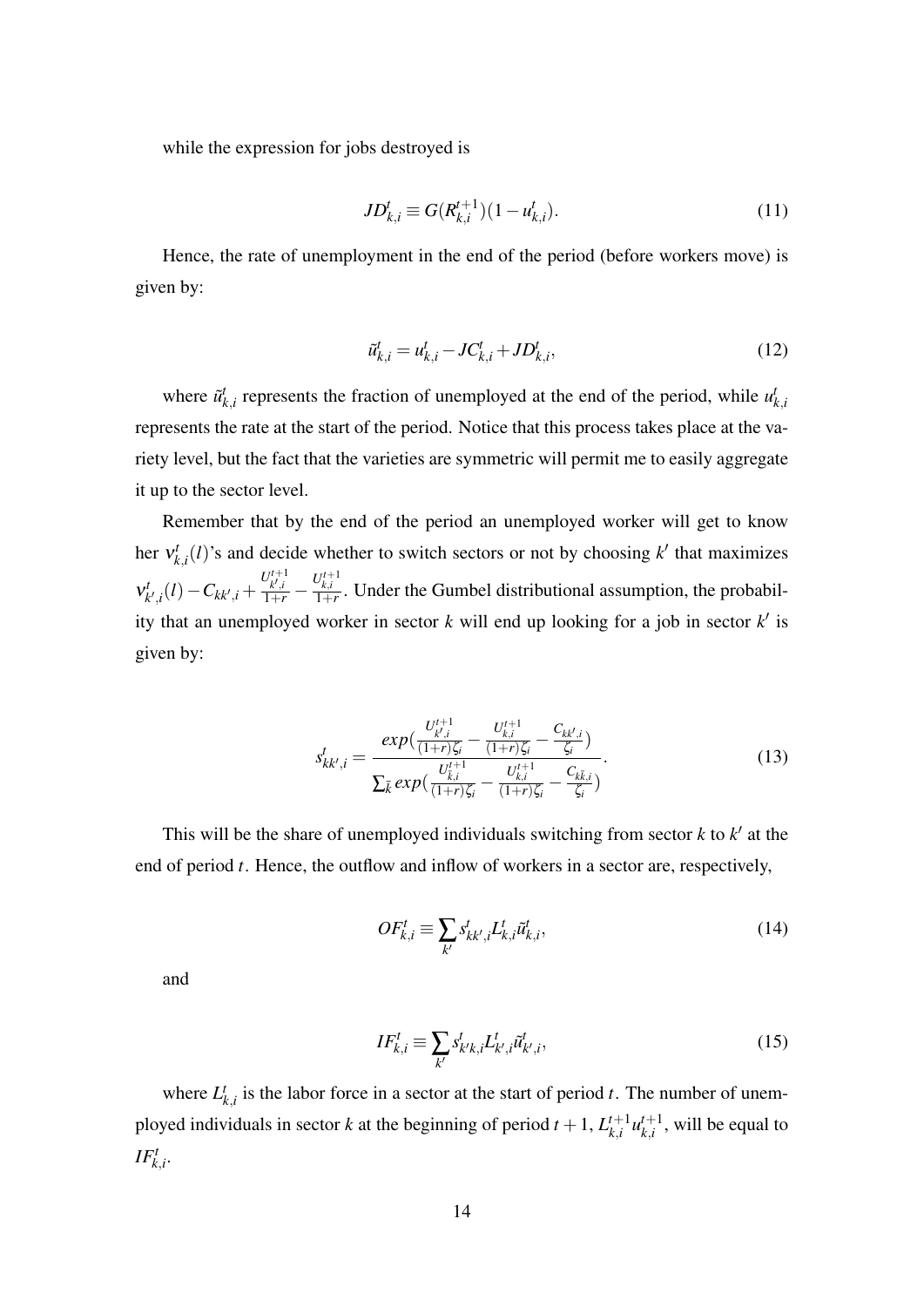## <span id="page-14-0"></span>2.5 International Trade

All goods are tradable. Each variety *j* from sector *k* can be purchased at home at price *p t*  $k$ <sub>*k*,*i*</sub>(*j*) (which is equivalent to the term  $p_i^t$  $k_{i,i}^{t}$  used in my description of the labor market, the only difference being that I now make explicit that it is a country-market specific variable), but local consumers can take advantage of the option provided by a foreign country and pay a better price. In short, consumers will pay for variety *j* the  $min\{d_{k,oi} p_l^t\}$  $k_{k,o}(j); o = 1, ..., N$ , where  $d_{k,o}$  is an iceberg transportation cost between exporter *o* and importer *i*, meaning that delivering a unit of the good requires producing  $d_{k,oi} > 1$  units. I assume that  $d_{k,ii} = 1$  and that is always more expensive to triangulate products around the world than exporting goods bilaterally  $(d_{k,oi}d_{k,ii'}) > d_{k,oi'}$ ).

In any country  $i$ , the productivity component  $z_{k,i}$  is drawn from a Frechet distribution  $F_{k,i}(z) = e^{-(A_{k,i})^{\lambda}z^{-\lambda}}$ , i.i.d for each variety in a sector. The parameter  $A_{k,i} > 0$  is related to the location of the distribution: A bigger  $A_{k,i}$  implies that a higher efficiency draw is more likely for any variety. It reflects home country's absolute advantage in the sector.  $\lambda > 1$ pins down the amount of variation within the distribution and is related to comparative advantage: a lower  $\lambda$  implies more variability, i.e., comparative advantage will exert a stronger force in international trade.

As in [Eaton and Kortum](#page-45-0) [\(2002\)](#page-45-0), the fact that consumers shop for the best price around the world implies that each country *i* will spend a share  $\pi^t_{k,oi}$  of its income on goods from country *o* in sector *k*.

Symmetric varieties will permit me to find relatively simple expressions for the trade shares of each country around the world. Since the term  $p_i^t$  $k_{k,i}^{t}$  *z*<sub>*k*,*i*</sub> is constant across varieties and  $z_{k,i}$  is a random variable, it must be that the price of each variety is also a random variable inversely proportional to  $z_{k,i}$ . There are some ways to see this. One of them is to use my wage equation [9](#page-12-0) to find the highest wage in the sector,  $w_i^j$  $_{k,i}^t(1)$ , and subtract from it the lowest wage,  $w_i^t$  $\binom{t}{k,i}$   $(R^t)$  $_{k,i}^t$ ). This will imply that:

$$
p_{k,i}^t(j) = \frac{1}{z_{k,i}(j)} \frac{w_{k,i}^t(1) - w_{k,i}^t(R_{k,i}^t)}{\beta_{k,i}(1 - R_{k,i}^t)} = \frac{\tilde{w}_{k,i}^t}{z_{k,i}(j)}.
$$
 (16)

 $\tilde{w}_l^t$  $k_{k,i}$  is simply a way of writing the slope of the wage profile in the sector. For everything else constant, a steeper wage profile implies that the wage bill in the country is higher, and prices will also be higher.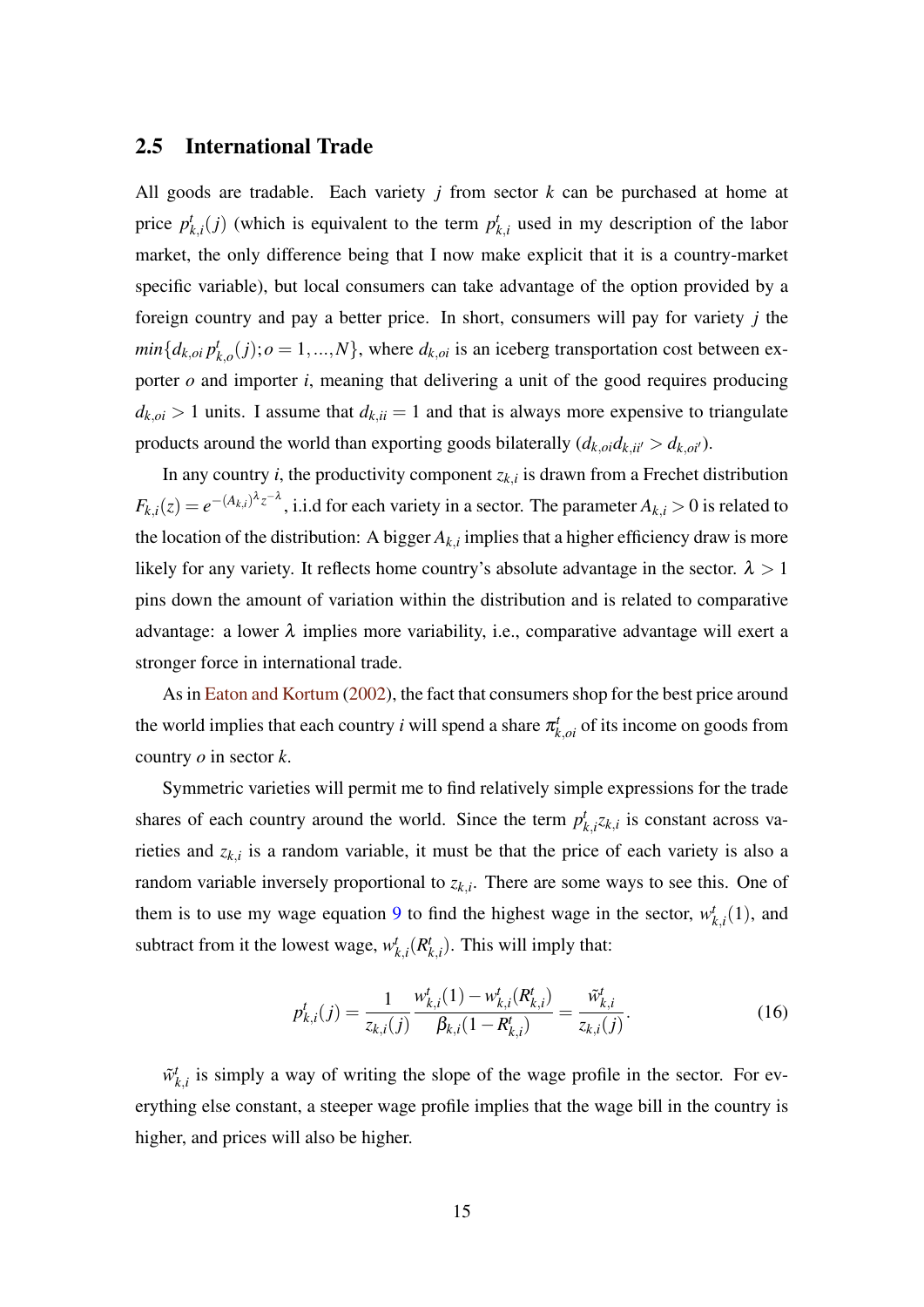I am now in the position to calculate trade shares around the world. Given iceberg trade costs, prices of goods shipped between an exporter *o* and an importer *i* are a draw from the random variable  $P_{k,oi}^t = \frac{d_{k,oi} \tilde{w}_{k,o}^t}{Z_{k,o}}$ . The probability that country *o* offers the cheapest price in country *i* is  $Pr(P_{k,oi}^t \le p) = 1 - e^{-(pA_{k,o}/d_{k,oi}\tilde{w}_{k,o}^t)^{\lambda}}$ . And since consumers will pay the minimum price around the world, I have that the distribution of prices actually paid by country *i* is

$$
H_{k,i}^t(p) = 1 - \prod_{o'=1}^N (1 - Pr(P_{k,o'i}^t \le p)) = 1 - e^{-\Phi_{k,i}^t p^{\lambda}},
$$

where  $\Phi_{k,i}^{t} = \sum_{o'} (A_{k,o'} / d_{k,o'i} \tilde{w}_{i'}^{t})$  $(k_{k,o'}^t)^{\lambda}$ , is the parameter that guides how labor market variables, technologies and trade costs around the world govern prices. Each country takes advantage of international technologies, discounted by trade costs and the wage profile of each country.

Hence, I can calculate the exact price index,

$$
P_i^t = \prod_k (P_{k,i}^t)^{\mu_{k,i}},\tag{17}
$$

where  $P_{k,i}^t = \psi(\Phi_{k,i}^t)^{(-1/\lambda)}$ ,  $\psi = [\Gamma(\frac{\lambda+1-\sigma}{\lambda})$  $\left(\frac{1-\sigma}{\lambda}\right)^{1/(1-\sigma)}$  and  $\Gamma$  is the Gamma function (remember that  $\mu_{k,i}$  is the share of country *i*'s income allocated to consumption of sector *k* goods).

As in [Eaton and Kortum](#page-45-0) [\(2002\)](#page-45-0), I calculate the probability that a country *o* provides a good at the lowest price in country *i* in a given sector:

<span id="page-15-0"></span>
$$
\pi_{k,oi}^t = \frac{(A_{k,o}/d_{k,oi} \tilde{w}_{k,o}^t)^{\lambda}}{\Phi_{k,i}}.
$$
\n(18)

 $\pi_{k,oi}^t$  decreases with labor costs of exporter *o* (or with trade costs  $d_{k,oi}$ ), and increases with absolute advantage of exporter *o*.

Eaton and Kortum also show that the price per variety, conditional on the variety being supplied to the country, does not depend on the origin, i.e., the price of a good that *i* actually buys from any exporter  $o$  also has the distribution  $H_k^t$  $f_{k,i}^t(p)$ . This implies that average expenditure does not vary by country of origin. Exporters with cheaper wages or with lower trade costs take advantage by exporting a wider range of goods. Because there is a continuum of goods, it must be that the expenditure share of country *i* on varieties coming from *o* is given by the probability that *o* supplies a variety to *i*,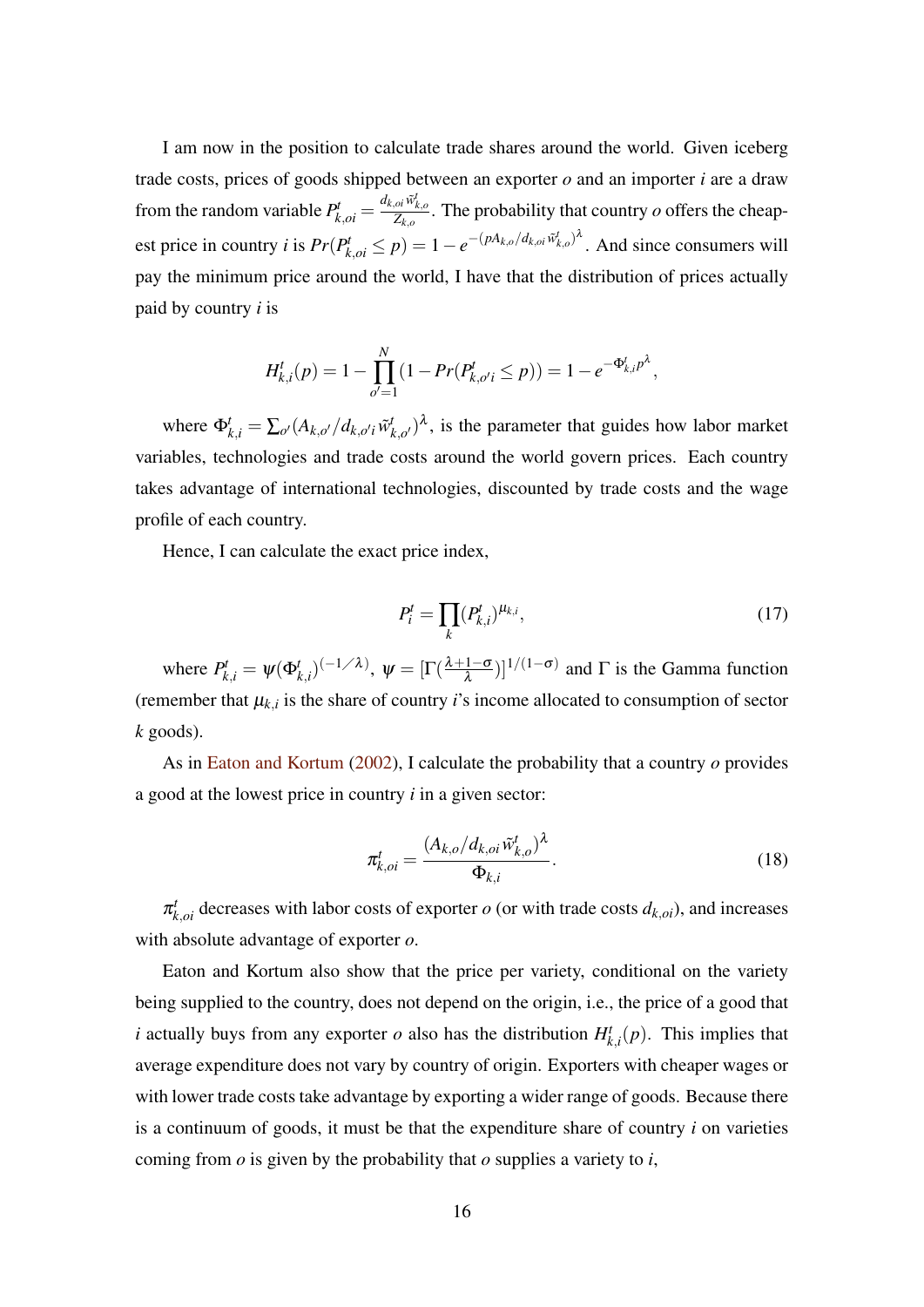$$
\frac{X_{k,oi}^t}{X_{k,i}^t} = \pi_{k,oi}^t,\tag{19}
$$

where  $X_{k,oi}^t$  is country *i*'s expenditure on goods from *o*, and  $X_{k,i}^t = \sum_{o'} X_k^t$  $\mathcal{I}_{k,o'i}^{t}$  is its total expenditure in a given sector.

To close the model I find an expression for total revenue by country-sector pair

$$
Y_{k,o}^t = \tilde{w}_{k,o}^t L_{k,o}^t (1 - u_{k,o}^t) \int_{R_{k,o}^t}^1 \frac{s}{1 - G(R_{k,o}^t)} dG(s),
$$
\n(20)

and use the fact that markets must clear

<span id="page-16-0"></span>
$$
Y_{k,o}^t = \sum_{i'} \pi_{k,oi'}^t \mu_{k,i} Y_{i'}^t,
$$
\n(21)

where  $Y^t_{i'}$  $Y^t_{i'} = \sum_k Y^t_k$  $\zeta_{k,i'}^t + \xi_{i'}$  is aggregate income in country *i*', which is given by sales around the world plus some exogenous trade imbalance  $\xi_{i'}$ , with  $\sum_i \xi_i = 0$ .<sup>14</sup> Following [Krause and Lubik](#page-45-13) [\(2007\)](#page-45-13) and [Trigari](#page-46-7) [\(2006\)](#page-46-7), I am assuming that the governments pay for unemployment benefits and vacancy costs through lump sum taxes/transfers. This implies that aggregate income in a sector is given by the total revenue obtained from sales around the world (plus trade imbalances).

### 2.6 Steady States and Transition Paths

The steady state equilibria, as well as the transition path between steady states following an unanticipated change in a sub-set of the parameters, are computed numerically. To compute them, I need to find a set of labor force allocations and unemployment rates per sector {*L t*  $\boldsymbol{u}_{k,i}^t$ ,  $\boldsymbol{u}_l^t$  $\{k_{k,i}$  ∀*i*,  $k\}_{t=0}^{\infty}$ , share of unemployed individuals moving across sectors  $\{s_{kk',i}^t \; \forall i, k, k'\}_{i=0}^{\infty}$ , endogenous productivity thresholds and labor market tightness  $\{R_i^t\}$  $_{k,i}^t$ ,  $\theta_k^t$  $\{k, i \}^k$  ∀ *i*,  $k\}_{t=0}^{\infty}$ , slope of wage profiles<sup>15</sup>  $\{\tilde{w}_i^t\}$  $\{k, i \}^k$  ∀*i*,  $k$ } $\}$ <sup>∞</sup>=0</sub>, value functions (in real terms)  $\{U_k^t\}$  $\chi^t_{k,i}, V^t_k$  $W_{k,i}^t, W_{k,i}^t(x), J_k^t$  $\{x_{k,i}^t(x) \forall i, k, x\}_{t=0}^{\infty}$  and trade share allocations  $\{\pi_{k,oi}^t \forall i, o, k\}_{t=0}^{\infty}$ such that:

i. The value functions satisfy Equations [1,](#page-7-0) [2,](#page-8-0) [4](#page-9-0) and [5](#page-10-0) and workers are free to move across varieties within sectors (Equation [7\)](#page-11-1).

<sup>&</sup>lt;sup>14</sup>In my main exercise I will have that  $\xi_i = 0$  for all countries.

<sup>&</sup>lt;sup>15</sup>Note that  $\tilde{w}_{k,i}^t$  and  $z_{k,i}(j)$  determine prices  $p_{k,i}^t(j)$ .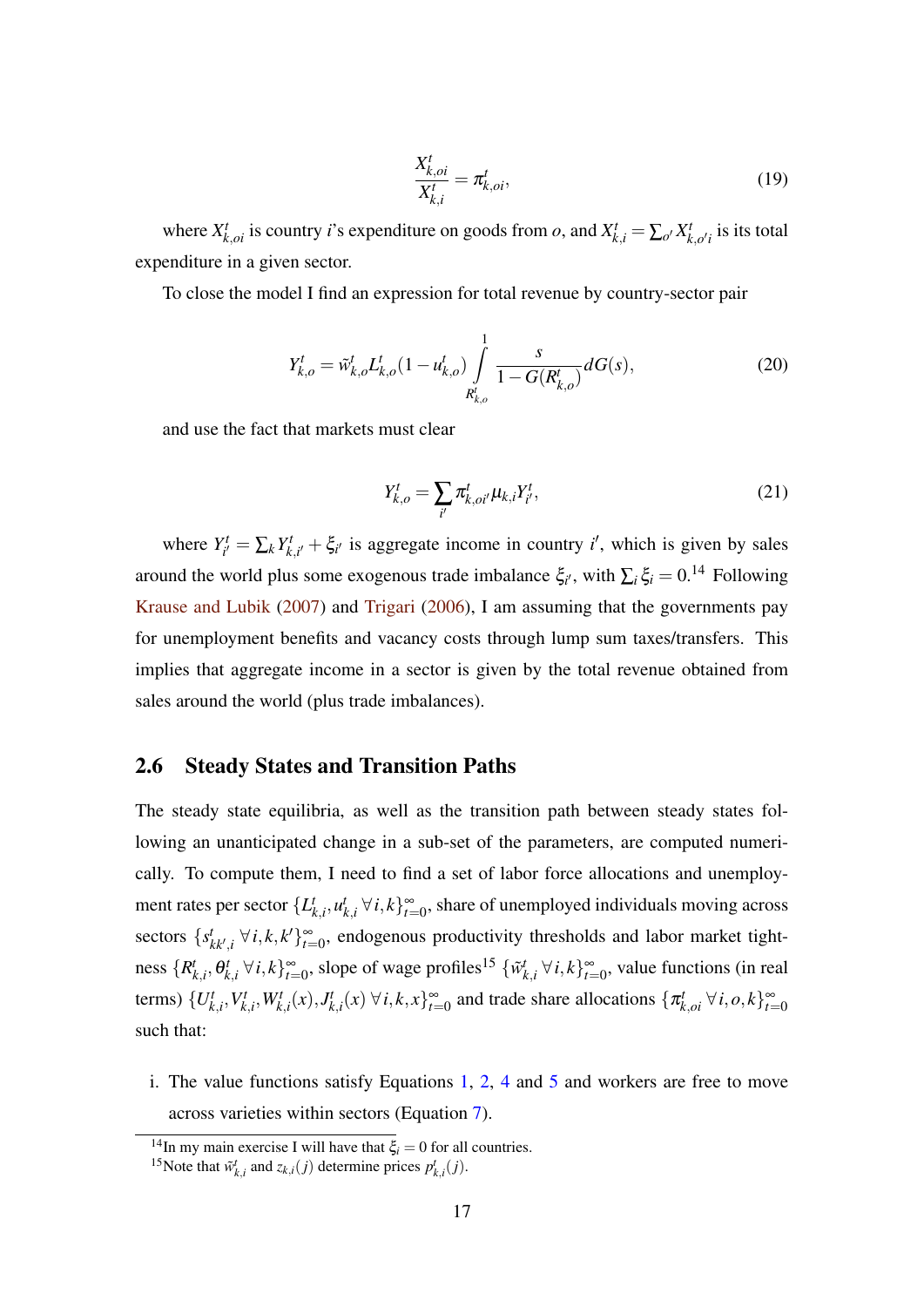- ii. There is free entry in the activity of posting vacancies and unprofitable matches are destroyed, i.e., the job creation  $(33)$  and job destruction  $(34)$  equations hold - see Appendix [A.2.](#page-48-0)
- iii. Wages are determined through Nash bargaining, and hence, given by Equation [9.](#page-12-0)
- iv. Unemployment rates evolve over time according to Equation [12](#page-13-0) and the shares of unemployed individuals moving across sectors satisfy Equation [13.](#page-13-1)
- v. Individuals purchase the cheapest products around the world (implying that trade shares are given by Equation [18\)](#page-15-0) and product markets clear (Equation [21\)](#page-16-0).

I provide more details on how to obtain steady state equilibria and transition paths in Appendices [B.1](#page-48-3) and [B.2.](#page-50-0)

### <span id="page-17-0"></span>2.7 Preliminary Analysis

Consider a rise in productivity  $(A_{k,C})$  in a foreign country *C* or a fall in trade costs  $(d_{k,CU})$  $/d_{k,CU}$ ) between the same foreign country and home country *U*, holding productivity in the home country fixed. Consumers in the home country will benefit as they have access to cheaper goods coming from abroad. Sectors will be able to expand and export more to *C*. Additionally, better conditions in some sectors of *U* will benefit all workers in the country. This is so because workers' option values  $(\Omega_{k,U}^t)$  will increase even for those who are not in sectors directly affected by a positive shock.

However, such shocks can also have negative effects in the labor market. If the demand for goods produced locally fall, prices of local goods will fall, implying that jobs will have to be destroyed in the home country and wages will go down.<sup>16</sup> Note that the jobs destroyed in any country-sector following a bad shock are the ones with low idiosyncratic productivity *x*. These are the low-paid (low-productivity) jobs in the sector that become non-profitable after a fall in prices. Hence, the effect on welfare (and aggregate real income) is ambiguous. $17$ 

<sup>&</sup>lt;sup>16</sup>Note that the assumption that the unemployment benefit  $b_{k,i}$  is constant plays an important role in my model. It will imply that wages will *not* absorb all the impact from shifts in productivity/prices in the new equilibrium and, consequently, such shocks will have an effect on the unemployment rate even in the long-run.

 $17$ The effect on wage inequality is also ambiguous, as declining sectors observe a fall in wage inequality while the opposite happens in thriving ones. [Helpman, Itskhoki, and Redding](#page-45-14) [\(2010\)](#page-45-14) show that if a sector has some firms that export and others that do not, trade openness will exacerbate wage inequality. This is due to the fact that exporting firms, that pay higher wages, become larger than the ones that do not.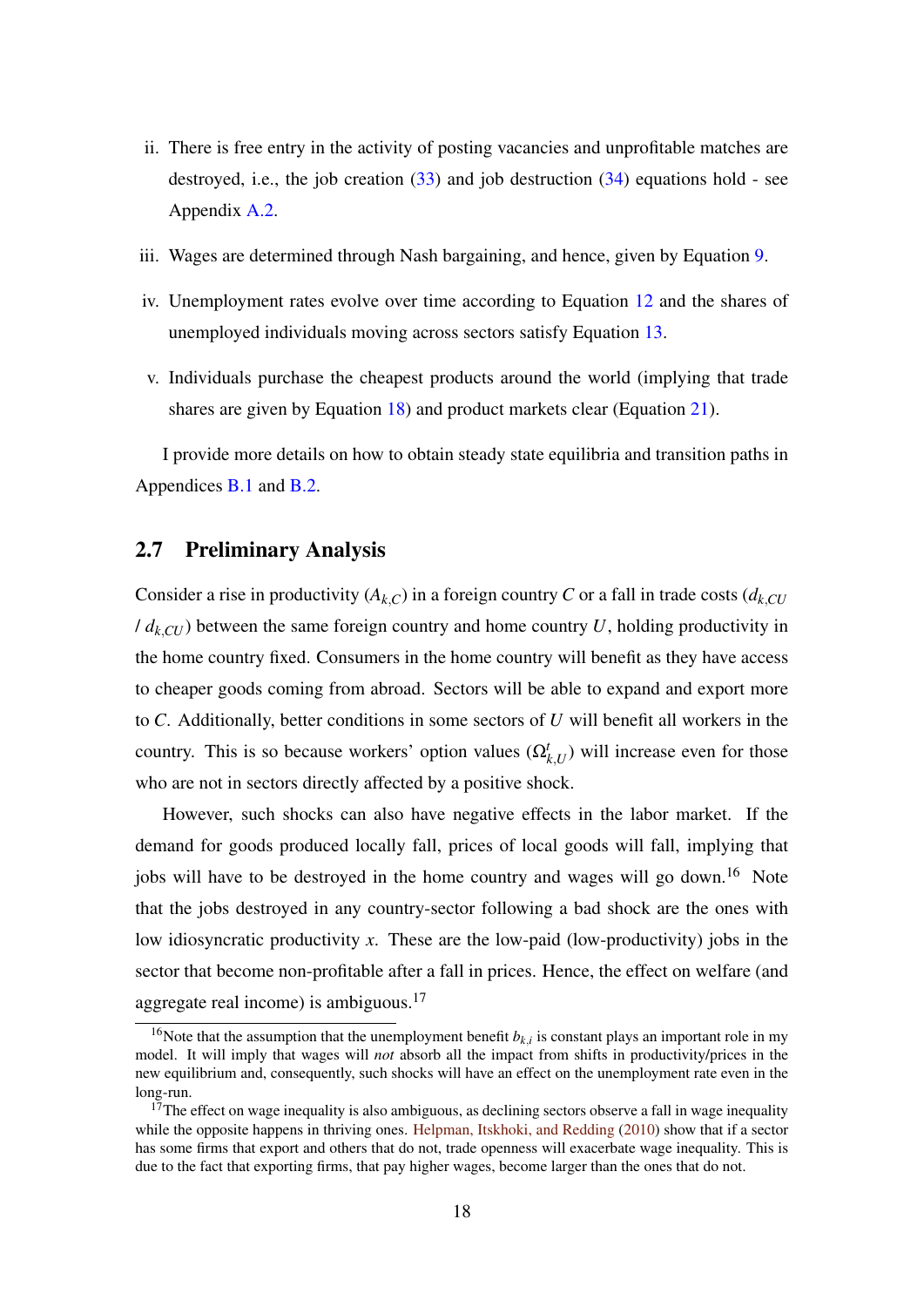Workers have preferences over sectors in my model. This means that after a trade shock some (but not all) unemployed workers will be willing to move from sectors that experience losses and to start looking for jobs in other sectors. Which sectors lose or gain in each country will depend on the new configuration of comparative and absolute advantages around the world following the trade/productivity shock.

To further understand how welfare responds to analogous trade shocks, I run two preliminary numerical exercises to analyze how changes in parameters  $A_{k,C}$  and  $d_{k,CU}$  /  $d_{k,UC}$  affect welfare values across steady states of the economy. To compute welfare in country *i*, I use a weighted value function measure defined as:

$$
VF_i^t = \sum_k L_{k,i}^t \left[ (1 - u_{k,i}^t) \bar{W}_{k,i}^t + u_{k,i}^t U_{k,i}^t \right],\tag{22}
$$

where  $\bar{W}_{k,i}^t$  denotes the average (over idiosyncratic productivity *x*) value function for a worker in sector *k*.

I consider a preliminary world configuration with three sectors (services, manufacturing and agriculture/mining) and two symmetric economies, *U* and *C*, "similar" to the USA in 2005 in terms of labor force size allocated to each sector, (aggregate) unemployment and labor mobility frictions across sectors.<sup>18</sup>

Figure [2a](#page-19-0) shows relative welfare values after trade costs decrease from  $d_{k,CU}$  =  $d_{k,UC} = 1.05$  at time *T*0 to  $d_{k,CU} = d_{k,UC} = 1$  at time *T* in the agricultural and manufacturing sectors in both countries for different values of moving costs across sectors in country *U* (average of  $C_{kk',U}$  over sectors). The exercise considers high trade costs in the service sector ( $d_{k,oi} = 2$ ) and the same aggregate productivity parameter ( $A_{k,o} = 1$ ) in all countries and sectors. The solid blue line presents relative welfare for country *U*  $(VF_U^T/VF_U^{T0})$  while the dashed red line presents the equivalent measure for country *C*. The dotted yellow line shows relative welfare values between the two countries at time *T*. Figures [2b,](#page-19-0) [2c](#page-19-0) and [2d](#page-19-0) present similar analysis considering other parameters in country *U*:  $\zeta_U$ ,  $m_U$  and (average of)  $b_{k,U}$ , respectively.

Note that more "fluid" labor markets (implied by lower moving costs or higher

<sup>&</sup>lt;sup>18</sup>More precisely, I use the correctly adjusted labor mobility friction parameters,  $C_{kk',i}$  and  $\zeta_i$ , estimated for the USA in Section [3,](#page-21-0) as well as the trade elasticity  $\lambda$  later estimated in the paper. The other labor market parameters are calibrated such that i) the unemployment rate in each sector is equal to the overall USA unemployment rate in 2005; ii) labor force allocated to each sector is the one observed in the USA in 2005.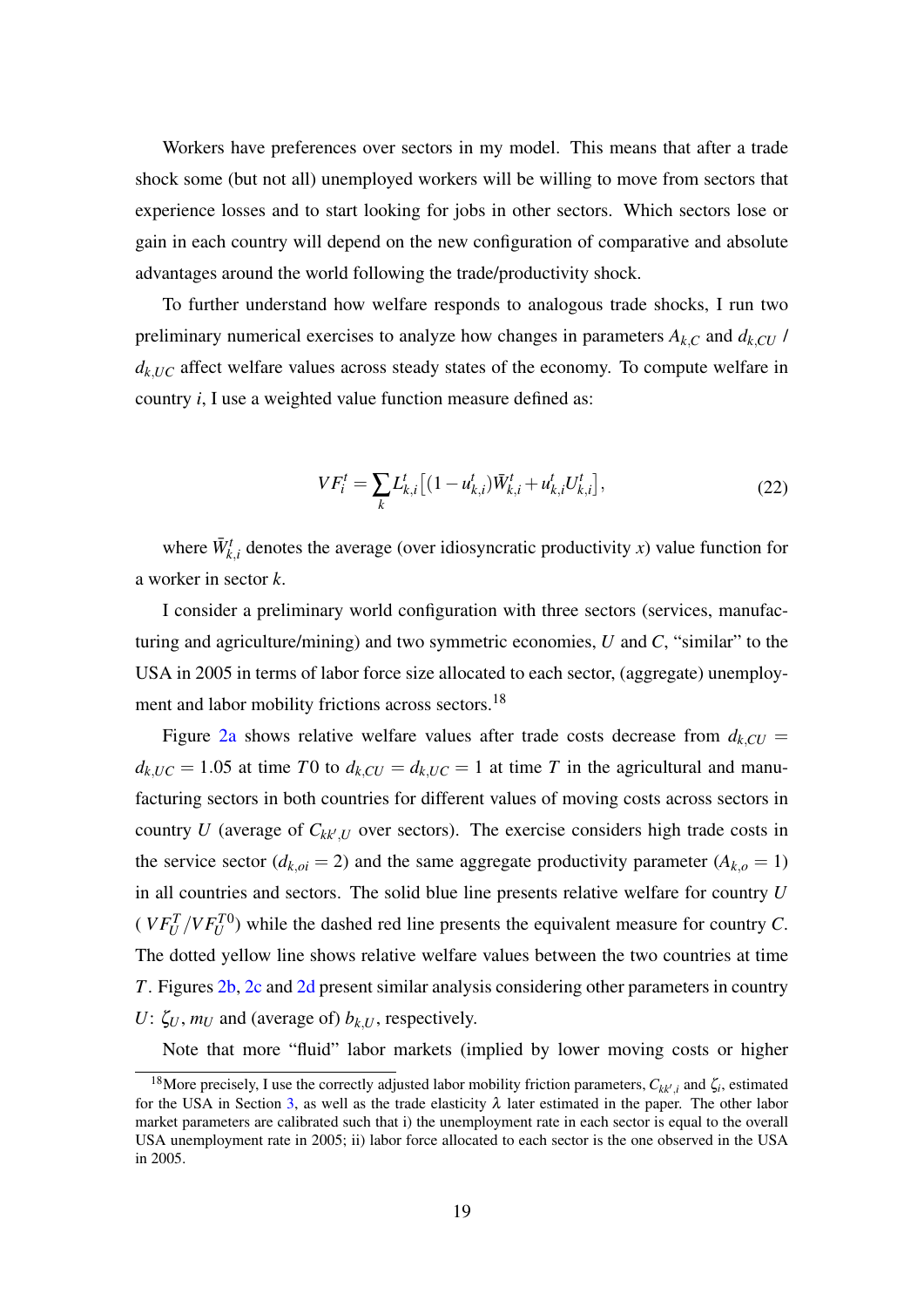<span id="page-19-0"></span>

Figure 2: Trade Cost Shock - Steady State Changes by Country

NOTES: Figures show relative welfare values across steady states after trade costs fall from  $d_{k,CU} = d_{k,UC} = 1.05$  at time *T*0 to  $d_k$ <sub>*CU*</sub> =  $d_k$ <sub>*UC*</sub> = 1 at time *T* in the agricultural and manufacturing sectors in both countries for different values of parameters in country *U*. The solid line presents relative welfare for country *U*, while the dashed line presents the equivalent measure for country *C*. The yellow dotted line shows relative welfare values between the two countries at time *T*. The service sector has high trade costs  $(d_{k, CU} = d_{k, UC} = 2)$  and all countries/sectors have the same aggregate productivity parameter  $(A_{k, O} = 1)$ . The panels consider this exercise for distinct values of four parameters of country *U*. Panel (a) average of  $C_{kk',U}$  over sectors; Panel (b)  $\zeta_U$ ; Panel (c) *m<sub>U</sub>*; Panel (d) average of  $b_{k,U}$  over sectors.

matching efficiency) increase the value of welfare in country *U* relative to that of country *C*. The same effect takes place almost mechanically after a rise in the variance of idiosyncratic shocks or unemployment benefits, as both increase workers' discounted utility directly.<sup>19</sup> However, relative welfare gains from the trade shock are lower in country *U* than in country *C*. This suggests that countries with more rigid labor markets (and lower welfare) tend to gain more from trade than countries with more efficient labor

<sup>&</sup>lt;sup>19</sup>Note that a rise in  $\zeta_i$  would not only increase value functions mechanically, but also diminish responsiveness of workers to expected income differentials across sectors, and hence, it could increase labor market rigidity and decrease  $VF_U^T/VF_C^T$ . However, the first effect seems to be the dominant one.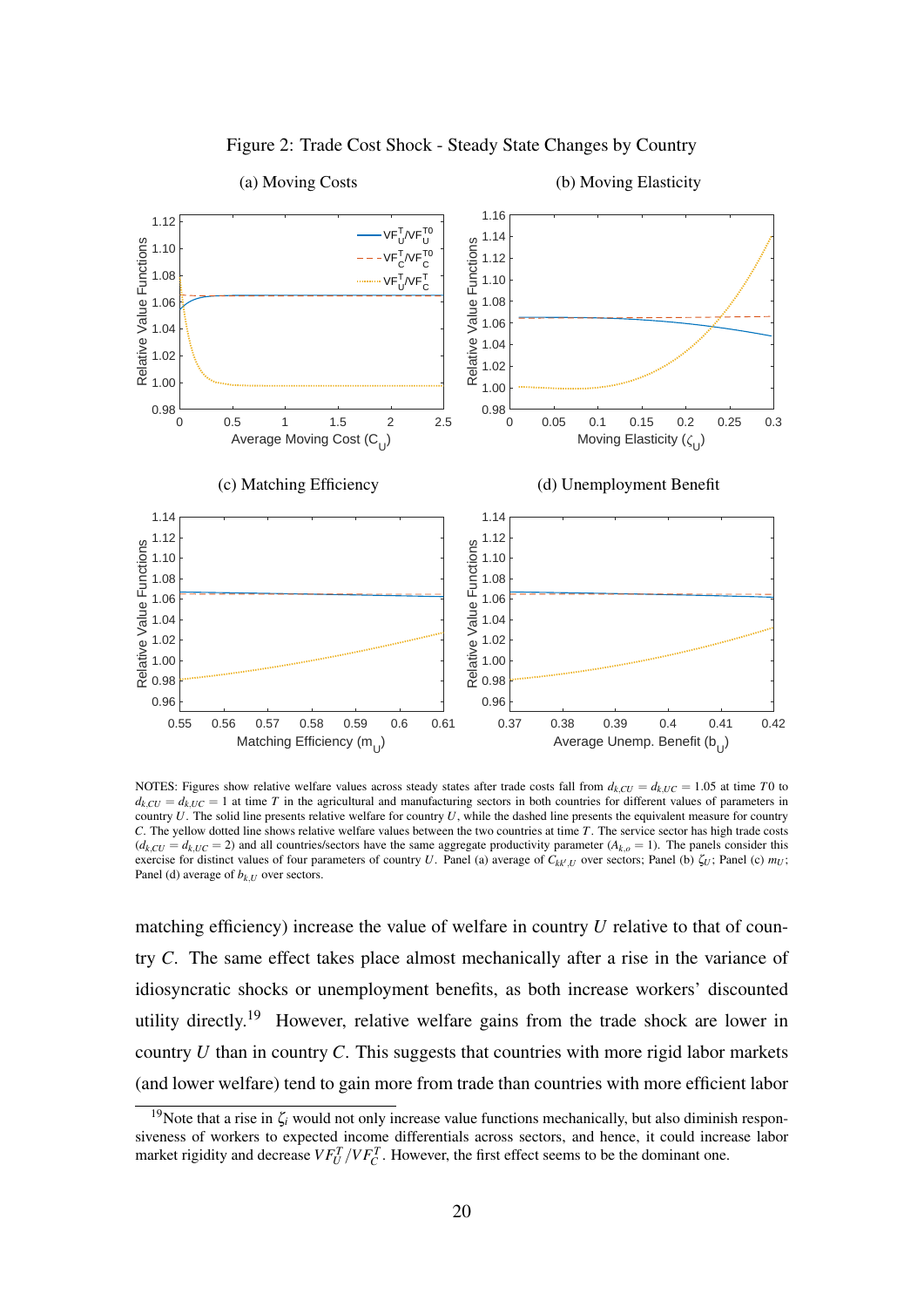<span id="page-20-0"></span>markets (and higher welfare).<sup>20</sup>



Figure 3: Productivity Shock - Steady State Changes by Country

NOTES: Figures show relative welfare values across steady states after productivity rises from  $A_{k,C} = 0.95$  at time *T*0 to  $A_{k,C} = 1$ at time *T* in the agricultural and manufacturing sectors in country *C* for different values of parameters in country *U*. The solid line presents relative welfare for country *U*, while the dashed line presents the equivalent measure for country *C*. The yellow dotted line shows relative welfare values between the two countries at time *T*. The service sector has high trade costs  $(d_{k,CU} = d_{k,UC} = 2)$  and the other sectors have free trade  $(d_{k,CU} = d_{k,UC} = 1)$ . All countries/sectors have the same aggregate productivity parameter  $(A_{k,o} = 1)$ at time *T*. The panels consider this exercise for distinct values of four parameters of country *U*. Panel (a) average of  $C_{kk',U}$  over sectors; Panel (b)  $\zeta_U$ ; Panel (c)  $m_U$ ; Panel (d) average of  $b_{k,U}$  over sectors.

Figure [3](#page-20-0) presents a similar exercise considering a rise in productivity from  $A_{k,C}$  = 0.95 at time *T*0 to  $A_{k,C} = 1$  at time *T* in the agricultural and manufacturing sectors in country *C*. The qualitative results are similar to the ones shown in Figure [2.](#page-19-0) The magnitudes, however, are quite different: country*C* presents considerably higher welfare gains than country *U*. This is evidence that (asymmetric) productivity shifts generate

 $^{20}$ My results are similar to the ones found in [Helpman and Itskhoki](#page-45-15) [\(2010\)](#page-45-15), where the authors show (analytically) that countries gain from trade independently of differences in labor market rigidities.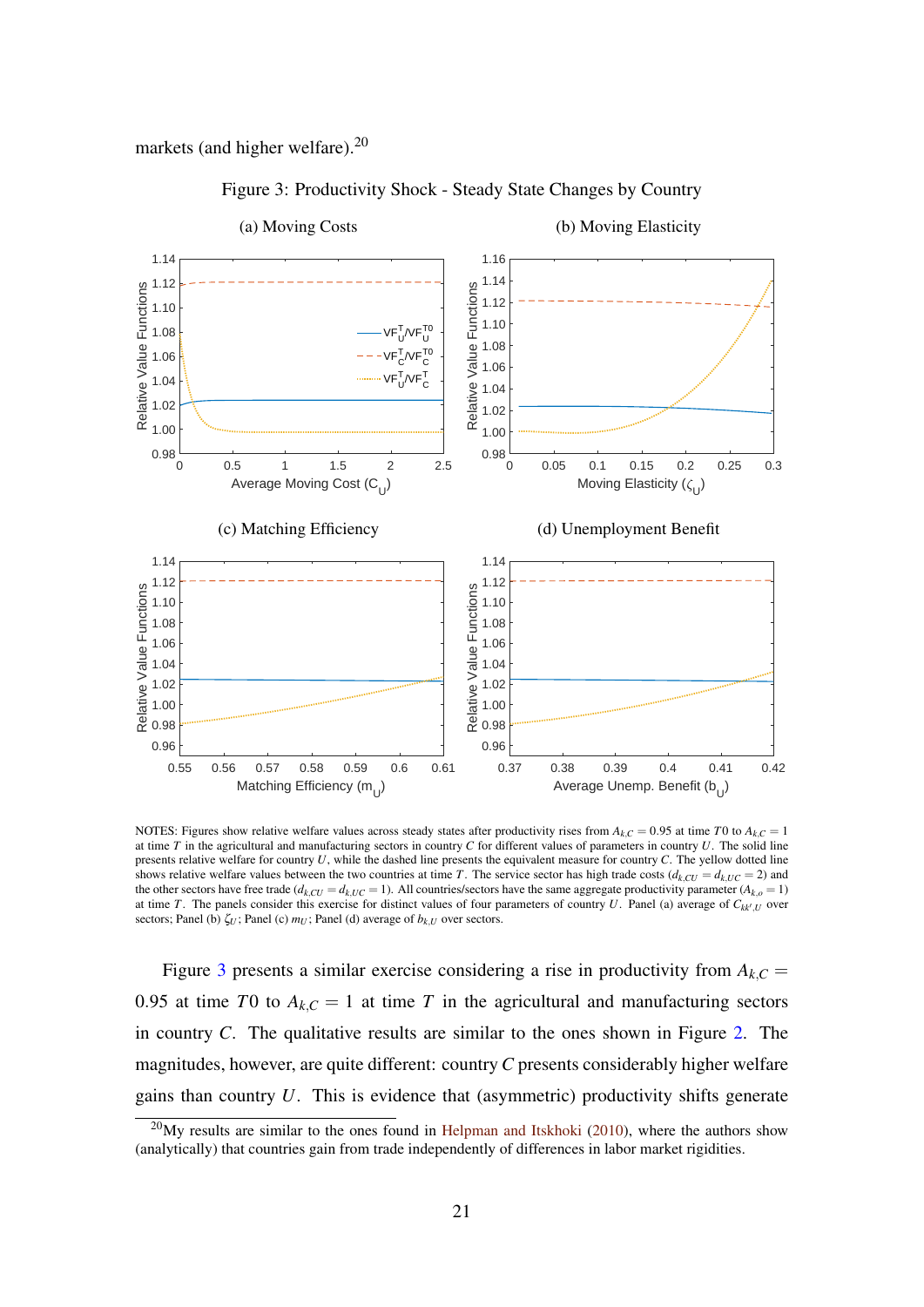remarkably unequal gains across countries.

Figures [9](#page-59-0) and [10](#page-60-0) show the effect of the two previous exercises on real income. The effects are less pronounced but not qualitatively different from the welfare ones considering a fall in trade costs. Interestingly, a rise in productivity in country *C* produces a fall in real income in country *U*. After relative wages change following the productivity rise in country *C*, workers move towards the services sector, which has the lowest paid jobs (on average). Hence, overall income falls due to this reallocation effect, despite the fact that average wages rise and unemployment rates fall in all sectors in country *U* after the shock.

The model also delivers interesting dynamic implications that are deeper investigated in my full numerical exercise performed in Section [4.](#page-31-0)

# <span id="page-21-0"></span>3 Estimation

In this section, I estimate a sub-set of the parameters of the model. I start by estimating the trade elasticity  $(\lambda)$  and and the productivity parameter that drives absolute and comparative advantages  $(A_{k,i})$  using bilateral trade flows. Then, I proceed to estimate the variance of the idiosyncratic labor mobility shocks,  $\zeta_i$ , and the fixed moving costs,  $C_{kk',i}$ . All the other parameters will be calibrated.

### 3.1 Trade Parameters

The trade elasticity  $\lambda$  is estimated using a gravity equation. By taking logs of expression [18,](#page-15-0) I obtain the following relationship:

$$
ln(X_{k,oi}^t) = \lambda ln(A_{k,o}) + ln(X_{k,i}^t/\Phi_{k,i}^t) - \lambda ln(\tilde{w}_{k,o}^t) - \lambda ln(d_{k,oi}).
$$

I follow [Costinot, Donaldson, and Komunjer](#page-44-0) [\(2012\)](#page-44-0) closely in my estimation. First, I account for the endogenous selection of varieties that are actually produced domestically by substituting for  $X_{k,oi}^t$  using  $\tilde{X}_{k,oi}^t \equiv X_{k,oi}^t / \pi_{k,oo}^t$ . Second, I consider one reference country and one reference sector. Third, I use a double difference version of the gravity equation:

$$
ln(\frac{\tilde{X}_{k,oi}^t\tilde{X}_{k',o'i}^t}{\tilde{X}_{k',oi}^t\tilde{X}_{k,o'i}^t})=\lambda ln(\frac{A_{k,o}A_{k',o'}}{A_{k',o}A_{k,o'}})-\lambda ln(\frac{\tilde{w}_{k,o}^t\tilde{w}_{k',o'}^t}{\tilde{w}_{k',o}^t\tilde{w}_{k,o'}^t})-\lambda ln(\frac{d_{k,oi}d_{k',o'i}}{d_{k',oi}d_{k,o'i}}).
$$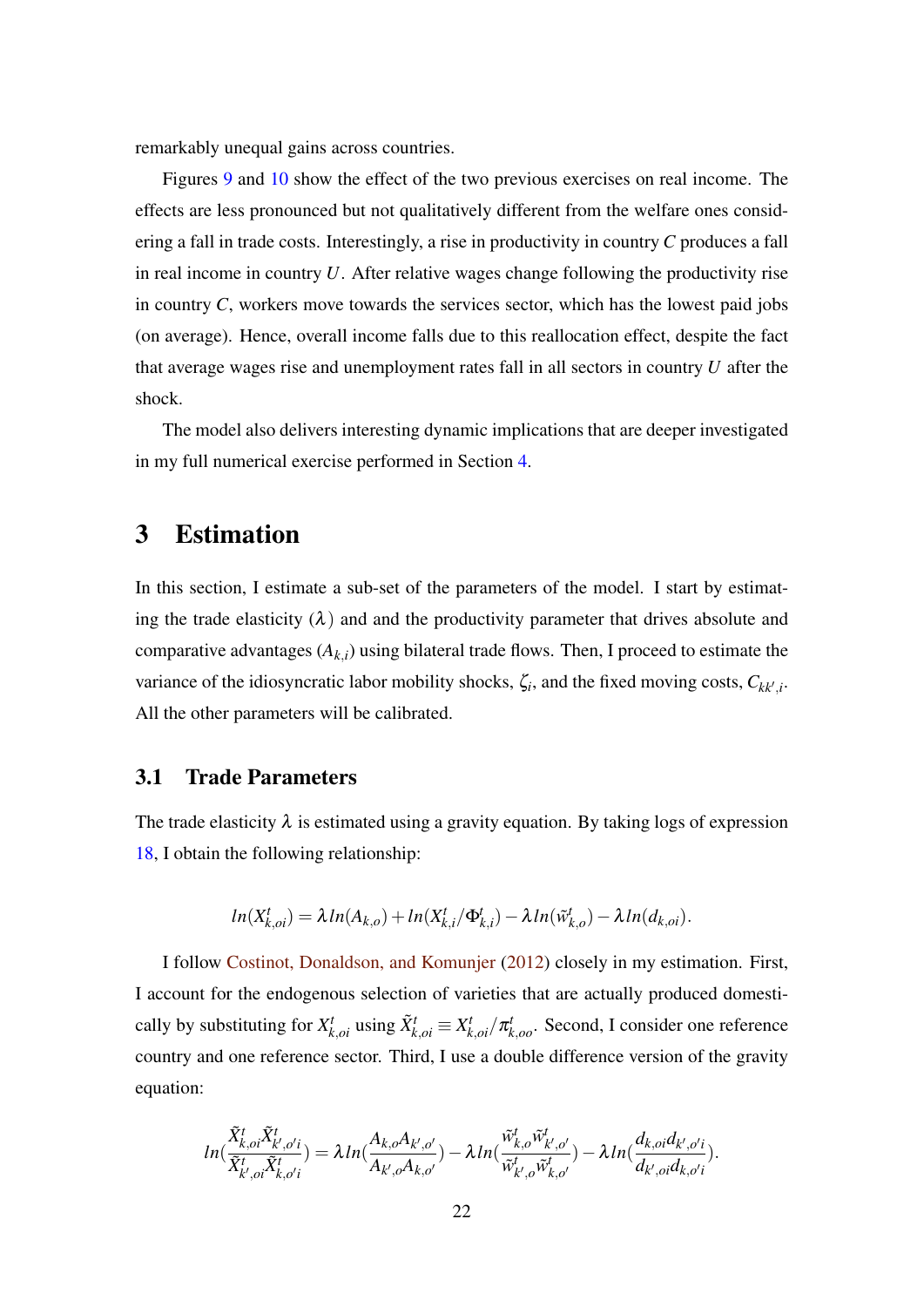Even though it is possible to take the above equation to the data, [Costinot, Donaldson,](#page-44-0) [and Komunjer](#page-44-0) [\(2012\)](#page-44-0) claim that is simpler and closer to the literature to estimate the econometrically equivalent specification:

<span id="page-22-0"></span>
$$
ln(\tilde{X}_{k,oi}^t) = \lambda ln(A_{k,o}) - \lambda ln(\tilde{w}_{k,o}^t) + \chi_{oi}^t + \chi_{k,i}^t + \bar{\varepsilon}_{oi,k}^t,
$$
\n(23)

where  $\chi_{oi}^t$  is an importer-exporter fixed effect,  $\chi_k^t$  $k$ <sup>t</sup><sub>k,*i*</sub> is an importer-sector fixed effect, and  $\bar{\varepsilon}_c^t$  $_{oi,k}^t$  captures (part of) the variation in trade costs and measurement errors in trade flows.  $\lambda$  will be estimated as the coefficient of  $A_{k,o}$  in [23.](#page-22-0)

### 3.1.1 Data

First, I obtain bilateral trade flows from the World Input Output Database (WIOD).<sup>21</sup> As in [Costinot, Donaldson, and Komunjer](#page-44-0) [\(2012\)](#page-44-0), I measure the variation in productivity across countries and industries using differences in producer price indexes. Producer price data is taken from the GGDC Productivity Level Database, which is calculated from raw price data observations at the plant level for several thousand products (often with hundreds of products per industry, which can be associated with varieties in my model).<sup>22</sup> These prices are aggregated into a producer price index at the industry level using output data. I use the inverse of this measure as  $A_{k,o}$  to identify the trade elasticity in the gravity equation. My estimate of  $\lambda$  will also allow me to obtain a more precise measure of  $A_{k,o}$  (as I explain later in this sub-section).

In order to obtain  $\lambda$ , I base my estimations on the year 2005, and 1997 lags are used as instruments for my productivity parameter  $A_{k,o}$  (GGDC data is available only for these two years). I consider 40 countries available in the WIOD database (excluding the "Rest of the World", which is a tiny fraction of the global trade volume). I also aggregate the economy into five sectors: $^{23}$ 

-*Energy and Others*: Energy, Mining and quarrying; Agriculture, Forestry and fishing;

<sup>&</sup>lt;sup>21</sup> See [Stehrer, de Vries, Los, Dietzenbacher, and Timmer](#page-46-8) [\(2014\)](#page-46-8) for more details on this database.

<sup>&</sup>lt;sup>22</sup>See [Inklaar and Timmer](#page-45-16) [\(2008\)](#page-45-16) for more details.

<sup>&</sup>lt;sup>23</sup> Aggregating the economy into fewer sectors is not necessary for estimation, but the algorithm I use to find an equilibrium works considerably better when the number of sectors is not very large, and hence, I keep a reduced number of sectors in my algorithm and in my estimation. Increasing the number of sectors does not change the estimation results substantially.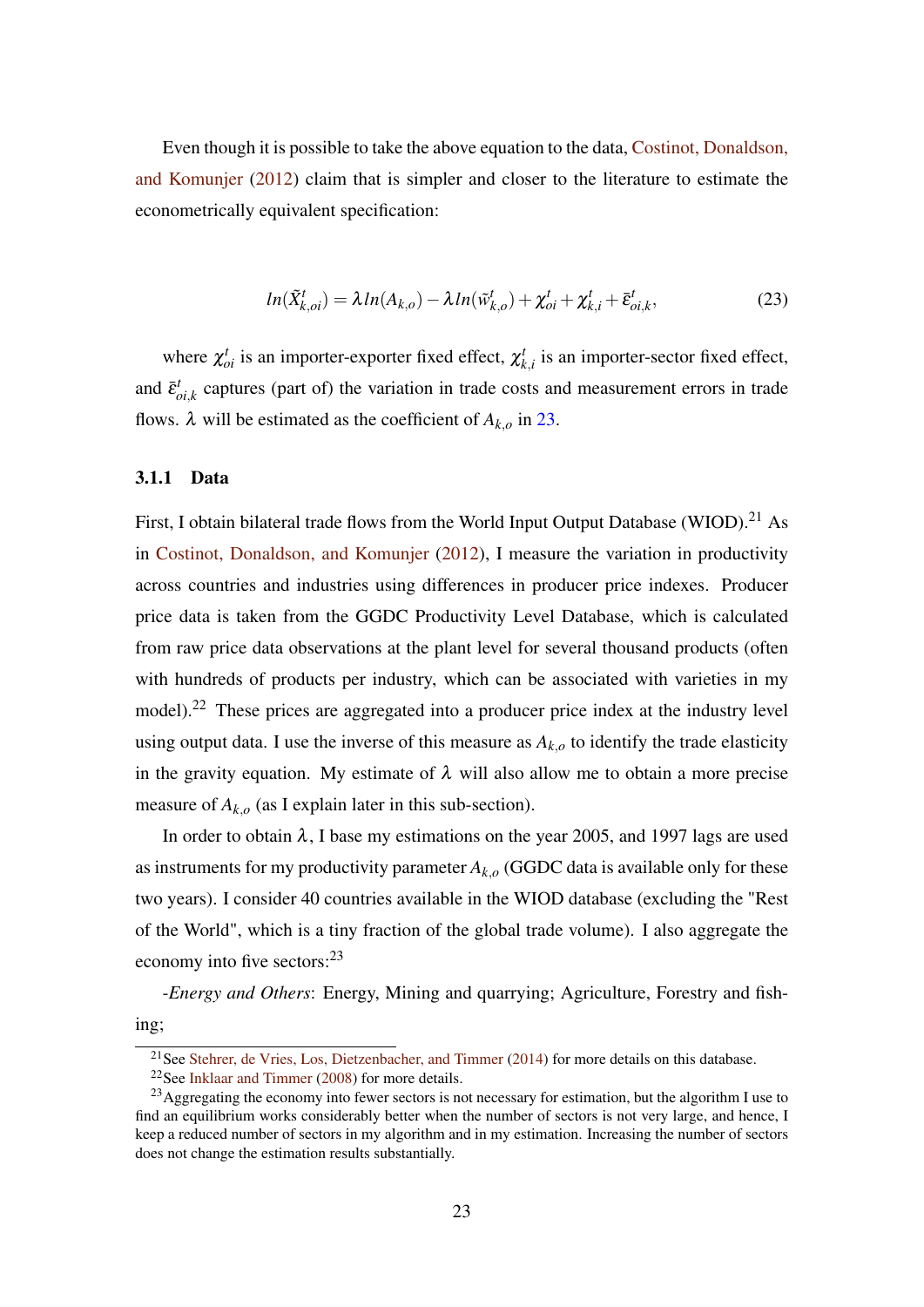-*Low-Tech Manufacturing*: Wood products; Paper, printing and publishing; Coke and refined petroleum; Basic and fabricated metals; Other manufacturing.

-*Mid-Tech Manufacturing*: Food, beverage and tobacco; Textiles; Leather and footwear; Rubber and plastics; Non-metallic mineral products.

-*High-Tech Manufacturing*: Chemical products; Machinery; Electrical and optical equipment; Transport equipment.

-*Services*: Utilities; Construction; Sale, maintenance and repair of motor vehicles and motorcycles; Retail sale of fuel; Wholesale trade; Retail trade; Hotels and restaurants; Land transport; Water transport; Air transport; Other transport services; Post and telecommunications; Financial, real estate and business services; Government, education, health and other services; Households with employed persons.

The manufacturing rank of technology is based on R&D intensity in the USA in 2005 from OECD STAN database.

I do not observe  $\tilde{w}_o^k$ . In order to control for the last two terms of the gravity equation and still be able to identify  $\lambda$  as the coefficient of  $A_{k,o}$ , I replace their values by a 4<sup>th</sup> degree polynomial function of variables related to labor costs for each exporter-sector pair: Labor compensation per employee, labor compensation per hour and labor compensation share of value added. Information on labor markets characteristics by sector and country comes from the WIOD Socio Economic Accounts database.

#### 3.1.2 Estimates

Table [1](#page-24-0) presents the estimates of  $\lambda$  using Equation [23.](#page-22-0) Columns 1 and 2 are estimated by OLS, while columns 3 and 4 are estimated by 2SLS (using 1997 values as instruments). Controlling for labor cost proxies (columns 2 and 4) decreases the coefficient, while using lagged productivity values as instruments increases it considerably. I use the value of 4.172 in my counterfactuals, which is not far from [Costinot, Donaldson, and Komunjer](#page-44-0) [\(2012\)](#page-44-0) estimates.

As in [Costinot, Donaldson, and Komunjer](#page-44-0) [\(2012\)](#page-44-0), I do not use the GGDC database to compute the values of  $A_{k,o}$  that will be used in my analysis. I will use a "revealed" productivity" measure obtained in the following way. By using the WIOD data from 2000 up to 2005, I am able to run the following variation of the gravity equation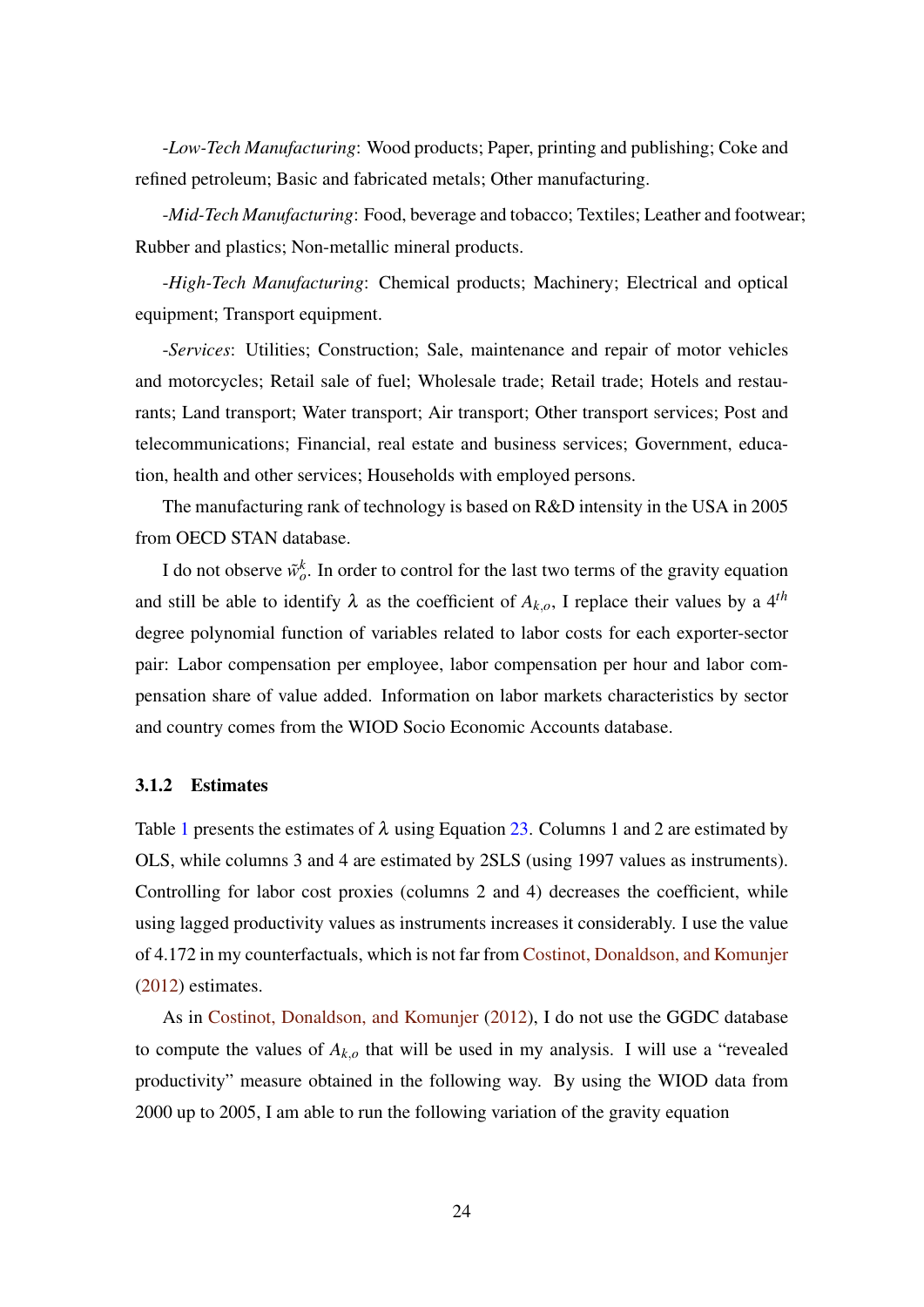<span id="page-24-0"></span>

|                            | (1)        | (2)        | (3)                       | $\left( 4\right)$ |
|----------------------------|------------|------------|---------------------------|-------------------|
|                            | <b>OLS</b> | <b>OLS</b> | 2SLS                      | 2SLS              |
|                            |            |            |                           |                   |
|                            |            |            | Log of Exports (adjusted) |                   |
| λ                          | $1.877***$ | 1.394**    | $4.414***$                | 4.172***          |
|                            | (0.656)    | (0.668)    | (1.489)                   | (1.400)           |
| KP F-Stat $(1^{st}$ Stage) |            |            | 28                        | 26                |
| $N_{clusters}$             | 152        | 152        | 120                       | 120               |
| <b>Observations</b>        | 5920       | 5920       | 4674                      | 4674              |
| Importer-exporter F.E.     | Yes        | <b>Yes</b> | Yes                       | <b>Yes</b>        |
| Importer-sector F.E.       | Yes        | <b>Yes</b> | Yes                       | Yes               |
| <b>Labor Cost</b>          | No         | Yes        | No                        | Yes               |

Table 1: Estimates of λ

NOTES:  $\lambda$  is the coefficient of the productivity measure  $A_{k,o}$  in Equation [23,](#page-22-0) which uses bilateral trade flows at the sector level as the dependent variable and fixed effects for importer-sector and exporter-importer fixed effects. Data is a cross-section of bilateral trade data in 2005, obtained from WIOD and GGDC data sets. Labor Cost is a 4*th* degree polynomial function of labor compensation per employee, labor compensation per hour and labor compensation share of value added. Columns 3 and 4 have the lag of *Ak*,*<sup>o</sup>* (1997 value) as instrument. Clustered standard errors at the exporter-industry level in parentheses.  $\gamma p < 0.10$ , \*\*  $p < 0.05$ , \*\*\*  $p < 0.01$ .

<span id="page-24-1"></span>
$$
ln(\tilde{X}_{k,oi}^t) = \chi_{k,o}^{t_0} + t * \chi_{k,o} - \lambda ln(\tilde{w}_{k,o}^t) + \chi_{oi}^t + \chi_{k,i}^t + \bar{\varepsilon}_{oi,k}^t.
$$
 (24)

I substitute for  $\lambda ln(A_{k,o})$  using an exporter-sector fixed effect at time  $t_0$  and assume that productivity evolves over time according to an exporter-sector specific linear trend  $(\chi_{k,o}^{t_0} + t * \chi_{k,o})$ . And with the estimate of  $\lambda$  from Table [1,](#page-24-0) I am able recover  $A_{k,o}$  at time *t* as  $exp[(\chi_{k,o}^{t_0} + t * \chi_{k,o})/\lambda]$ . The values of  $A_{k,o}$  for the years 2000 and 2005 and for the final aggregation of countries used in my counterfactuals are shown in Table [10](#page-55-0) in the appendix.<sup>24</sup> Note that I have to choose one reference country and sector in my estimation equation. I choose the USA and the agricultural sector, and hence, they have their productivity measures equal to 1.

### 3.2 Labor Market Parameters

I estimate the costs of switching industries to workers by building on the methodology developed by [Artuç](#page-44-13) [\(2013\)](#page-44-13) and [Artuç and McLaren](#page-44-4) [\(2015\)](#page-44-4). These labor market parameters are estimated only for the USA and used for all other countries in my counterfactuals. Naturally, it would be more accurate to estimate the parameters for all the countries con-

 $24$ More details about the final group of countries used in my numerical exercises can be found in Subsection [3.3.](#page-30-0) I used value added by country-sector to aggregate the estimated values of *Ak*,*o*.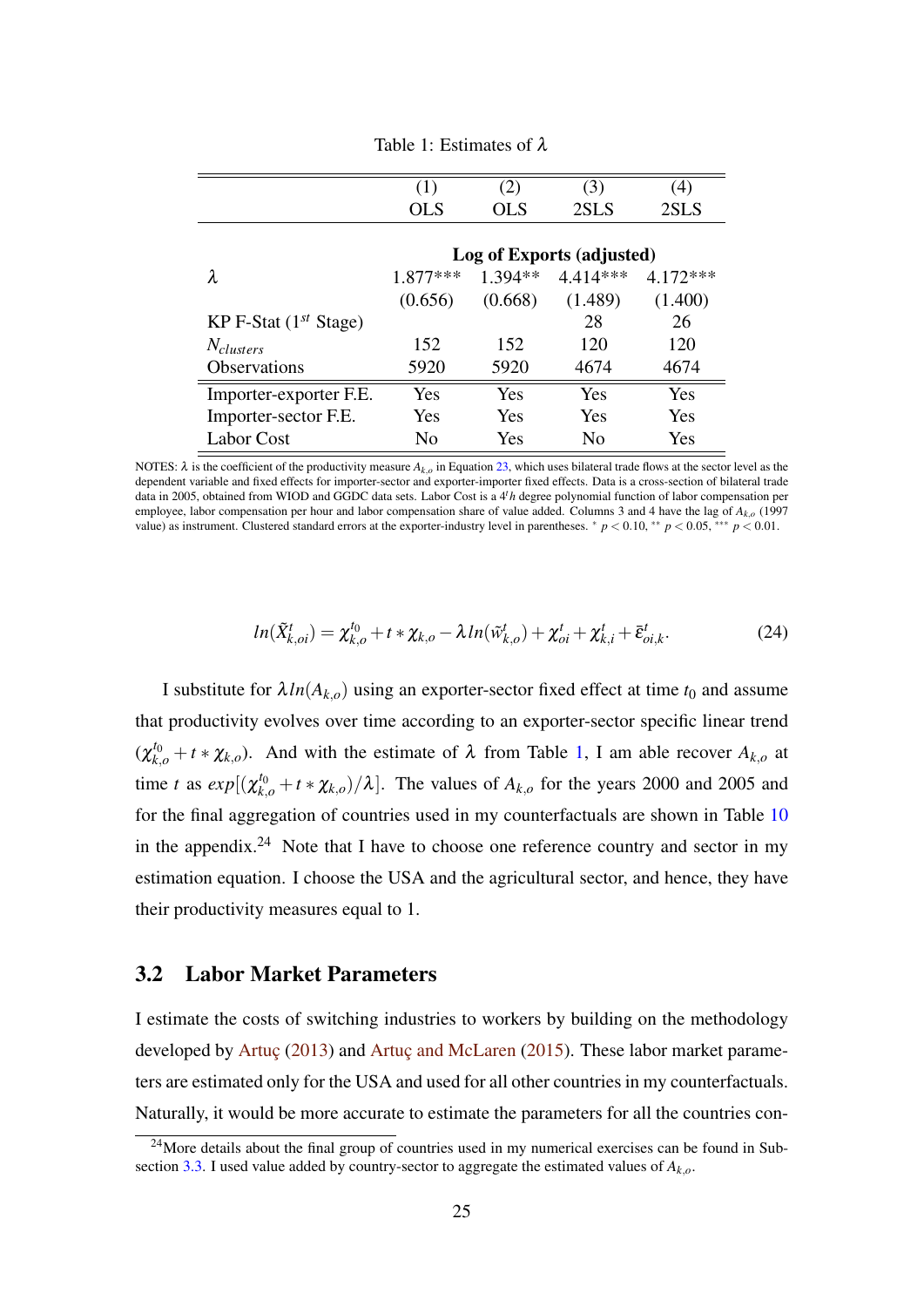sidered in the next sub-section, and I recognize that this approximation may be unsuitable especially for economies that are very distinct, but data restrictions do not allow me to follow this route and I believe that applying USA parameters to other countries can still provide important qualitative insights for adjustment dynamics. Estimating these parameters for other countries is an important topic for future work but is beyond the scope of this paper.

I conduct the estimation in three stages. First, the probability of finding a job in a sector and actually start producing,  $\theta_k^t$  $g_{k,i}^t q(\theta_k^t)$  $B_{k,i}^t$ )  $(1-G(R_{k,i}^{t+1}))$  $\binom{n+1}{k,i}$ , will be estimated nonparametrically in a first stage by computing the number of individuals that were looking for a job in a sector and succeeded divided by the total number of individuals looking for a job in the sector (see Sub-section  $3.2.1$  for more details on how this variable is computed). Second, I rewrite Equation [13](#page-13-1) as

<span id="page-25-0"></span>
$$
S_{kk',i}^t = exp(D_{k',i}^t - O_{k,i}^t - \frac{C_{kk',i}}{\zeta_i}) + \varepsilon_{kk',i}^t,
$$
\n(25)

where  $S_{kk',i}^t \equiv s_{kk',i}^t L_i^t$  $\boldsymbol{u}_k^t$ <sub>*k*</sub>, $\boldsymbol{u}_k^t$  $k_{k,i}$  is the total number of unemployed workers switching between sectors *k* and  $k'$ , and  $D_l^t$  $_{k',i}^t$  and  $O_l^t$  $k_{i,i}$  are destination and origin fixed effects, respectively, equal to:

$$
D_{k',i}^t = \frac{U_{k',i}^{t+1}}{(1+r)\zeta_i} - \frac{U_{o,i}^{t+1}}{(1+r)\zeta_i},\tag{26}
$$

<span id="page-25-1"></span>
$$
O_{k,i}^t = log(L_{k,i}^t u_{k,i}^t) - D_{k,i}^t - \frac{\Omega_{k,i}^t}{\zeta_i},
$$
\n(27)

and  $\varepsilon_{kk',i}^t$  is an error term. My second stage consists on regressing the number of individuals switching sectors on destination-time and origin-time fixed effects and  $C_{kk',i}/\zeta_i$ , which is modeled as a fixed entry cost, i.e.,  $C_{kk',i}$  is a positive constant if  $k \neq k'$  and zero otherwise. Note that  $\sigma$  is a reference sector, which will be equivalent to the omitted sector in my estimation regression.

In my third stage, I rewrite the unemployment value Equation [4](#page-9-0) in the following way: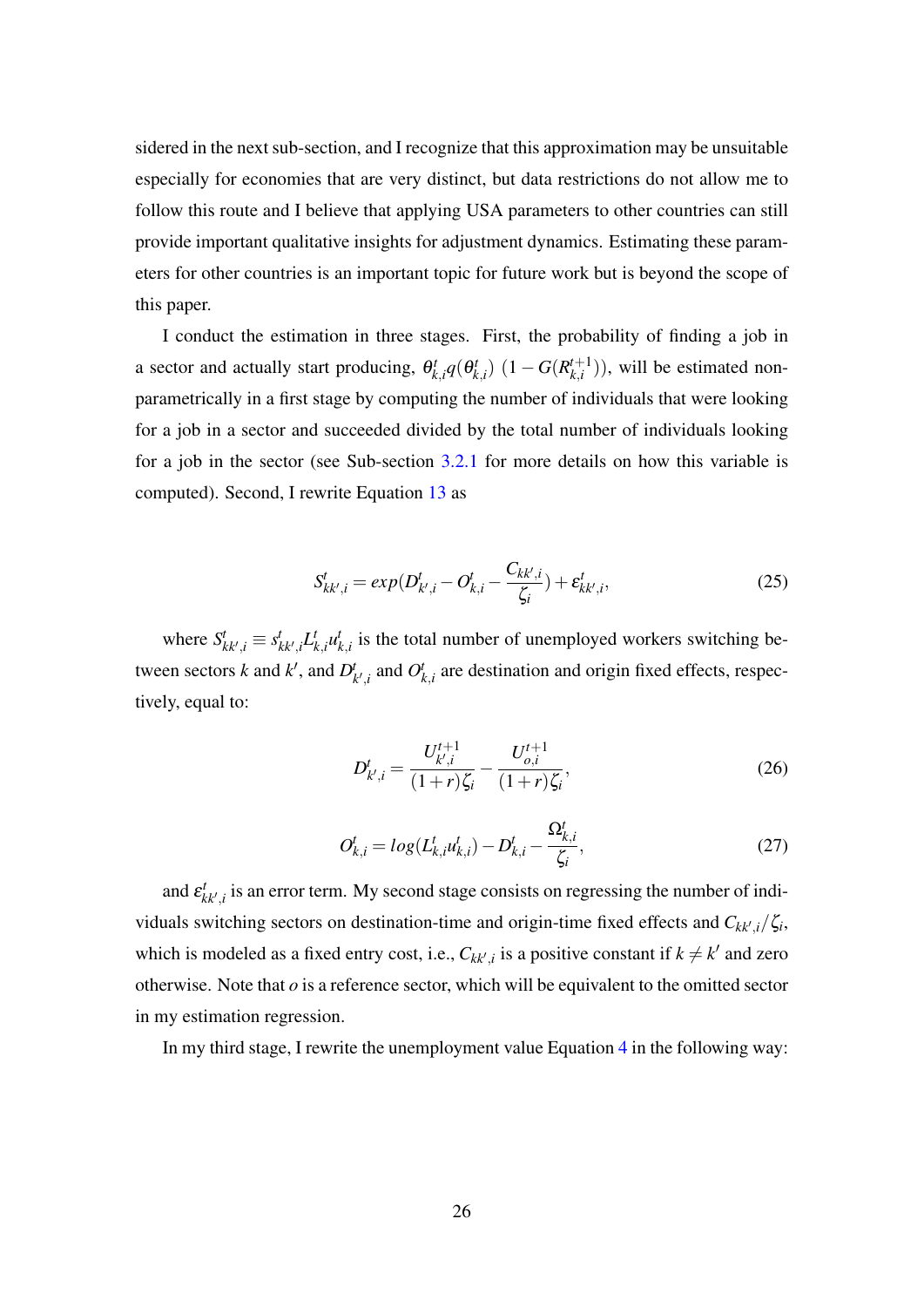<span id="page-26-1"></span>
$$
E_{k,i}^{t} = t_{i}^{t} + \frac{1}{(1+r)^{2} \zeta_{i}} (b_{k,i} + \eta_{k,i})
$$
  
+ 
$$
\frac{1}{(1+r)^{2} \zeta_{i}} [\theta_{k,i}^{t} q(\theta_{k,i}^{t}) (1 - G(R_{k,i}^{t+1})) (\overline{w}_{k,i}^{t+1} - w_{k,i}^{t+1}(R_{k,i}^{t+1}))] + \overline{\epsilon}_{k,i}^{t},
$$
\n(28)

where

$$
E_{k,i}^{t} \equiv D_{k,i}^{t-1} - \frac{1}{1+r} \left( \theta_{k,i}^{t} q(\theta_{k,i}^{t}) (1 - G(R_{k,i}^{t+1})) D_{k,i}^{t} \right) + \frac{1}{1+r} \left( [1 - \theta_{k,i}^{t} q(\theta_{k,i}^{t}) (1 - G(R_{k,i}^{t+1}))](O_{k,i}^{t} - log(L_{k,i}^{t} u_{k,i}^{t})) \right),
$$

 $\iota_i^t = U_{o,i}^{t+1}$  $\int_{o,i}^{t+1} / (1+r) \zeta_i - U_{o,i}^t / (1+r) \zeta_i$ , and  $\bar{\epsilon}_k^t$  $x_{k,i}^t$  is another error term (see Appendix [B.3](#page-52-0)) for details of the derivations). Equation [28](#page-26-1) equates  $E<sub>k</sub><sup>t</sup>$  $k_{i,i}$ <sup>t</sup> (which depends on observables and estimates obtained in the previous stages) to a time dummy  $(t_i^t)$ , plus unemployment benefit, workers' average preferences and the probability of finding a job and start producing at  $t + 1$  multiplied by the expected wage  $(\bar{w}_{k}^{t+1})$  $\binom{t+1}{k,i}$  discounted by the minimum wage  $(w_{k}^{t+1})$  $_{k,i}^{t+1}(R_{k,i}^{t+1})$  $\binom{t+1}{k,i}$ ) in sector *k*, both observable in the data.

In sum, in my third stage I estimate [28](#page-26-1) using the two first stage estimates and information on wages of individuals in a sector to obtain  $1/\zeta_i$  as the coefficient of

$$
\tfrac{1}{(1+r)^2}[\theta_{k,i}^t q(\theta_{k,i}^t)(1-G(R^{t+1}_{k,i}))(\bar{w}^{t+1}_{k,i}-w^{t+1}_{k,i}(R^{t+1}_{k,i}))].
$$

With  $\zeta_i$ , I can then recover the entry costs  $C_{k',i}$ 's from my second stage estimates. Note that I cannot separately identify  $b_{k,i}$  and  $\eta_{k,i}$ . Hence, I simply replace  $b_{k,i} + \eta_{k,i}$  by a sector dummy and a sector time trend and leave these parameters to be calibrated later (together with  $b_{k,i}$ 's and  $\eta_{k,i}$ 's for other countries).

#### <span id="page-26-0"></span>3.2.1 Data

I use the "March Supplement" of the Current Population Survey (CPS), downloaded from the Integrated Public Use Microdata Series (IPUMS) website.<sup>25</sup> It contains basic monthly demographic and labor force data. My analysis considers workers between 25

 $25$ The technical name for this supplement since 2003 is the Annual Social and Economic Supplement (ASEC) or the Annual Demographic File (ADF) between 1947 and 2003.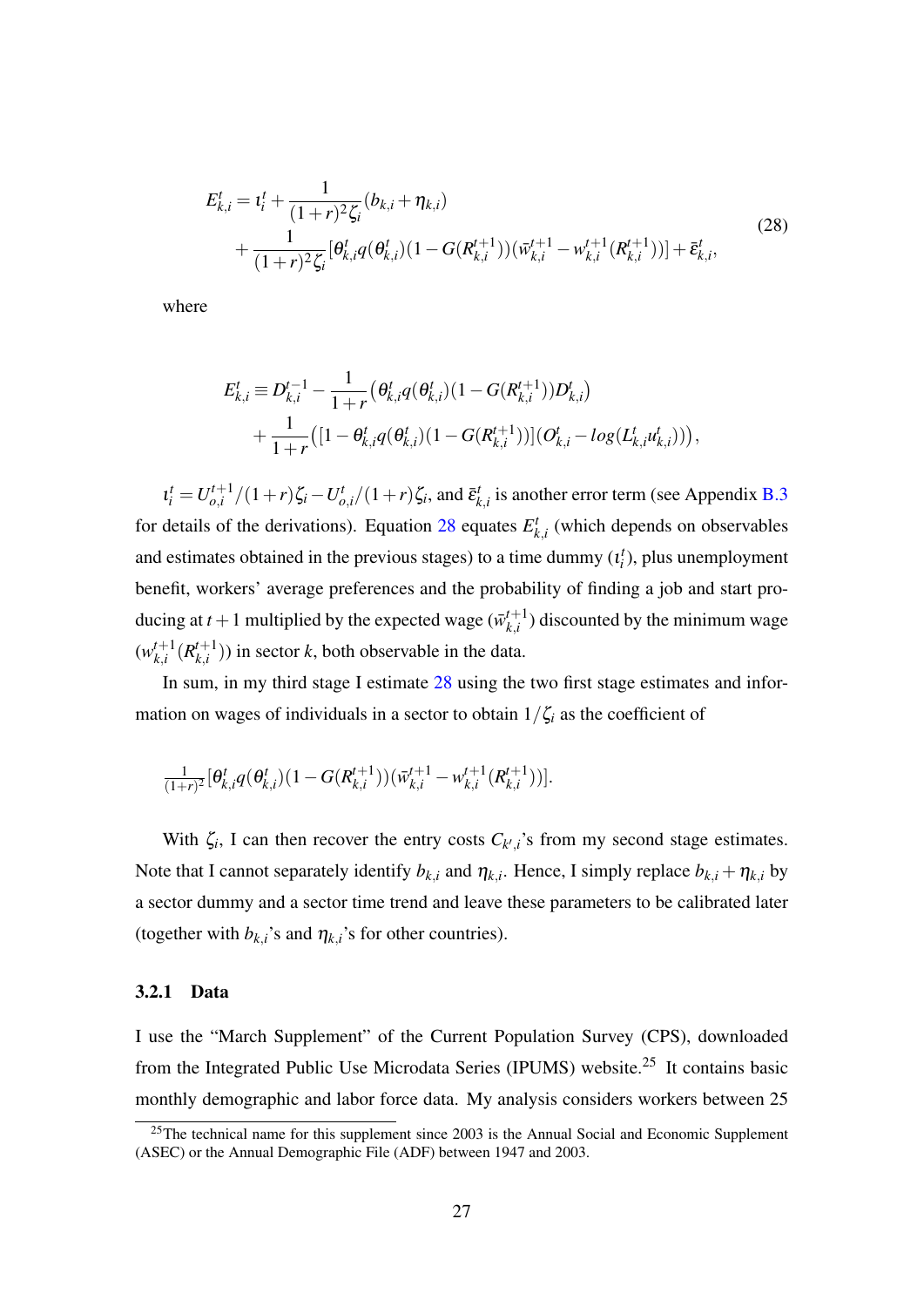and 65 years of age, and the same five industries described previously: Services, Energy and Others, Low-Tech, Mid-Tech and High-Tech Manufacturing. My period of analysis goes from 1983 to 2002.<sup>26</sup>

To calculate workers annual earnings, I use information on each respondent's total pre-tax wage and salary income for the previous calendar year.  $\bar{w}_{k,i}^{t-1}$  will be the average of this variable in year *t* (using the appropriate CPS weights). All variables are adjusted to real 1999 USD using the CPI-U provided by IPUMS. I also normalize the average real wage in the sample to 1. To account for possible outliers in the data, I calculate  $w_l^t$  $_{k,i}^t(R_l^t)$  $k$ <sub>,*i*</sub>) as the the 5<sup>*th*</sup> or the 1<sup>*st*</sup> percentiles of wages in an industry-year pair and verify the robustness of my estimations to both specifications.

In my model,  $OF_{k,i}^t$  is the total number of unemployed individuals who chose to move (or not) from sector *k* at time *t*. My dependent variable in the second stage,  $S_{kk',i}^t$ , will be the sub-set of  $OF_{k,i}^t$  who are associated with sector *k* at time *t* and are in sector *k*' at time  $t+1$  (employed or not).

To obtain my second stage dependent variable, I use CPS information on workers' current and previous (year) industry of work (and occupation), as well as information on whether a worker spent some time unemployed in the previous year. I assume that  $OF_{k,i}^t$  (and  $IF_{k,i}^t$ ) includes workers who were unemployed or potentially switched jobs in my sample (within or across industries), i.e., it includes all individuals who switched industries or occupations (employed or not at time  $t + 1$ ), as well as individuals who spent at least some time unemployed in period *t*. Implicitly, I am considering that individuals who switched jobs between periods spent at least a small fraction of time unemployed before choosing a new position in a (potentially different) sector.

Proceeding in a similar fashion, I can calculate the actual job finding rate,  $\theta_k^i$  $p_{k,i}^t q(\theta_k^t)$ *k*,*i* )(1−  $G(R_{k,i}^{t+1})$  $(k, k, i<sup>t+1</sup>)$ ). First I find *IF*<sup>*t*-1</sup>, and the actual job finding rate will be equal to the share of *IF*<sup> $t-1$ </sup> that is employed at time *t*.

I provide summary statistics for some variables used in my estimation in Appendix [B.4.](#page-53-0) Table [6](#page-54-0) shows that wages and job finding rates differ across industries and are positively correlated. Table [7](#page-54-1) presents the average (over time) share of workers that move across sectors (row origin and column destination). The greatest share of of movers stay in their industries of origin. As expected, workers appear to be more mobile across

 $26$ The correspondence of industries between the WIOD and the CPS data sets (and across years within the CPS) was constructed using tables available on the National Bureau of Economic Research (NBER) website.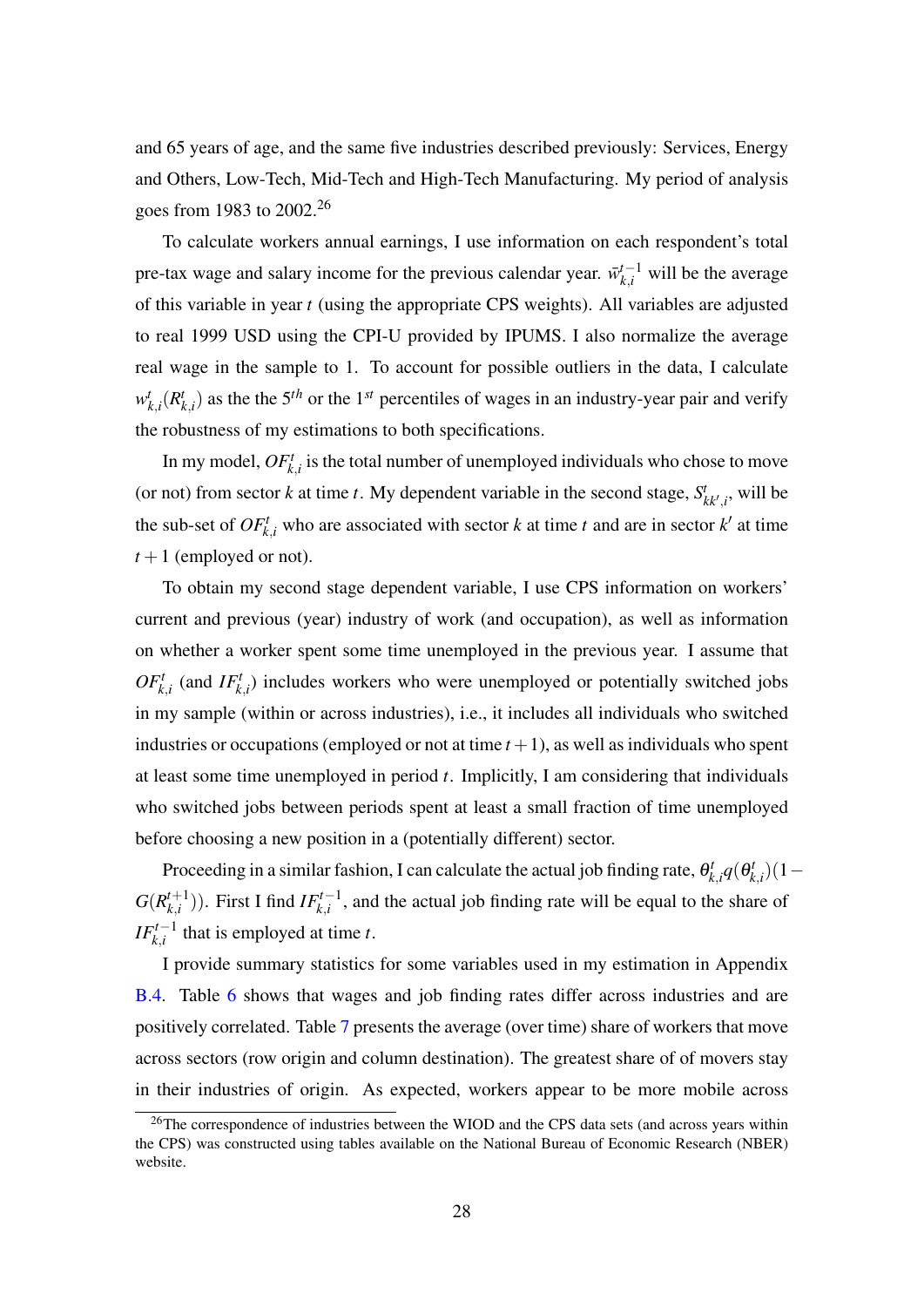industries in my sub-sample when compared to a case that include all non-job switchers [\(Artuç, Chaudhuri, and McLaren,](#page-44-1) [2010\)](#page-44-1).

#### 3.2.2 Estimates

Table [2](#page-28-0) presents my second stage estimates (Equation [25\)](#page-25-0) of  $-C_{k',i}/\zeta_i$  for the USA. Column 1 was estimated by OLS (after taking logs of the estimating equation). Following [Artuç and McLaren](#page-44-4) [\(2015\)](#page-44-4), I also present estimates using the PPML estimator from [Santos-Silva and Tenreyro](#page-46-9) [\(2006\)](#page-46-9) in column 2, which will be my preferred specification. Table [2](#page-28-0) shows that Agriculture is the sector with the highest entry cost. It is more than three times the entry cost of the services sector, which possesses the lowest value across all sectors.

<span id="page-28-0"></span>

|                               | (1)         | (2)                 |
|-------------------------------|-------------|---------------------|
|                               | <b>OLS</b>  | PPML                |
|                               |             |                     |
|                               |             | $-C_{k',i}/\zeta_i$ |
| <b>Agriculture and Others</b> | $-4.231***$ | $-3.484***$         |
|                               | (0.139)     | (0.077)             |
| Low-tech Manuf.               | $-1.882***$ | $-1.769***$         |
|                               | (0.139)     | (0.111)             |
| Mid-tech Manuf.               | $-2.729***$ | $-2.726***$         |
|                               | (0.139)     | (0.113)             |
| High-tech Manuf.              | $-2.311***$ | $-2.390***$         |
|                               | (0.139)     | (0.110)             |
| Services                      | $-1.235***$ | $-1.421***$         |
|                               | (0.139)     | (0.067)             |
| bservations                   | 499         | 499                 |

Table 2: Second Stage Estimates

Remember that I also obtain *D t*  $_{k^{\prime},i}^{t}$  and  $O_{j}^{t}$  $k_{i,i}$  from my second stage estimates (not shown here). This will allow me to obtain  $\zeta_i$  from my third stage estimates (see Equation [28\)](#page-26-1).

Table [3](#page-29-0) presents the estimates of  $1/\zeta_i$ . Panel A presents estimations in levels of Equation [28](#page-26-1) and panel B presents the first difference estimates (without industry-time trends). Columns 1 and 2 use the first wage percentile at time *t*, while columns 3 and 4 consider the fifth. Columns 1 and 3 show my OLS estimates, while columns 2 and 4

NOTES: Values of entry costs per sector,  $-C_k$ <sub>*i*</sub>/ $\zeta$ *i*, for USA workers obtained from estimating Equation [25.](#page-25-0) Column 1 estimated by OLS (after taking logs of the estimating equation). Column 2 estimated using the PPML estimator from [Santos-Silva and Tenreyro](#page-46-9) [\(2006\)](#page-46-9). Data is the CPS "March Supplement", obtained from IPUMS. Sample of workers between 25 and 65 years of age for the period 1983-2002, aggregated up to the industry level. Robust standard errors in parentheses. <sup>∗</sup> *p* < 0.10, ∗∗ *p* < 0.05, ∗∗∗ *p* < 0.01.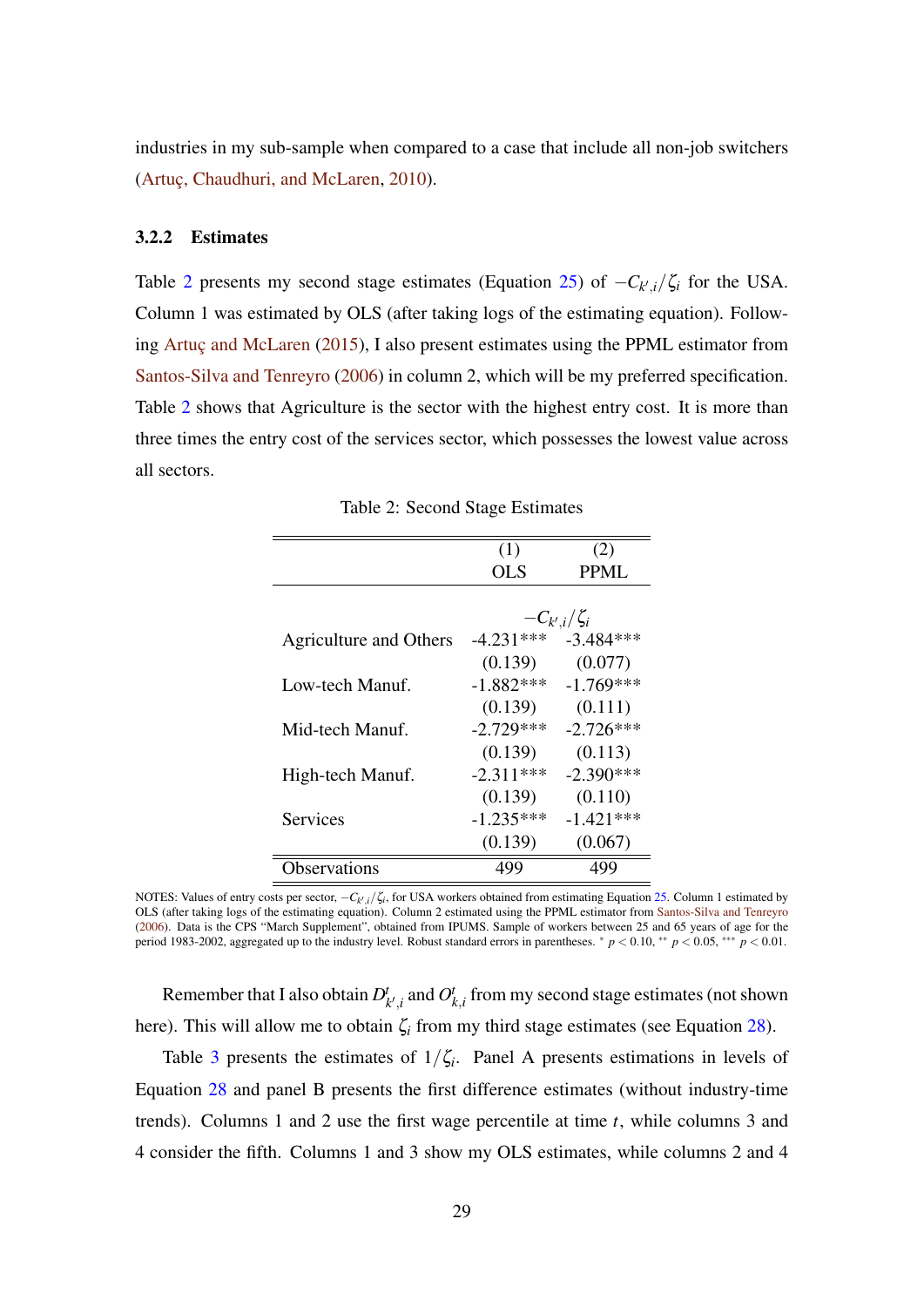present 2SLS results using the lag of  $\frac{1}{(1+r)^2}[\theta_k^t]$  $q_{k,i}^t q(\theta_k^t)$  $B_{k,i}^t$ )(1−*G*( $R_{k,i}^{t+1}$  $(\bar{w}^{t+1}_{k,i})$   $)(\bar{w}^{t+1}_{k,i} - w^{t+1}_{k,i})$  $_{k,i}^{t+1}(R_{k,i}^{t+1})$  $\binom{t+1}{k,i})$ as an instrument.<sup>27</sup>

The OLS estimates in panels A and B are similar. The 2SLS results, however, are quite different. The instrument is very weak (as shown by the Kleibergen Paap F-stat) and the coefficients become statistically insignificant in columns 2 and 4 of panel A, while in panel B the instrument is strong and the coefficients are significant. My preferred specification (column 4 of panel B) implies  $\zeta_i = 0.2$ , a value considerably lower than the ones presented in [Artuç, Chaudhuri, and McLaren](#page-44-1) [\(2010\)](#page-44-1). This means that workers are more responsive to expected income differentials across sectors. This is not surprising given that I am focusing on workers who potentially moved jobs across periods.

<span id="page-29-0"></span>

|                              | (1)        | (2)      | (3)                      | (4)             |
|------------------------------|------------|----------|--------------------------|-----------------|
|                              | <b>OLS</b> | 2SLS     | <b>OLS</b>               | 2SLS            |
|                              |            |          |                          |                 |
| <b>Panel A</b>               |            |          | <b>Levels</b>            |                 |
| $1/\zeta_i$                  | 5.826***   | 0.746    | 5.946***                 | 0.858           |
|                              | (1.038)    | (7.185)  | (0.873)                  | (8.385)         |
| <b>KP</b> F-stat             |            | 1        |                          | 1               |
| <b>Observations</b>          | 90         | 90       | 90                       | 90              |
| <b>Industry-time Trend</b>   | Yes        | Yes      | Yes                      | Yes             |
|                              |            |          |                          |                 |
| <b>Panel B</b>               |            |          | <b>First Differences</b> |                 |
| $1/\zeta_i$                  | 5.634***   | 5.390*   | $5.641***$               | 4.960**         |
|                              | (1.454)    | (3.008)  | (1.078)                  | (2.468)         |
| <b>KP</b> F-stat             |            | 15       |                          | 16              |
| <b>Observations</b>          | 85         | 85       | 85                       | 85              |
| <b>Industry-time Trend</b>   | No         | No       | No                       | No              |
| <b>Industry Fixed-effect</b> | Yes        | Yes      | Yes                      | Yes             |
| Wage Percentile              | $1^{st}$   | $1^{st}$ | $5^{th}$                 | 5 <sup>th</sup> |

Table 3: Third Stage Estimates

NOTES: Values of entry costs per sector, 1/ζ*<sup>i</sup>* , for USA workers obtained from estimating Equation [28.](#page-26-1) Panel A presents estimations in levels of the equation, while panel B presents estimations in first differences. Columns 1 and 3 estimated by OLS and columns 3 and 4 estimated 2SLS results using the lag of  $\frac{1}{(1+r)^2} [\theta_{k,i}^t q(\theta_{k,i}^t)(1-G(R_{k,i}^{t+1}))(\overline{w}_{k,i}^{t+1} - w_{k,i}^{t+1}(R_{k,i}^{t+1}))]$  as an instrument. Data is the CPS "March Supplement", obtained from IPUMS. Sample of workers between 25 and 65 years of age for the period 1983-2002, aggregated up to the industry level.  $\vec{w}^t_{k,i}$  is equal to the average of workers annual earnings (total pre-tax wage and salary income) in year *t* (using the appropriate CPS weights). All variables are adjusted to real 1999 USD using the CPI-U provided by IPUMS. The average real wage in the sample is normalized to 1. To account for possible outliers in the data, I calculate  $w_{k,i}^t(R_{k,i}^t)$  as the the 1<sup>st</sup> (columns 1 and 2) or the 5*th* (columns 3 and 4) percentiles of wages in an industry-year pair. Robust standard errors in parentheses. <sup>∗</sup> *p* < 0.10, ∗∗ *p* < 0.05, ∗∗∗ *p* < 0.01.

<sup>&</sup>lt;sup>27</sup>Artuc, Chaudhuri, and McLaren [\(2010\)](#page-44-1) follow a similar instrumental variable strategy.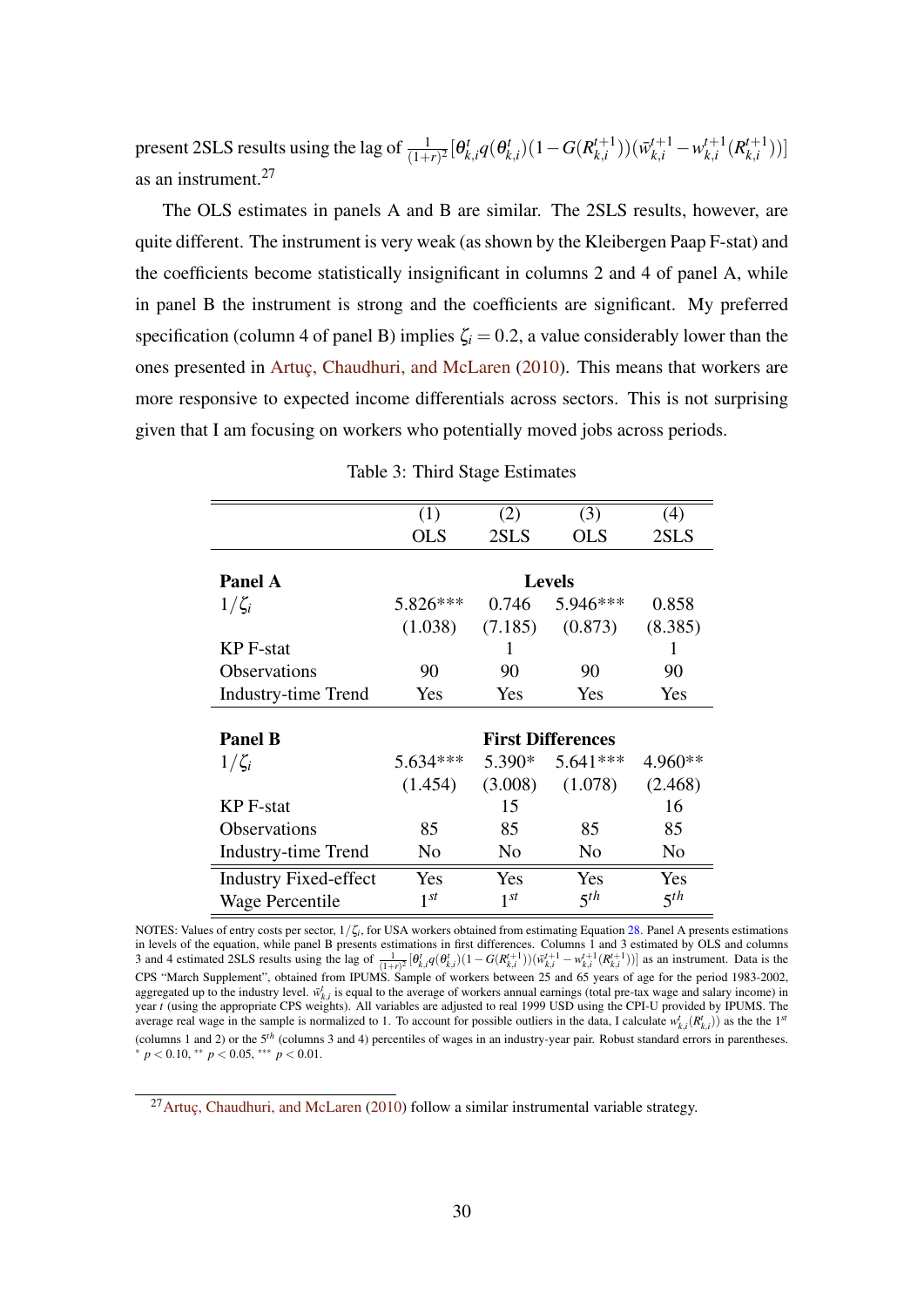# <span id="page-30-0"></span>3.3 Other Parameters

I calibrate the remaining parameters of the model. In order to do so, I first assume the following constant returns to scale matching function:

$$
m(v_{k,i}^t, u_{k,i}^t) = m_i(u_{k,i}^t)^{1-\delta}(v_{k,i}^t)^{\delta},
$$

where  $m_i$  is a country specific matching efficiency, and  $\delta$  is a matching elasticity parameter common to all countries in my model.

Second, I assume that idiosyncratic productivity shocks are uniformly distributed between zero and one [\(Ranjan,](#page-46-10) [2012\)](#page-46-10). This assumption was not necessary for my previous estimates. To verify the robustness of my counterfactuals to this and other assumptions I perform additional counterfactual exercises with alternative parameter values.

Third, I reduce the number of countries to six due to computational reasons. The "countries" chosen are China, USA, UK, European Union (EU), the Rest of the World (RoW) Developed and the RoW Developing. The last economies are an aggregation of the remaining WIOD countries, which were separated in high-income (Australia, Japan, Canada, South Korea and Taiwan) and low-income countries (Brazil, India, Indonesia, Mexico, Turkey and Russia).

Finally, by using the WIOD and WIOD - Socio Economic Accounts databases, together with unemployment data by country from the Bureau of Labor Statistics (for the USA) and from the International Labour Organization (for the remaining countries),  $^{28}$  I am able to find the parameters that match moments from the model to their data counterparts (I aggregate countries and sectors using value added as weights). I set trade imbalances per country to zero ( $\xi_o = 0$ ) and match trade shares ( $\pi_{k,oi}$ ), expenditure shares  $(\mu_{k,o})$ , unemployment rates  $(u_{k,o}$ , assuming they are equal across sectors within a country), and total production values  $(Y_k^t)$  $\chi_{k,o}^t$ ) and labor force  $(L_i^t)$ *k*,*o* ) per country-sector pairs to their observed values in 2005. This will allow me to find  $\delta$ ,  $m_i$ ,  $b_{k,i}$ ,  $\beta_{k,o}$ ,  $\mu_{k,o}$  and  $d_{k,oi}$ .  $\kappa_{k,i}$  and  $\eta_{k,i}$  are then obtained as residuals such that the modified unemployment value equation  $(38)$  and the job destruction condition  $(34)$  hold in the initial steady state. The correlation between the moments in the model and in the data are generally high (between 94% and 99%). The calibrated parameters are shown in Tables [11](#page-56-0) and [12](#page-57-0) in the

<sup>28</sup>Available at [https://www.bls.gov/cps/cps\\_aa2005.htm](https://www.bls.gov/cps/cps_aa2005.htm) and [http://www.ilo.org/](http://www.ilo.org/ilostat) [ilostat](http://www.ilo.org/ilostat).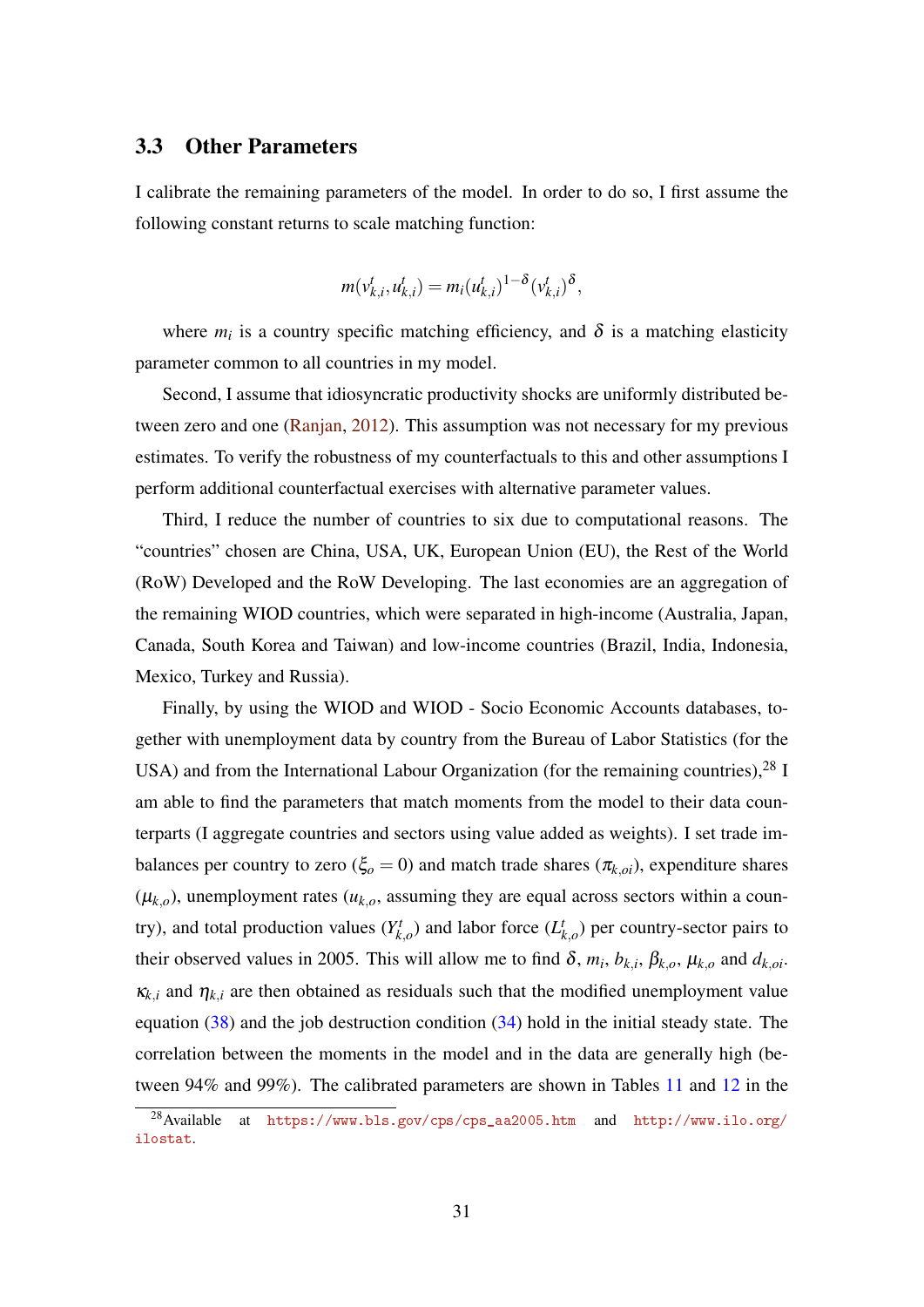appendix (and  $\delta = 0.305$ ).<sup>29</sup>

Note that the parameters  $\zeta_i$  and  $C_{k',i}$  used in the counterfactuals are held as fixed proportion of average income per capita in a country. For example, if average income is equal to 10 in equilibrium in the UK,  $\zeta_i$  will be equal to 10 times my estimated value of  $\zeta$  in the initial equilibrium (and then kept fixed). This implies that different countries will have different values for these parameters, but all countries will have the same levels of labor market frictions. The summary of all the parameters are shown in Table [13.](#page-58-0)

# <span id="page-31-0"></span>4 Counterfactuals and Simulations

The counterfactuals performed are meant to understand how the rise of China affected other countries in the world, especially the USA and the UK. The trade shock I have in mind is one whereby Chinese productivity increases (*Ak*,*CHN*) and all trade costs between China and the rest of the world fall  $(d_{k,oCHN}$  and  $d_{k,CHNi})$  in all sectors apart from services. This shock implies that China's trade volume (exports plus imports) around the world approximately triples between the two steady states. This is approximately equal to the growth of Chinese trade volume between 2000 (the year before China joined the WTO) and 2005 in the WIOD data.<sup>30</sup> So, my shock aims to mimic the five year period following China's entry into the WTO in terms of percentage change in the its trade volume. I study how countries respond to this shock during the transition to a new steady state.

Details about the method used to compute the initial steady state and transition paths can be found in Appendices [B.1](#page-48-3) and [B.2.](#page-50-0) The objective is to find a rational expectations path between the initial and the final steady state. For the transition, I use a type of mul-

<sup>&</sup>lt;sup>29</sup>The productivity parameters  $A_{k,o}$  do not take into account, for example, that the UK produces higher quality goods such as air-planes and more advanced cars. Thus, my trade cost calibration implies that I am actually finding an additional parameter that *includes* trade costs such that trade shares are as close as possible to the values observed in the WIOD in 2005. Put another way, I substitute for  $d_{k,oi}$  (the iceberg trade cost described previously) in all my expressions using  $\bar{d}_{k,0i} = d_{k,0i} * \omega_{k,0i}$ , where  $\omega_{k,0i}$  is an unobserved component that accounts, for example, for quality difference across countries. Then, I calibrate the  $\bar{d}_{k,o}$ 's such that trade shares are as close as possible to the ones observed in the data (assuming  $\bar{d}_{k,o}$  = 1 for all countries). The fact that trade costs are not identified does not play a large role in my counterfactuals, since I am interested in their relative changes (and also in relative income changes).

<sup>&</sup>lt;sup>30</sup>More precisely, Chinese import and export growth are equal to 212% and 171% in the data, while in the model they are equal to 212% and 202%, respectively. To obtain these changes, I assume that Chinese productivity (*Ak*,*CHN*) rises by approximately 9.8% (the average growth in Chinese revealed productivity obtained from the data - see Table [10\)](#page-55-0), and that import and export costs  $(d_k$ <sub>oCHN</sub> and  $d_k$ <sub>CHNi</sub>) fall by 31.6% and 33%, respectively, in all sectors apart from Services.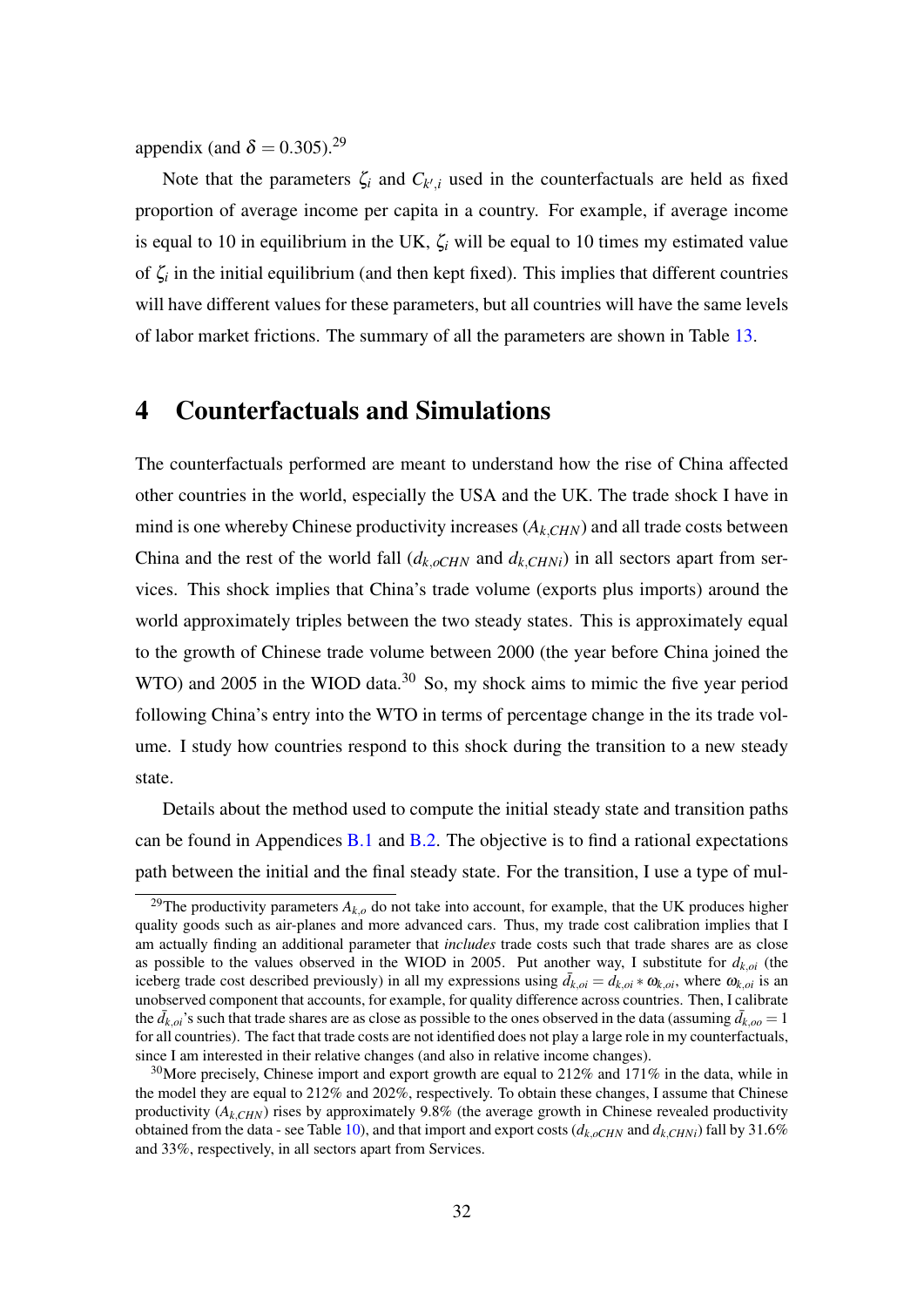tiple shooting algorithm that builds on [Artuç, Chaudhuri, and McLaren](#page-44-1) [\(2010\)](#page-44-1), [Artuç,](#page-44-14) [Chaudhuri, and McLaren](#page-44-14) [\(2008\)](#page-44-14) and [Lipton, Poterba, Sachs, and Summers](#page-45-17) [\(1982\)](#page-45-17). In my algorithm I have to assume a certain number of years for the transition period to occur.<sup>31</sup> I consider 89 years in my numerical exercises, but the higher the number of years assumed the closer the variables of the system are to their new steady state values in the final period of the algorithm. In my numerical simulations more than 99% of the adjustment has taken place in year 89 (and most variables have already converged in year 50).

# <span id="page-32-0"></span>4.1 Results



Figure 4: Welfare

*EU*: Austria, Belgium, Bulgaria, Cyprus, Czech Republic, Denmark, Estonia, Finland, France, Germany, Hungary, Greece, Ireland, Italy, Latvia, Lithuania, Luxembourg, Malta, Netherlands, Portugal, Poland, Romania, Slovak Republic, Slovenia, Spain and Sweden. *RoW Developed*: Australia, Canada, Japan, Korea (south) and Taiwan.

*RoW Developing*: Brazil, India, Indonesia, Mexico, Russia and Turkey.

Figure [4](#page-32-0) shows the evolution of countries' weighted discounted utilities over the years following the fall in trade costs and productivity gains in China. One can see that welfare instantly increases in all regions. Not only countries are able to export more to China and consumers have access to cheaper goods, but also workers' option values increase. As emphasized by [Artuç, Chaudhuri, and McLaren](#page-44-1) [\(2010\)](#page-44-1), better conditions (employment

NOTES: Transition paths of real value functions per country relative to the initial steady state equilibrium following an unanticipated increase in Chinese productivity ( $A_k$ <sub>CHN</sub>) of 9.8% and a fall in Chinese import and export costs ( $d_k$ <sub>*oCHN*</sub> and  $d_k$ <sub>CHNi</sub>) of 31.6% and 33%, respectively, in all sectors apart from Services.

 $31$ Such types of non-linear systems of equations can only be guaranteed to converge asymptotically see [Lipton, Poterba, Sachs, and Summers](#page-45-17) [\(1982\)](#page-45-17).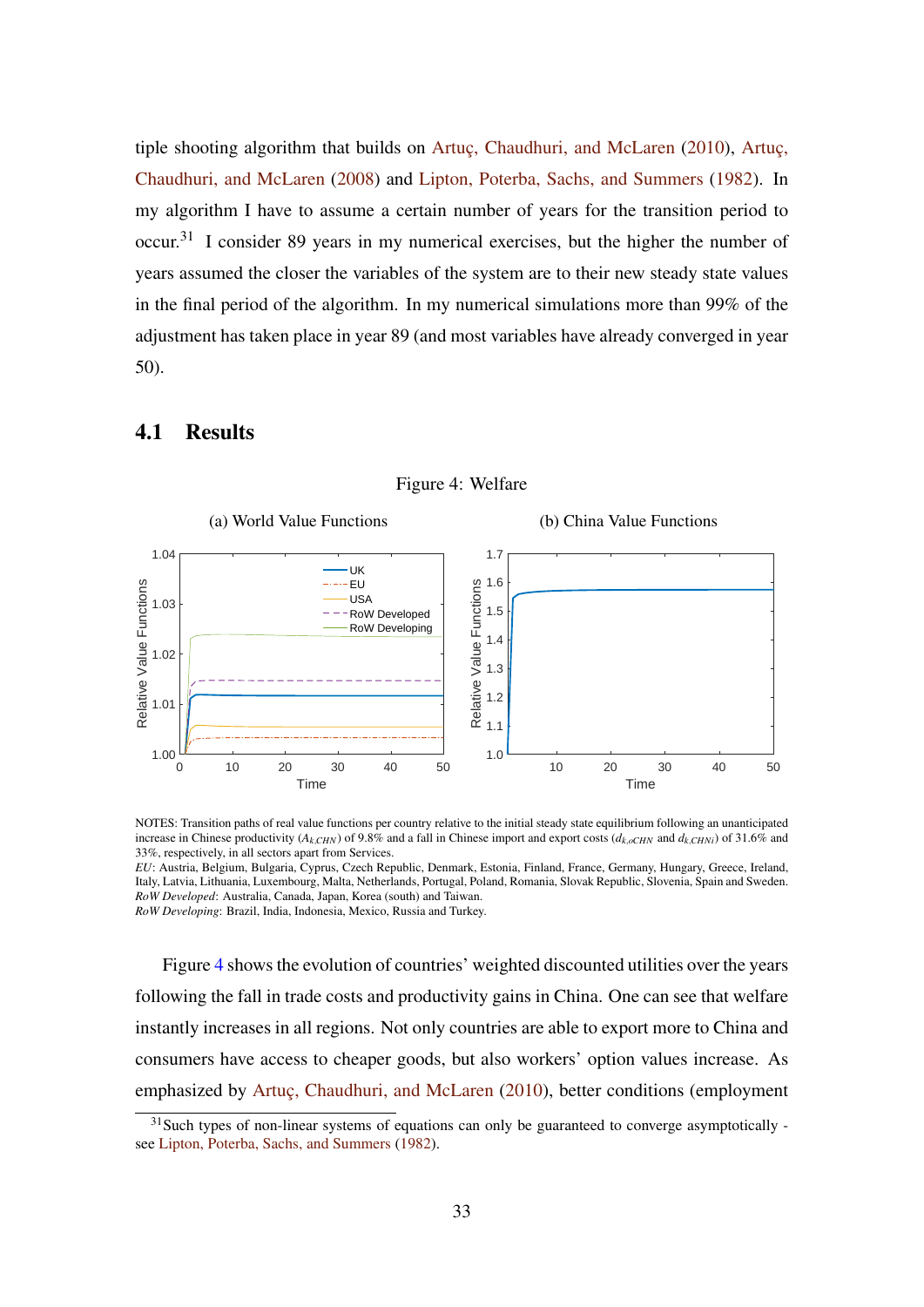and/or wages) in *some* sectors benefit workers in *all* sectors. Chinese citizens experience large welfare gains of more than  $57\%$  (see Figure [4b\)](#page-32-0).<sup>32</sup>

Figure [11](#page-61-0) in the appendix shows that most countries other than China do not observe a significant change in their real income levels in the short-run, and basically no change in the long-run.<sup>33</sup> This is evidence that welfare gains arise because employment conditions are improving in relatively richer sectors, i.e., workers are moving towards sectors with higher baseline wages (aggregate employment levels increase in all countries, as shown by Figure  $12$  in the appendix).<sup>34</sup>

Some countries, such as the USA and the UK, experience an initial overshooting in welfare. One reason behind this is that after the shock wages (and prices) do the majority of the "heavy-lifting" in the short-run to keep markets cleared, as production is rigid (especially upwards) because it takes time for jobs to be created due to the search and matching frictions in the labor market and for workers to move across sectors due to the fixed moving costs. Immediately after the shock, wages rise in the exporting sectors and fall in the ones facing fierce import competition from China. Hence, the overshooting of wages accruing to workers in the USA and in the UK (together with the fact that consumers have access to cheaper goods) excessively benefits these countries in the short-run. Other regions such as the EU exhibit an initial jump in welfare and then experience a mild welfare increase. This is so because the overshooting of wages accruing to workers is mild or non-existent, generating gains that can be lower in the short-run. $35$ 

Countries experience different levels of welfare changes. These levels depend on how the shock changes comparative (and absolute) advantages around the globe and on

 $32$ Considering a different time period, [di Giovanni, Levchenko, and Zhang](#page-44-6) [\(2014\)](#page-44-6) find that the welfare impacts of the rise of China on other countries range from 0.8% to -0.27 %. [Caliendo, Dvorkin, and Parro](#page-44-5) [\(2017\)](#page-44-5) find welfare gains of 0.35% for the USA considering the 2000-2007 period.

 $33$ The exception is the RoW developing, a region that experiences a significant rise in real income in the short-run. This is due to the fact that the agricultural sector is large in the baseline period and gets larger after the shock. Hence, overshooting of wages in the short-run benefit a significant share of workers in the first years after the shock, leading to a steep rise in consumption. On the other hand, workers in the agricultural sector earn lower wages on average. As workers move towards this sector, overall consumption falls.

 $34$  Despite the observed employment gains following the rise of China, the impact of trade integration on aggregate employment levels is ambiguous in my model. [Helpman, Itskhoki, and Redding](#page-45-14) [\(2010\)](#page-45-14) and [Helpman and Itskhoki](#page-45-15) [\(2010\)](#page-45-15) also show an ambiguous relationship between employment and trade openness.

<sup>&</sup>lt;sup>35</sup>[Itskhoki and Helpman](#page-45-18) [\(2014\)](#page-45-18) carefully characterize the transition period following a trade shock with imperfect labor markets. They also show that countries gain in the short-run because benefits from trade arise instantaneously after a fall in trade costs.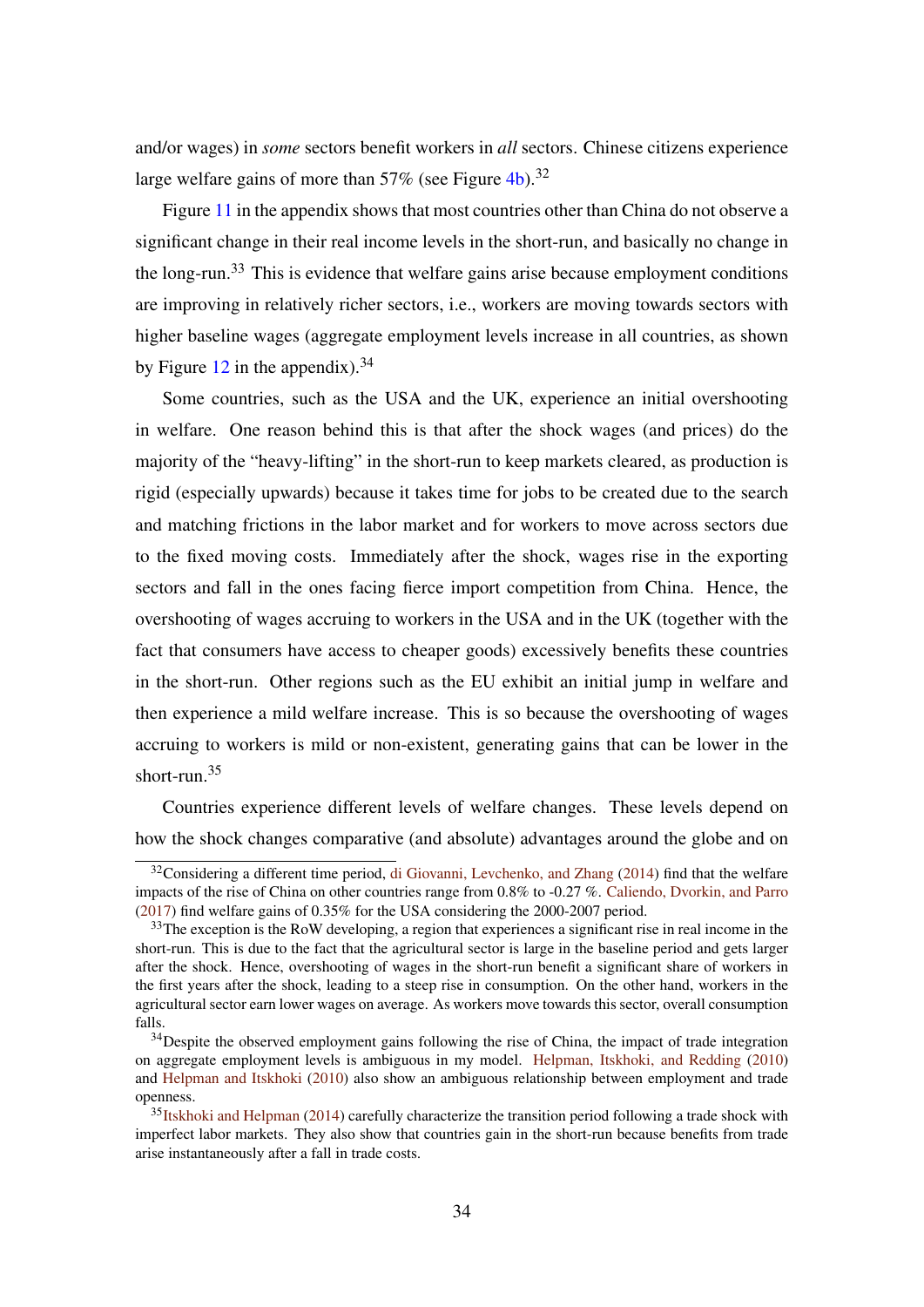countries' consumption share  $(\mu_{k,i}$  in the model) in each sector. For example, after the shock, China's productivity advantage tend to increase for manufacturing goods, especially in Low-Tech and Mid-Tech Manufacturing. This implies that China will be able to export more goods at cheaper prices. If a country has a significant amount of resources allocated to the production of Low-Tech and Mid-Tech Manufacturing products in the initial equilibrium, it will be hurt more severely by China.

<span id="page-34-0"></span>

Figure 5: Relative Real Wage per Sector in the UK and in the USA

NOTES: Transition paths of UK and USA real wages per sector relative to the initial steady state equilibrium following an unanticipated increase in Chinese productivity ( $A_k$ <sub>CHN</sub>) of 9.8% and a fall in Chinese import and export costs ( $d_k$ <sub>oCHN</sub> and  $d_k$ <sub>CHNi</sub>) of 31.6% and 33%, respectively, in all sectors apart from Services. Legend in panel (a) is valid for both panels.

The effects are not only heterogeneous across countries but also across sectors within countries, as shown in Figure [5,](#page-34-0) which plots the adjustment in real wages by sector in the UK and in the USA. The Low-Tech and Mid-Tech Manufacturing sectors, as well as the Energy and Others, experience a fall in real wages immediately after the shock. The competition from Chinese imports is so severe in these areas that the positive effects arising from cheaper Chinese goods are not sufficient to offset the negative effects associated with a fall in demand for UK/USA goods. The fall in wages can be as high as 2.3% in the USA and 1.5% in the UK one year after the shock in the Energy and Others sector. On the other hand, real wages increase in High-Tech Manufacturing by 1% in the USA and in the UK one year after the shock. And the shares of workers in sectors negatively affected by China in the two countries are not very large: Approximately 10% in the USA and 8% in the UK (considering the initial steady state equilibrium).

Figure [6](#page-35-0) displays unemployment rates by sector in the UK and in the USA. Initially, there is a rise in unemployment in Energy and Others, Low-Tech and Mid-Tech Manu-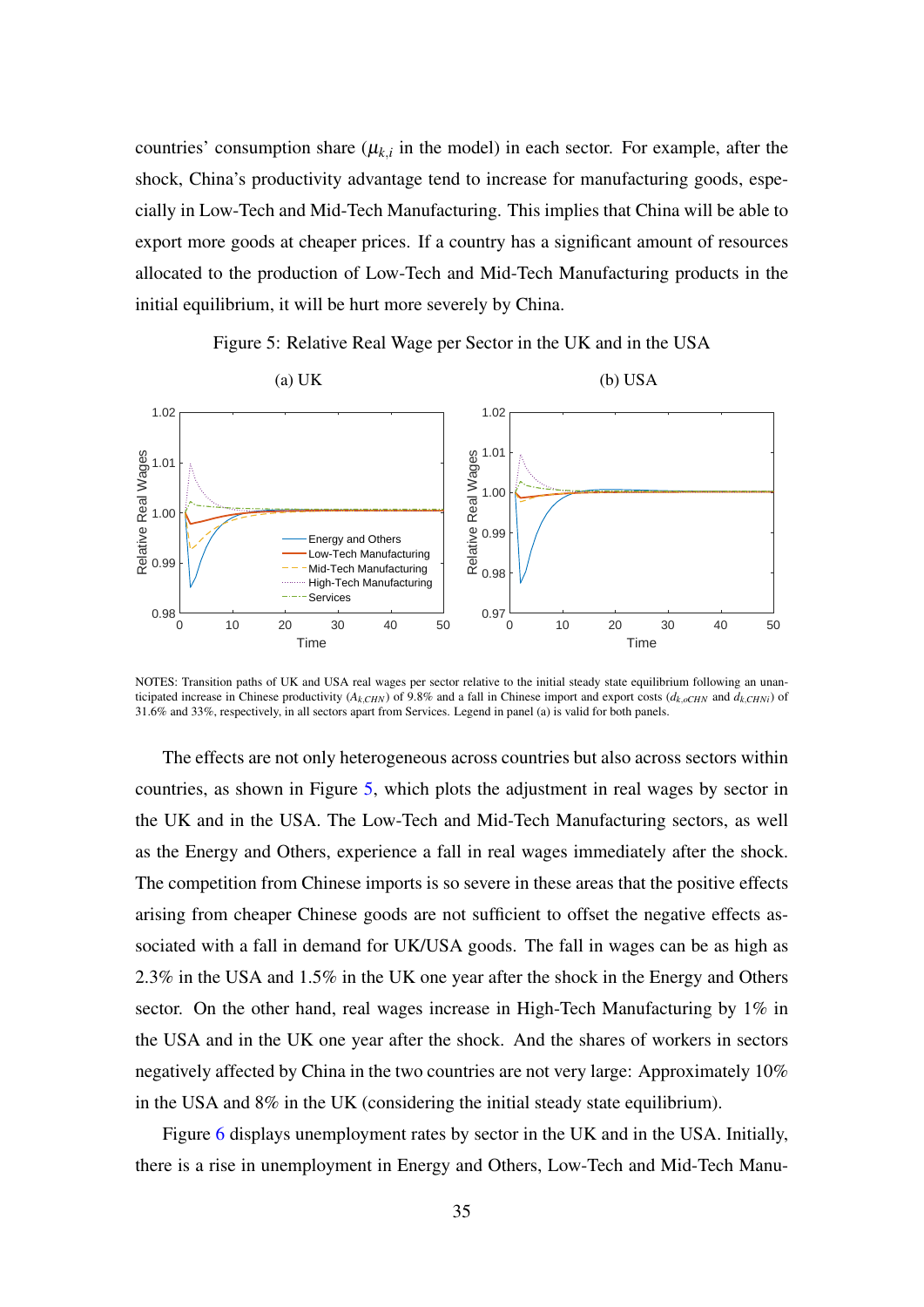Figure 6: Unemployment Rate per Sector in the UK and in the USA

<span id="page-35-0"></span>

NOTES: Transition paths of UK and USA unemployment rates per sector following an unanticipated increase in Chinese productivity  $(A_k, CH_N)$  of 9.8% and a fall in Chinese import and export costs  $(d_k, c_{HN})$  and  $d_k, CH_N$ *i*) of 31.6% and 33%, respectively, in all sectors apart from Services. Legend in panel (a) is valid for both panels.

facturing, followed by another jump downwards. This pattern occurs because after the initial shock, a mass of jobs is destroyed in these sectors. Then, in the next period, unemployed workers start to move toward sectors in which conditions are relatively better. The opposite pattern takes place in Services and Mid-Tech Manufacturing.

Interestingly, the shock is not strong enough to produce permanent significant changes in real wages and unemployment rates like the ones observed in China, where the real average wage increases by approximately 10% in the new steady state. Figure [7](#page-36-0) shows relative labor forces across sectors in the UK and in the USA. One can see that as labor supply rises in the winning sectors and fall in the import competing ones, most of the unemployment and real wage effects vanish.

#### 4.1.1 Robustness

I also verify the robustness of my results to changes in parameters values. In my robustness exercises, I consider only the aggregate effects by country and the effects by sector in the USA only.

For example, reducing  $\lambda$  to 1.877 (from Table [1,](#page-24-0) column 1), raises overall welfare gains (and real consumption), as countries benefit more from differences in comparative advantages around the world following the shock (see Figure [13](#page-62-0) in the appendix). It also shows less variation in changes in real wages and unemployment rates across sectors in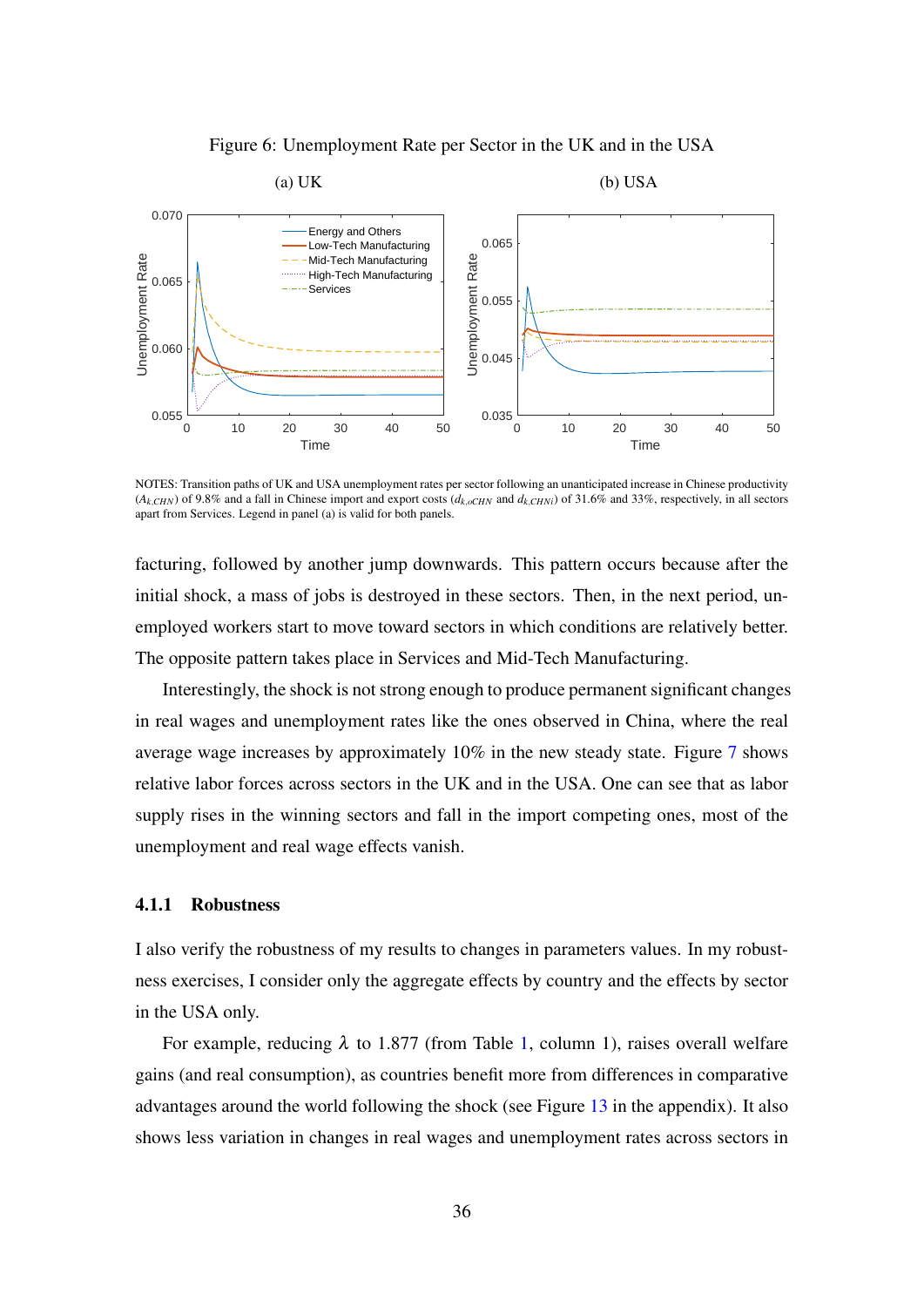Figure 7: Relative Labor Force per Sector in the UK and in the USA

<span id="page-36-0"></span>

NOTES: Transition paths of USA and UK labor forces per sector relative to the initial steady state equilibrium following an unanticipated increase in Chinese productivity ( $A_{k,CHN}$ ) of 9.8% and a fall in Chinese import and export costs ( $d_{k,oCHN}$  and  $d_{k,CHN}$ ) of 31.6% and 33%, respectively, in all sectors apart from Services. Legend in panel (a) is valid for both panels.

the USA.

Figure [14](#page-63-0) in the appendix shows that reducing the variance of the labor shock (using  $1/\zeta_i = 5.641$  from Table [3,](#page-29-0) column 3 in Panel B) basically does not change the results. In principle, this could be due to the fact that I am re-calibrating other parameters in my model such that the economy in the baseline period matches the 2005 data. However, results remain stable even if I consider a slightly different exercise where I first change the  $\zeta_i$ 's (relative to my baseline economy), compute a new equilibrium and then apply the trade shock (i.e., only  $\zeta_i$  changes).

I consider heterogeneous values of  $\zeta_i$  and  $C_{k',i}$  across countries in figure [15.](#page-64-0) To compute different values for these parameters, I use "labor market freedom" index data.<sup>36</sup> By starting from my USA estimates of  $\zeta_i$  and  $C_{k',i}$ , I simply increase (or decrease) the values of the parameters for each country such that proportional differences between the USA and a given country match the ones observed in the index data. One can see that results do not change significantly. However, it is important to point out that welfare *levels* are different in this counterfactual (as well as in the one presented in Figure [14\)](#page-63-0), as suggested by my preliminary analysis performed in Sub-section [2.7.](#page-17-0)

<sup>36</sup>Available at [http://www.theglobaleconomy.com/rankings/herit\\_labor\\_freedom/](http://www.theglobaleconomy.com/rankings/herit_labor_freedom/).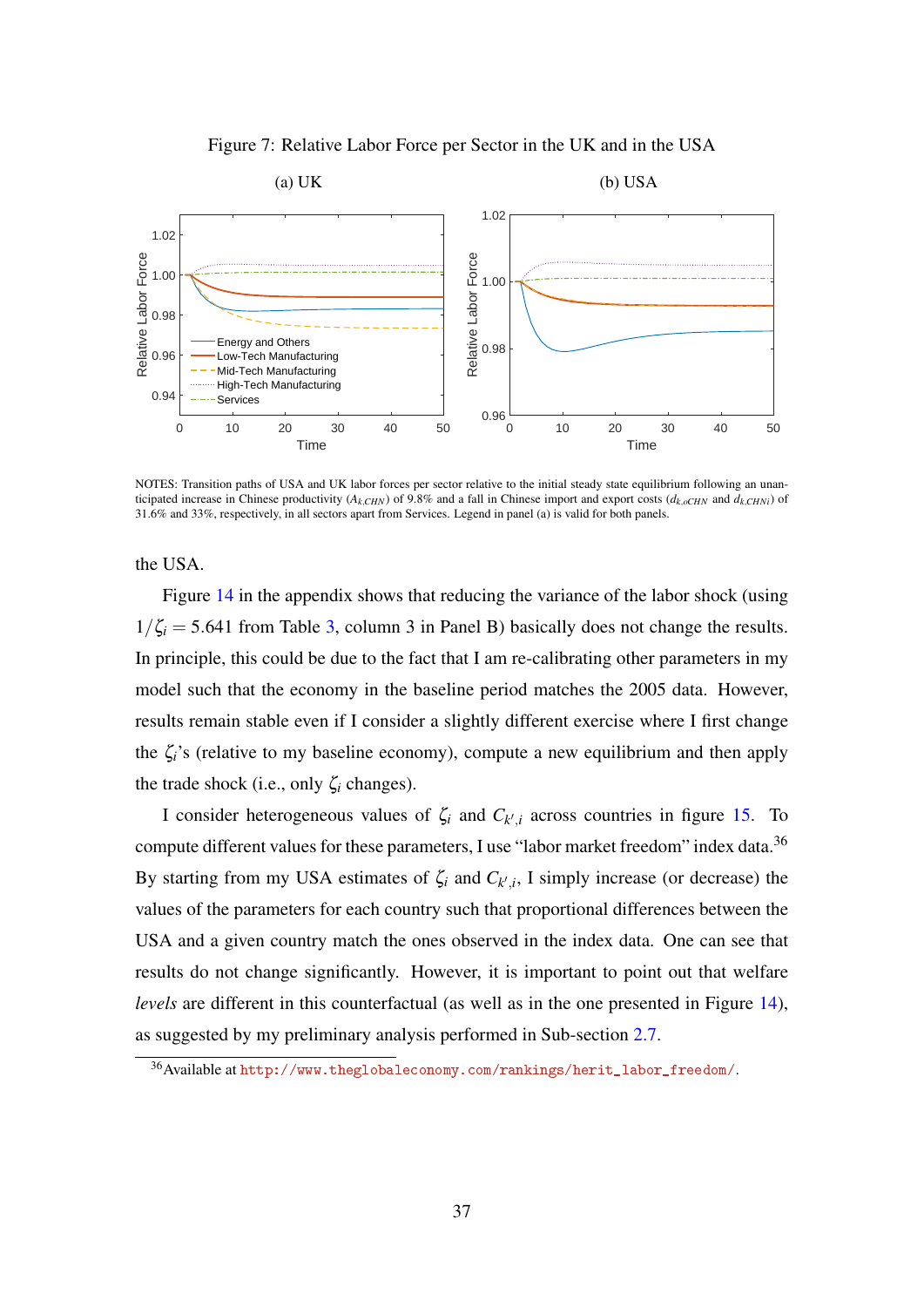# 4.2 Simulations

The previous counterfactual results show that all countries gain from more trade with China. However, workers in some sectors experience a fall in real wages and a rise in unemployment levels following the emergence of China. This occurs because in these sectors the levels of import competition are strong, and hence, workers suffer the negative effects from a fall in demand for goods produced domestically. In these cases, the negative effects generated by more import exposure to Chinese products outweighs the positive effects from a fall in consumption prices and a rise in in workers' option values.

<span id="page-37-0"></span>

Figure 8: Counterfactual Correlations

NOTES: Panels (a) and (b) plot changes in real wages and unemployment rates, respectively, on changes in Chinese import exposure in a country-sector pair (as well as a linear fit weighted by employment size in the country-sector in the initial steady state) following an unanticipated increase in Chinese productivity  $(A_k, CH_N)$  of 9.8% and a fall in Chinese import and export costs  $(A_k, CH_N)$  and  $d_{k,CHNi}$ ) of 31.6% and 33%, respectively, in all sectors apart from Services. All changes calculated one year after the initial shock. Correlation =  $-0.47$  in panel (a); Correlation = 0.59 in panel (b).

The negative *relative* effects (across sectors) of Chinese imports on workers outside China can be seen in Figures [8a](#page-37-0) and [8b,](#page-37-0) that plot changes in real wages and unemployment rates, respectively, on changes in Chinese import exposure in a country-sector pair (as well as a linear fit weighted by employment size in the country-sector in the initial steady state). Figure [8a](#page-37-0) shows a negative correlation of -0.47 between changes in wages and changes in Chinese import competition, and Figure [8b](#page-37-0) presents a positive correlation of 0.59 between changes in unemployment rates and changes in imports from China (all changes calculated one year after the initial shock).

In this section, my aim is to provide a connection between the structural and reduced form trade-labor literatures. I use my model to simulate workers' wages and employment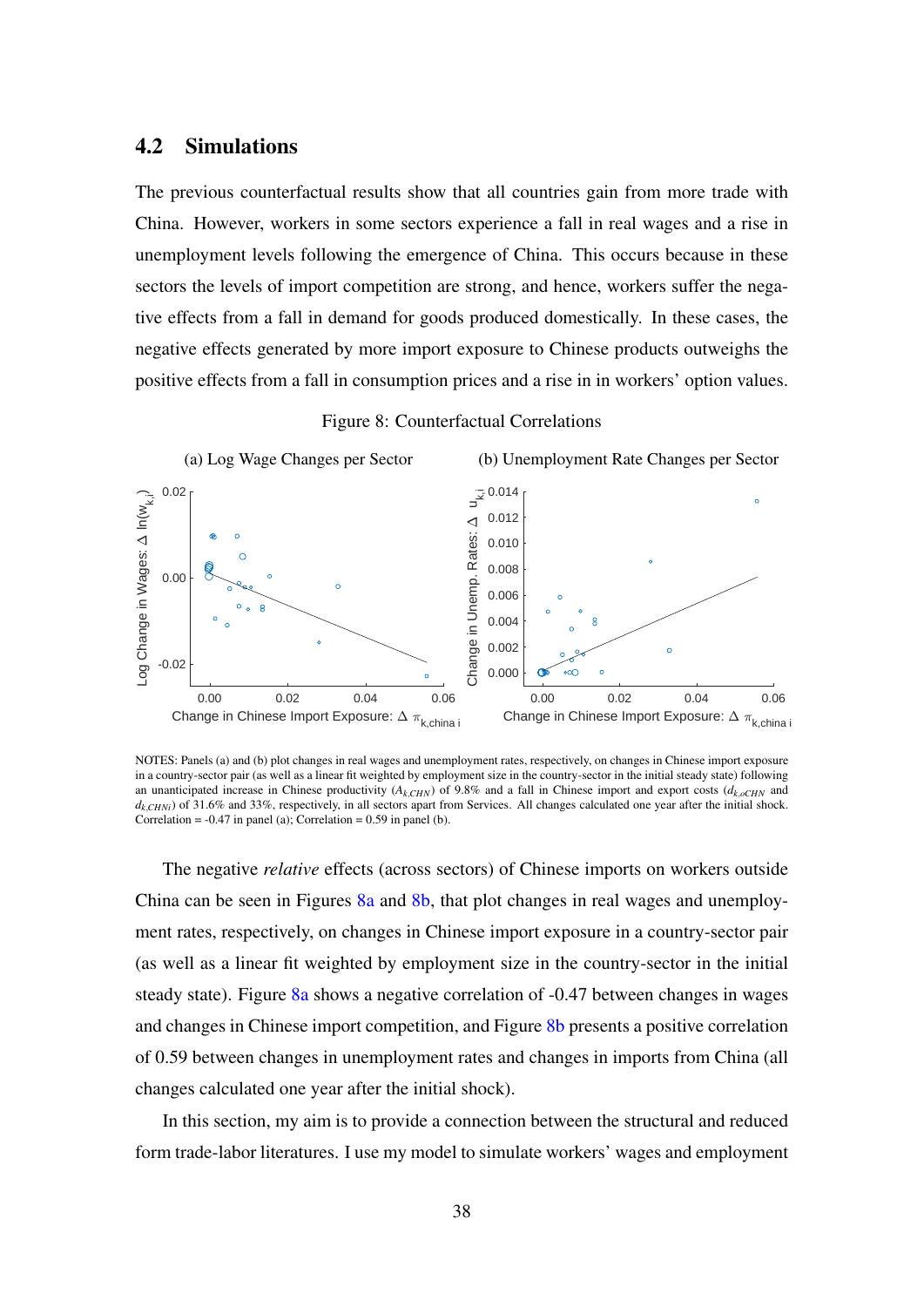history over seven years following the China liberalization episode.<sup>37</sup> Then, by building on the methodology from [Autor, Dorn, Hanson, and Song](#page-44-2) [\(2014\)](#page-44-2) and [Pessoa](#page-46-1) [\(2018\)](#page-46-1), I run reduced form regressions using simulated data and compare my results to the ones obtained in the two papers. Differently from the reduced form literature, however, my simulated exercise is based on a general equilibrium model that allows welfare analysis, and hence, can be used to guide the interpretation of the reduced form evidence.

I conduct my simulations as follows. First, I sample one million workers (with replacement) in each country and compute workers' industry of activity in the initial steady state (in the end of period *t*0) and its change in import exposure up to year 7 (*t*7) after the China shock. Then, I simulate workers' idiosyncratic productivity and preference shocks  $(x \text{ and } v_k^t)$  $k_{k,i}(l)$ , respectively) from the first to the seventh year during the adjustment period. This will allow me to compute workers' wages and employment status for the seven years following the rise of China.

I focus my analysis on UK and USA workers that were initially employed in manufacturing sectors, i.e., all sectors apart from Services and Energy and Others, as in [Autor,](#page-44-2) [Dorn, Hanson, and Song](#page-44-2) [\(2014\)](#page-44-2). They argue that under a certain level of mobility frictions between sectors, import shocks to the workers' initial industry should affect his/her employment and earnings history from *t*1 onwards. Hence, my basic estimation equation is:

$$
y_{t1/t7}^{lk} = \alpha_1 y_{t0}^{lk} + \alpha_2 \Delta_{t0/t7} \frac{Imports_{chi}^{lk}}{Expenditure^{lk}} + \alpha_3' Z^{lk} + \varepsilon^{lk}.
$$
 (29)

The outcomes I analyze are represented by  $y_{t_1}^{lk}$  $t_{t_1/t_1}^{lk}$ , which will be one of two possible variables for employee *l* working in industry *k* (in *t*0) from period *t*1 to *t*7: i) Total Working Years - the number of years employed between *t*1 ans *t*7; ii) log of Real Total Earnings, which is simply equivalent to total real annual wages in my model. The change in import exposure from China between *t*0 and *t*7 in the worker's initial industry of activity is given by  $\Delta_{t0/t} \frac{Imports_{chi}^{lk}}{Expenditure^{lk}}$ , which is equivalent to  $\pi_{k,i}^{t7} - \pi_{k,i}^{t0}$  $k_{k,i}^{t0}$  in my model (considering worker *l* industry at time *t*0). In this specification, I include workers' (log) wages in the initial period  $(y_{t0}^{\ell k})$  $t_{0}^{lk}$ ) and the values of idiosyncratic productivity shocks between  $t1$  and  $t7$  as controls (I assume  $x = 0$  during unemployment spells).

 $37$ I choose 7 years because it is the same time frame considered in [Pessoa](#page-46-1) [\(2018\)](#page-46-1) (from the year China joined the WTO, 2001, up to the year before the great recession, 2007).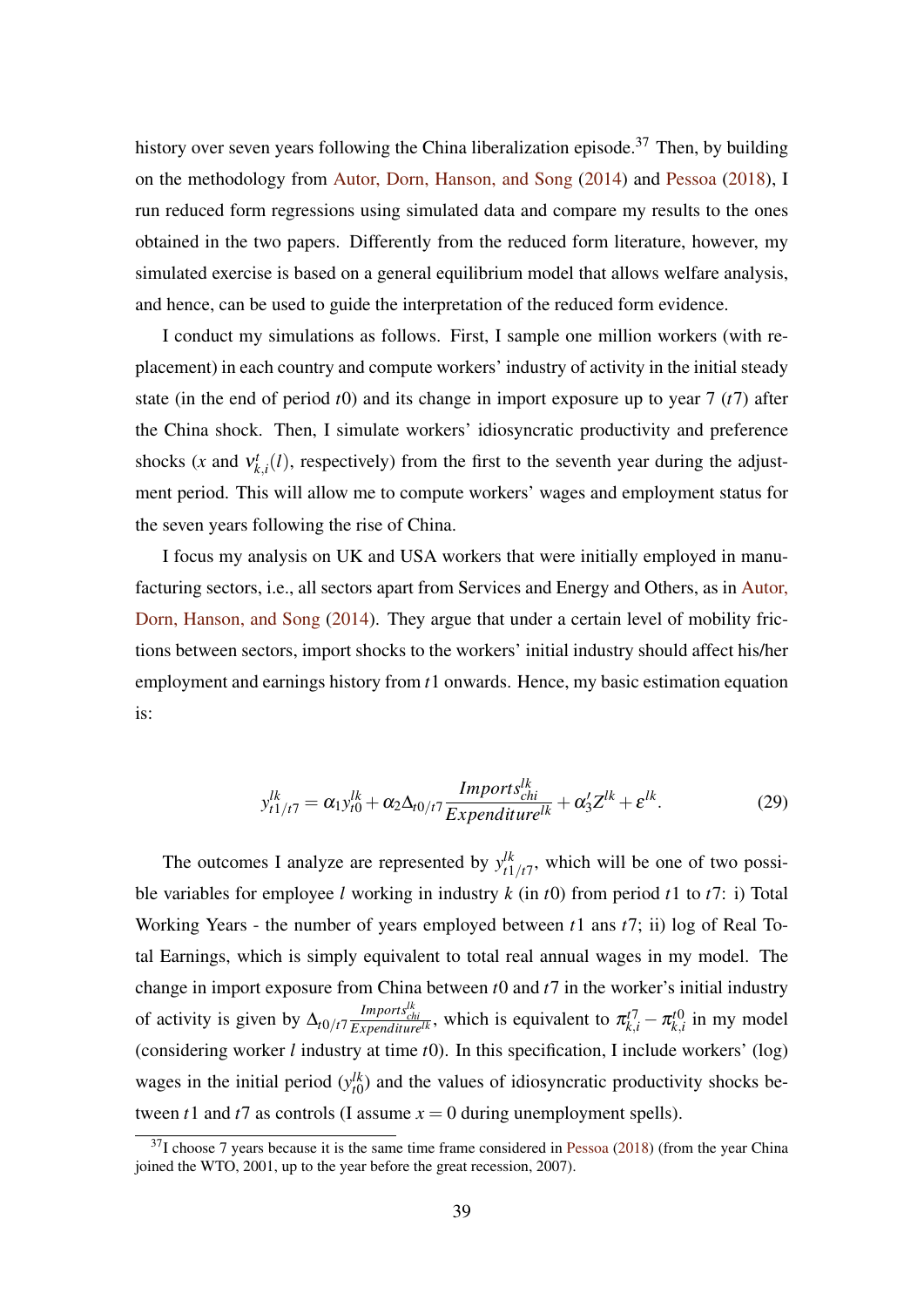The previous specification is closer to [Pessoa](#page-46-1) [\(2018\)](#page-46-1), who analyzes the effect of China on UK workers. To compare my simulated results with those of the USA from [Autor, Dorn, Hanson, and Song](#page-44-2) [\(2014\)](#page-44-2), I use a specification more similar to theirs:

<span id="page-39-0"></span>
$$
\frac{\sum_{t1}^{t7} w_t^{lk}}{w_{t0}^{lk}} = \tilde{\alpha}_2 \frac{\Delta_{t0/t7} Imports_{chi}^{lk}}{Expenditure_{t0}^{lk}} + \tilde{\alpha}_3' Z^{lk} + \tilde{\epsilon}^{lk}.
$$
 (30)

Note two differences: First, I use their measure of Chinese import exposure, which is now defined as the change in Chinese imports between *t*0 and *t*7 divided by the expenditure in a country in *t*0,  $\frac{\Delta_{t0/t}IImports_{chi}^{lk}}{Expenditure_{t0}^{lk}}$ ; Second, the dependent variable is now a normalized measure, which is defined either as total earnings between *t*0 and *t*7 divided by annual earning in *t*0 (Normalized Total Earnings) or as total working years between *t*0 and *t*7 (equivalent to Total Working Years previously defined).

Table [4](#page-40-0) presents the results for the USA. All columns in panels A and B include workers' wages at time *t*0 as a control. In the first column, which presents the OLS results, one can observe that the coefficients are negative and significant. Controlling for random idiosyncratic productivity shocks in column 2 changes the coefficients slightly, but results remain negative and significant. In column 3, I use *Importslk chi*/*Expenditurelk* at time time *t*0 as an instrumental variable for the change in Chinese import penetration. The instrument decreases the absolute values of the coefficients in all panels, but differences are small. My first stages are very strong, as indicated by the Kleibergen-Paap statistics (significant at all reasonable levels) in the lower part of the panels of columns 3 and 4. When I control for worker's idiosyncratic productivity shocks in column 4, my preferred specification, the coefficients change their magnitudes slightly, but remain negative and significant.

Column 4 of Panel A shows a negative effect of imports from China on USA workers' wages. Comparing a worker initially employed in an industry at the 75<sup>th</sup> percentile<sup>38</sup> of Chinese import exposure  $(\Delta_{t0/t} \tau \frac{Imports_{chi}^{lk}}{Expenditure^{lk}} = 0.012)$  with a worker employed in an initial industry at the 25<sup>th</sup> percentile of Chinese exposure  $(\Delta_{t0/t7} \frac{Imports_{chi}^{lk}}{Expenditure^{lk}} = 0.001)$ , column 4 shows that an employee in the 75*th* percentile observed his Total Earnings fall by 17.37%  $= 100 * (-15.79) * (0.012 - 0.001)$  more than an employee at the 25<sup>th</sup> percentile.

In Panel B, one can see that Chinese import exposure decreases the number of years

 $38$  $38$ See Table  $8$  in the appendix.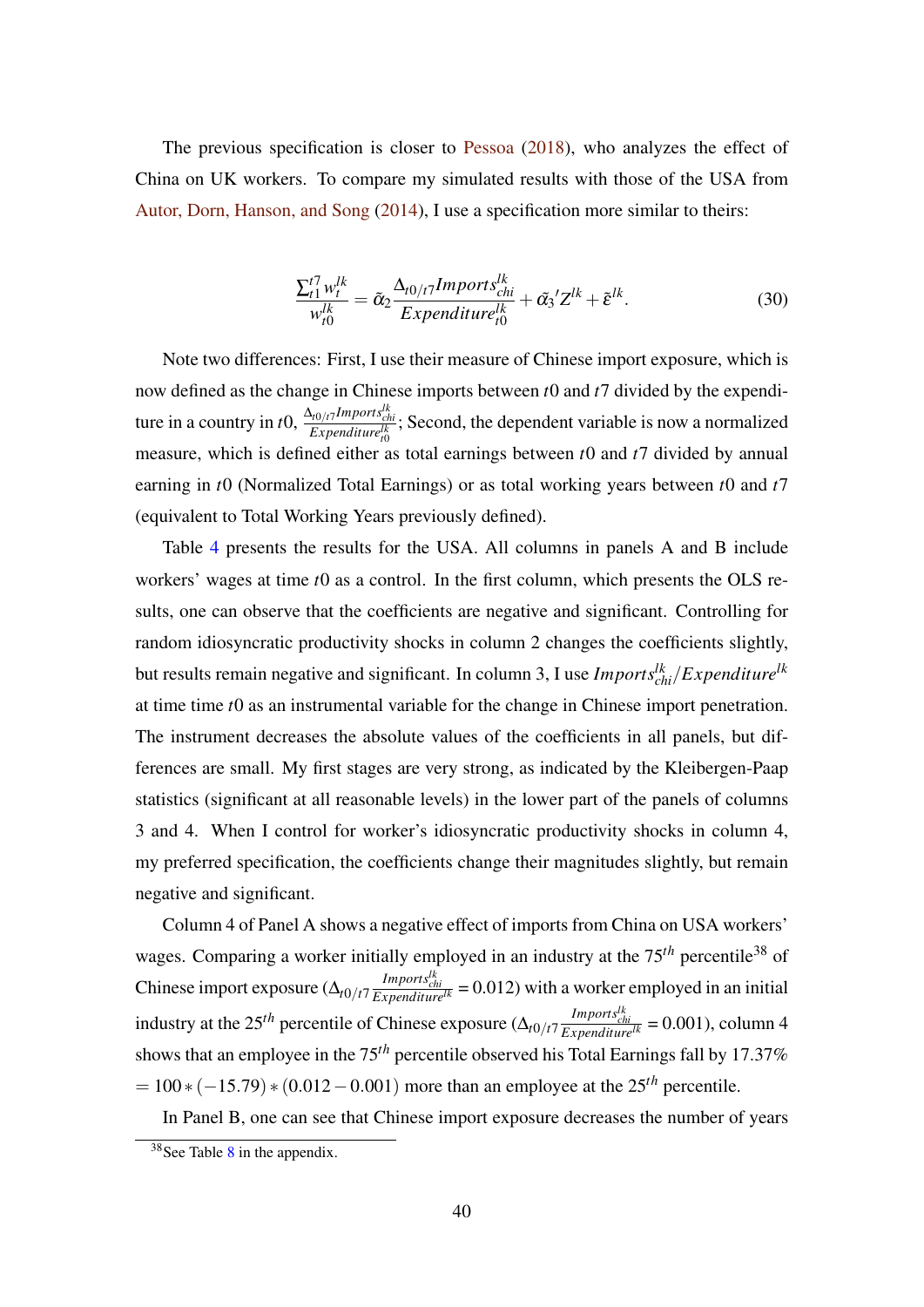<span id="page-40-0"></span>

|                                                    | (1)            | (2)            | (3)                        | (4)            |
|----------------------------------------------------|----------------|----------------|----------------------------|----------------|
|                                                    | <b>OLS</b>     | <b>OLS</b>     | 2SLS                       | 2SLS           |
|                                                    |                |                |                            |                |
| Panel A                                            |                |                | <b>Total Earnings</b>      |                |
| $\Delta_{t0/t7} \frac{Imports_{chi}}{Expenditure}$ | $-14.555***$   | $-16.038***$   | $-14.438***$               | $-15.788***$   |
|                                                    | (0.150)        | (0.160)        | (0.150)                    | (0.160)        |
| $Wage_{t0}$                                        | Yes            | Yes            | Yes                        | Yes            |
|                                                    |                |                |                            |                |
| <b>Panel B</b>                                     |                |                | <b>Total Working Years</b> |                |
| $Imports_{chi}$<br>$\Delta_{t0/t7}$ Expenditure    | $-2.182***$    | $-1.623***$    | $-2.162***$                | $-1.578***$    |
|                                                    | (0.401)        | (0.543)        | (0.402)                    | (0.545)        |
| $Wage_{t0}$                                        | Yes            | Yes            | Yes                        | Yes            |
|                                                    |                |                |                            |                |
|                                                    |                |                |                            |                |
| <b>Panel C</b>                                     |                |                | <b>Normalized Income</b>   |                |
| $\Delta_{t0/t}$ 7 Imports <sub>chi</sub>           | $-20.106***$   | $-16.318***$   | $-19.492***$               | $-15.665***$   |
| $Expenditure_{t0}$                                 | (2.030)        | (0.974)        | (2.033)                    | (0.975)        |
| $Wage_{t0}$                                        | N <sub>0</sub> | N <sub>0</sub> | No                         | N <sub>0</sub> |
|                                                    |                |                |                            |                |
| <b>Panel D</b>                                     |                |                | <b>Total Working Years</b> |                |
| $\Delta_{t0/t}$ 7 Imports <sub>chi</sub>           | $-2.208***$    | $-2.119***$    | $-2.189***$                | $-2.095***$    |
| $Expenditure_{t0}$                                 | (0.394)        | (0.381)        | (0.395)                    | (0.382)        |
| $Wage_{t0}$                                        | N <sub>o</sub> | N <sub>o</sub> | N <sub>o</sub>             | N <sub>o</sub> |
| <b>KP</b> F-stat                                   |                |                | 70414175                   | 70399843       |
| Observations                                       | 108393         | 108393         | 108393                     | 108393         |

Table 4: Simulations USA

NOTES: Table shows regressions using simulated data for USA workers employed in manufacturing industries in *t*0 following an unanticipated increase in Chinese productivity ( $A_k$ <sub>CHN</sub>) of 9.8% and a fall in Chinese import and export costs ( $d_k$ <sub>oCHN</sub> and  $d_k$ <sub>CHNi</sub>) of 31.6% and 33%, respectively, in all sectors apart from Services in *t*1. Panels A, B, C and D represent the following dependent variables for employee *i* working in industry *j* (in *t*0) in the period that goes from *t*1 to *t*7: Panel A) Total Earnings, which is equal to the log of total earnings between *t*1 and *t*7; Panels B) and D) Total Working Years - the number of years employed between *t*1 and *t*7; Panel C) Normalized Income - total earnings between *t*1 and *t*7 divided by annual earnings at *t*0. Panel A excludes individuals with zero years of employment from *t*1 to *t*7. Columns 1-2 estimated by OLS and columns 3-4 by 2SLS. Change in import penetration (*t*0-*t*7) relative to workers' industry of employment in *t*0. Instrument for change in industry Chinese import penetration is equal to industry import penetration from China in *t*0. Panels A and B include "*Waget*0" as a control, which is equal to log of worker's earnings in *t*0. Columns 2 and 4 include "Productivity Shocks" as controls, which are equal to the values of idiosyncratic productivity shocks (*x*) between *t*1 and *t*7 (and equal to 0 during unemployment spells). Robust standard errors in parentheses.  $* p < 0.10$ , *p* < 0.05, ∗∗∗ *p* < 0.01.

spent on employment (Total Working Years) between *t*1 and *t*7, but the effect is small. In column 4 of this same panel, a worker initially employed in an industry at the 75*th* percentile of Chinese import exposure spent approximately  $0.02 = (-1.578) * (0.012 -$ 0.001) more years without a job when compared to a worker at the median. Panels C and D of Table [4](#page-40-0) show the results considering specification [30.](#page-39-0) Results remain basically unchanged.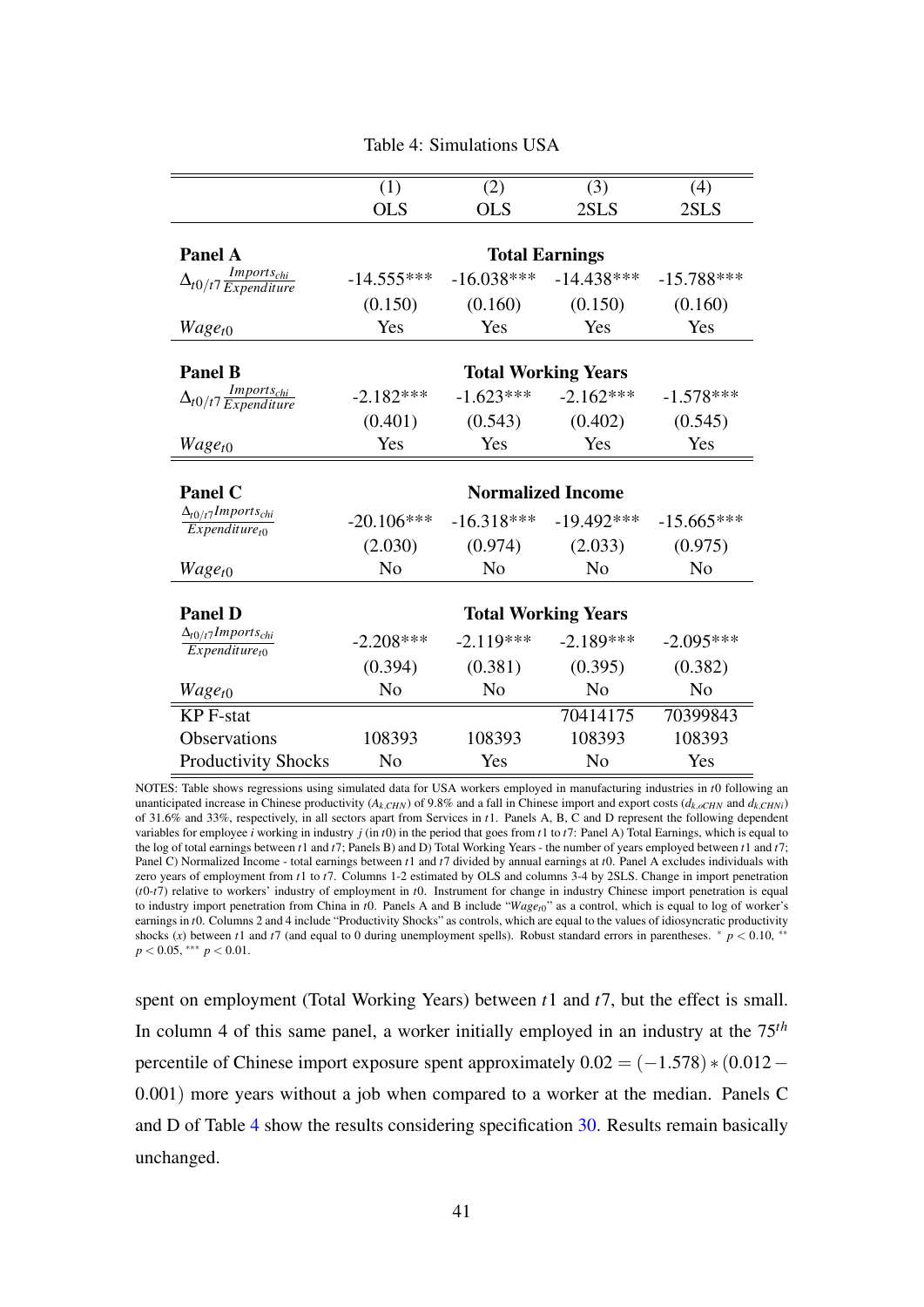Interestingly, the effects displayed in Panel C of Table [4](#page-40-0) are not very different from the ones estimated by [Autor, Dorn, Hanson, and Song](#page-44-2) [\(2014\)](#page-44-2) for the USA considering the 1992-2007 period, despite the immense differences in methods. They compare workers more and less exposed to Chinese imports (75<sup>th</sup> vs. 25<sup>th</sup> percentiles of  $\frac{\Delta_{t0/t}Imports_{ch}^{lk}}{Expenditure_{t0}^{lk}}$ ) and find a relative Normalized Income difference of 45.8% between the two groups for a 16-year period (1992-2007). Considering annual changes, the relative effects are close to the ones I find in Panel C  $(2.86\% \text{ vs. } 2.46\%).$ 

Table [5](#page-42-0) shows the same analysis for the UK. Column 4 of Panel A also shows a negative effect of imports from China on workers' wages. Comparing the same two groups of workers39, column 4 shows that an employee in the 75*th* percentile observed his Total Earnings fall by  $2.11\% = 100*(-1.925)*(0.012-0.001)$  more than an employee at the 25*th* percentile of Chinese import exposure. In Panel B, one can see that Chinese import exposure also decreases the number of years spent on employment (Total Working Years) between *t*1 and *t*7, and the relative effect is slightly higher than in the USA (0.026  $= (-2.388) * (0.012 - 0.001)$ . Panels C and D of Table [5](#page-42-0) show the results considering specification [30.](#page-39-0) The employment results seem stable (Panels B and D), but workers seem to suffer (relatively) more in terms of normalized earnings (Panel C).<sup>40</sup>

The relative effects in Panels A and B of Table [5](#page-42-0) are similar to the ones estimated by [Pessoa](#page-46-1) [\(2018\)](#page-46-1) for the UK considering the 2001-2007 period and similar groups of workers (-0.14 years for Total Working Years and -4.11% for Total Earnings), despite the profound methodological disparities between the two papers. $41$ 

Regarding the interpretation of the reduced form regressions, both the UK and USA comparisons to the empirical literature provide evidence that reduced form analysis are not naive interpretations of the rise of China, i.e., they are able to capture the *relative* negative effects associated with this trade episode. It is very important to point out, however, that this does not imply that countries observe a drop in welfare. On the contrary. My model suggests that overall welfare increases in both countries due to more trade with China.

<sup>39</sup>See Table [9](#page-54-3) in the appendix.

<sup>40</sup>[Pessoa](#page-46-1) [\(2018\)](#page-46-1) also finds larger coefficients in regressions considering normalized earning in the UK.

<sup>41</sup>[Pessoa](#page-46-1) [\(2018\)](#page-46-1) considers workers from the Energy and Others sector. The UK simulated results are robust to this specification.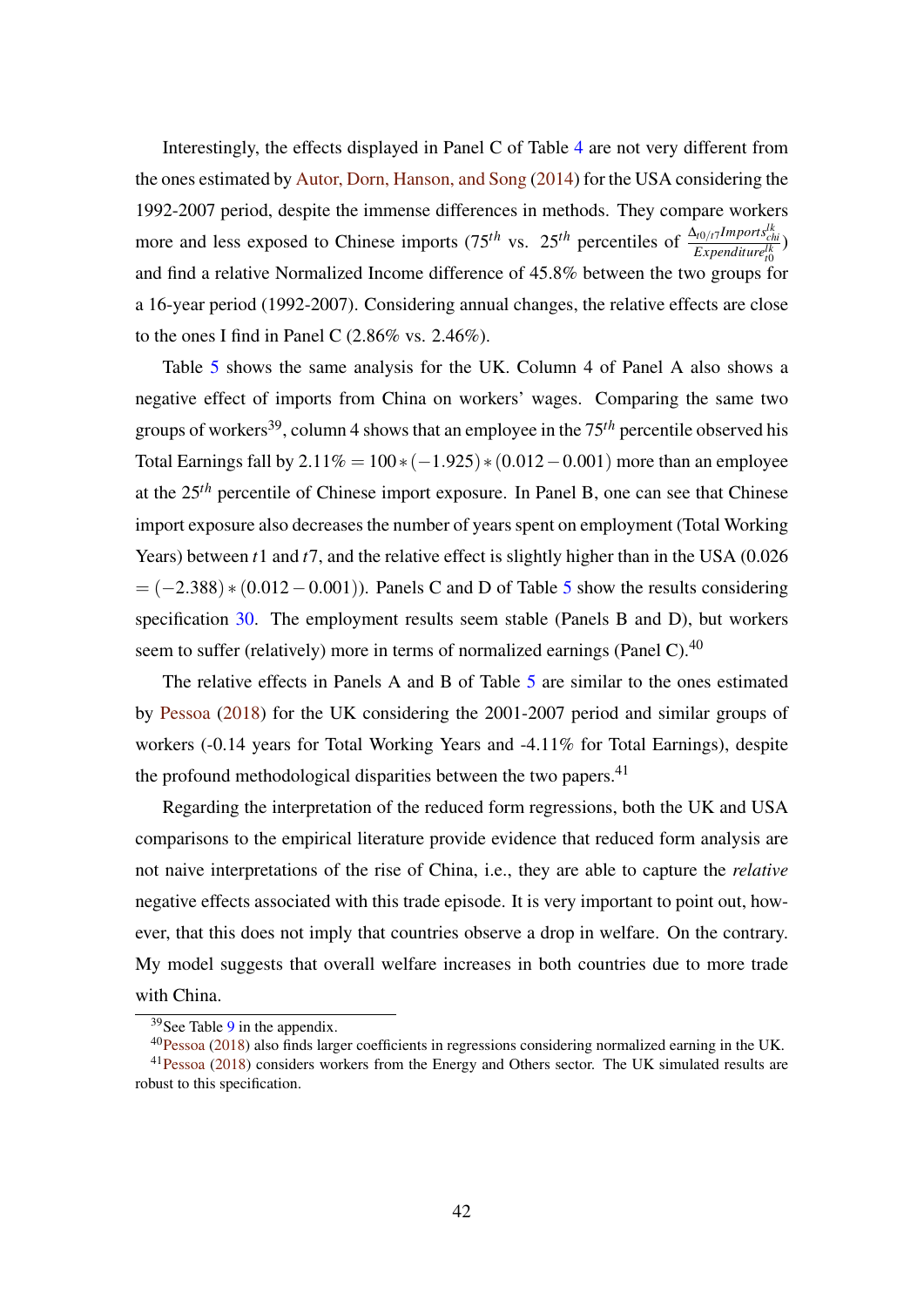<span id="page-42-0"></span>

|                                                                | (1)                      | (2)            | (3)                        | (4)            |  |  |
|----------------------------------------------------------------|--------------------------|----------------|----------------------------|----------------|--|--|
|                                                                | <b>OLS</b>               | <b>OLS</b>     | 2SLS                       | 2SLS           |  |  |
|                                                                |                          |                |                            |                |  |  |
| Panel A                                                        |                          |                | <b>Total Earnings</b>      |                |  |  |
| $\Delta_{t0/t7} \frac{Imports_{chi}}{Expenditure}$             | $-2.093***$              | $-2.049***$    | $-1.972***$                | $-1.925***$    |  |  |
|                                                                | (0.142)                  | (0.099)        | (0.142)                    | (0.099)        |  |  |
| $Wage_{t0}$                                                    | Yes                      | Yes            | Yes                        | Yes            |  |  |
| <b>Panel B</b>                                                 |                          |                |                            |                |  |  |
|                                                                |                          |                | <b>Total Working Years</b> |                |  |  |
| $Imports_{chi}$<br>$\Delta_{t0/t7} \frac{1}{Expendature}$      | $-2.192***$              | $-2.274***$    | $-2.297***$                | $-2.388***$    |  |  |
|                                                                | (0.432)                  | (0.416)        | (0.434)                    | (0.417)        |  |  |
| $Wage_{t0}$                                                    | Yes                      | Yes            | Yes                        | Yes            |  |  |
|                                                                |                          |                |                            |                |  |  |
|                                                                | <b>Normalized Income</b> |                |                            |                |  |  |
| <b>Panel C</b>                                                 |                          |                |                            |                |  |  |
| $\Delta_{t0/t}$ 7 Imports <sub>chi</sub>                       | $-24.809***$             | $-24.578***$   | $-24.061***$               | $-24.159***$   |  |  |
| $Expenditure_{t0}$                                             | (2.048)                  | (0.972)        | (2.057)                    | (0.976)        |  |  |
| $Wage_{t0}$                                                    | N <sub>0</sub>           | N <sub>0</sub> | N <sub>0</sub>             | N <sub>0</sub> |  |  |
|                                                                |                          |                |                            |                |  |  |
| <b>Panel D</b>                                                 |                          |                | <b>Total Working Years</b> |                |  |  |
| $\Delta_{t0/t}$ 7 Imports <sub>chi</sub><br>$Expenditure_{t0}$ | $-2.158***$              | $-2.302***$    | $-2.261***$                | $-2.417***$    |  |  |
|                                                                | (0.425)                  | (0.408)        | (0.426)                    | (0.409)        |  |  |
| $Wage_{t0}$                                                    | N <sub>0</sub>           | N <sub>o</sub> | N <sub>o</sub>             | N <sub>o</sub> |  |  |
| <b>KP</b> F-stat                                               |                          |                | 33225894                   | 33222050       |  |  |
| Observations                                                   | 101560                   | 101560         | 101560                     | 101560         |  |  |

#### Table 5: Simulations UK

NOTES: Table shows regressions using simulated data for UK workers employed in manufacturing industries in *t*0 following an unanticipated increase in Chinese productivity ( $A_{k,CHN}$ ) of 9.8% and a fall in Chinese import and export costs ( $d_{k,CHN}$ ) and  $d_{k,CHN}$ ) of 31.6% and 33%, respectively, in all sectors apart from Services in *t*1. Panels A, B, C and D represent the following dependent variables for employee *i* working in industry  $j$  (in  $t$ 0) in the period that goes from  $t$ 1 to  $t$ 7: Panel A) Total Earnings, which is equal to the log of total earnings between *t*1 and *t*7; Panels B) and D) Total Working Years - the number of years employed between *t*1 and *t*7; Panel C) Normalized Income - total earnings between *t*1 and *t*7 divided by annual earnings at *t*0. Panel A excludes individuals with zero years of employment from *t*1 to *t*7. Columns 1-2 estimated by OLS and columns 3-4 by 2SLS. Change in import penetration (*t*0-*t*7) relative to workers' industry of employment in *t*0. Instrument for change in industry Chinese import penetration is equal to industry import penetration from China in *t*0. Panels A and B include "*Waget*0" as a control, which is equal to log of worker's earnings in *t*0. Columns 2 and 4 include "Productivity Shocks" as controls, which are equal to the values of idiosyncratic productivity shocks (*x*) between *t*1 and *t*7 (and equal to 0 during unemployment spells). Robust standard errors in parentheses.  $* p < 0.10$ , *p* < 0.05, \*\*\* *p* < 0.01.

# 5 Conclusion

In this paper, I study how countries responded to the recent rise of Chinese trade. I build a tractable dynamic trade model that delivers simple expressions and incorporates several features that are important when studying the welfare impact of trade shocks, namely, imperfect labor markets, job heterogeneity and partial mobility frictions across sectors.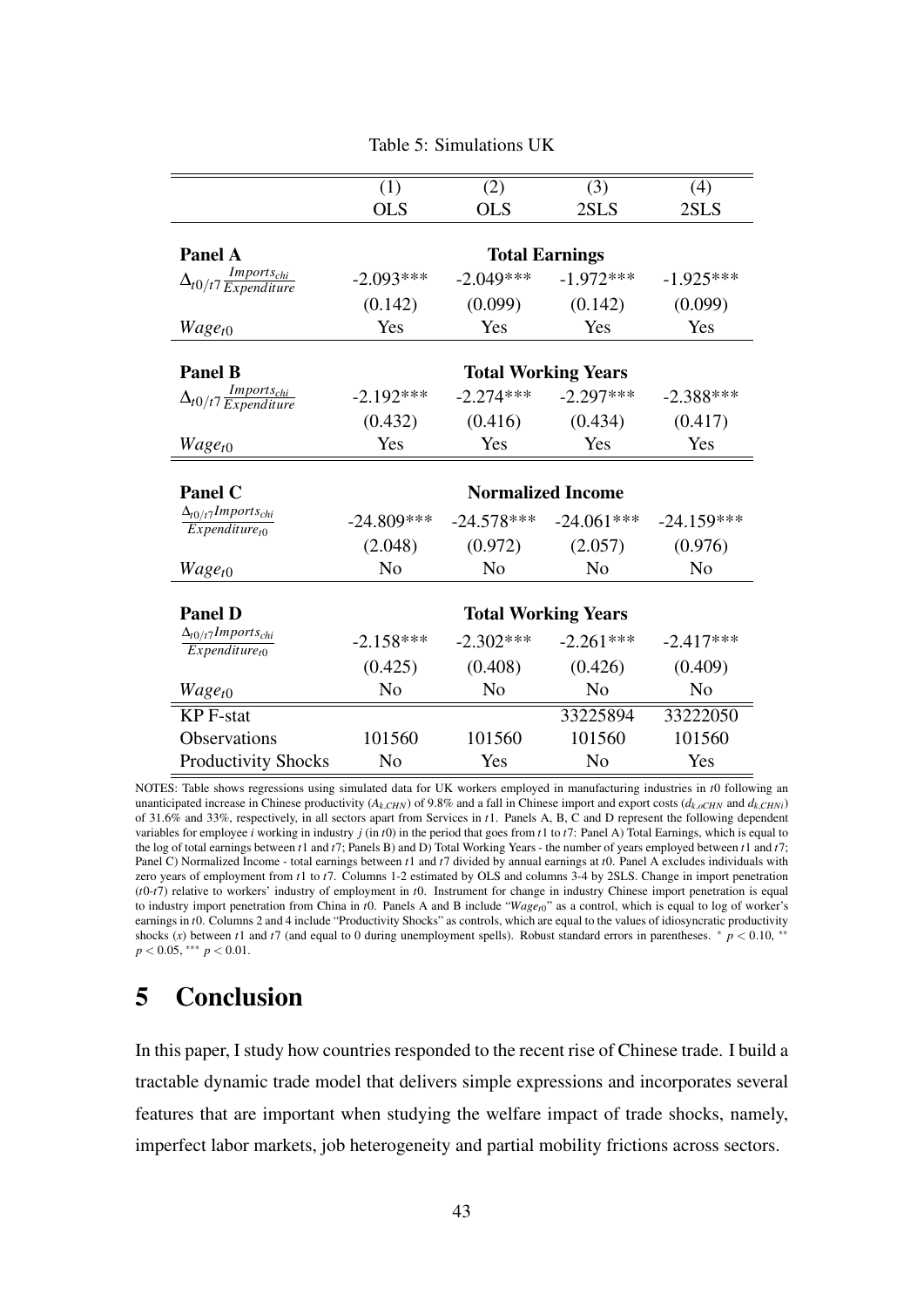I structurally estimate the model using country-sector level and worker level data to quantify both the losses associated with labor market adjustments and the gains to consumers generated by cheaper Chinese goods and higher option values of moving across sectors. My counterfactuals show that a fall in trade barriers between China and the world benefits all countries not only in the new steady state but also along the transition period. In import competing sectors, however, workers bear a costly transition, experiencing lower wages and a rise in unemployment.

I also carry out an empirical analysis using simulated employee level panel data to guide the interpretation of the reduced form evidence of the impact of Chinese integration on workers in the UK and in the USA. My simulated reduced form regressions generate similar effects to the ones found in [Pessoa](#page-46-1) [\(2018\)](#page-46-1) and [Autor, Dorn, Hanson,](#page-44-2) [and Song](#page-44-2) [\(2014\)](#page-44-2). However, my framework has one important advantage: It is based on a general equilibrium model that allows a broader interpretation. My results show that negative *relative* effects (across sectors) of more import competition on workers' wages and employment history do not necessarily imply overall welfare losses.

The results raise important policy questions. The first point is that even facing a fierce competitor such as China generally brings benefits to developed economies, implying that any policy that aims to restrict trade in the name of more protection for workers should be reconsidered. The trade shock, however, generate winners and losers in the labor market. Hence, it *may* be welfare improving finding a way to compensate the losing individuals, and let the adjustment take place without any type of intervention that hinders trade.

The reader should bear in mind that the gains stemming from trade calculated in my counterfactuals are likely to be lower bounds, because many other welfare improving channels associated with trade such as access to cheaper inputs, immigration, increases in R&D intensity, and vertical production chains, to cite just a few, are not considered in my analysis.<sup>42</sup>

Finally, my tractable theoretical framework allows for studying other questions that were beyond the scope of this paper. For example, it is possible to analyze local implications of foreign labor market policies (minimum wage implementation, change in unemployment benefits and creation/destruction of unions that change workers' bargain-

 $42$ For example, [Bloom, Romer, Terry, and Reenen](#page-44-15) [\(2014\)](#page-44-15) use a dynamic "trapped factors" model (with perfect labor markets) to analyze the impact of China's integration on the growth rate of OECD countries, finding that it increases the profit from innovation, and hence, the long-run growth rate.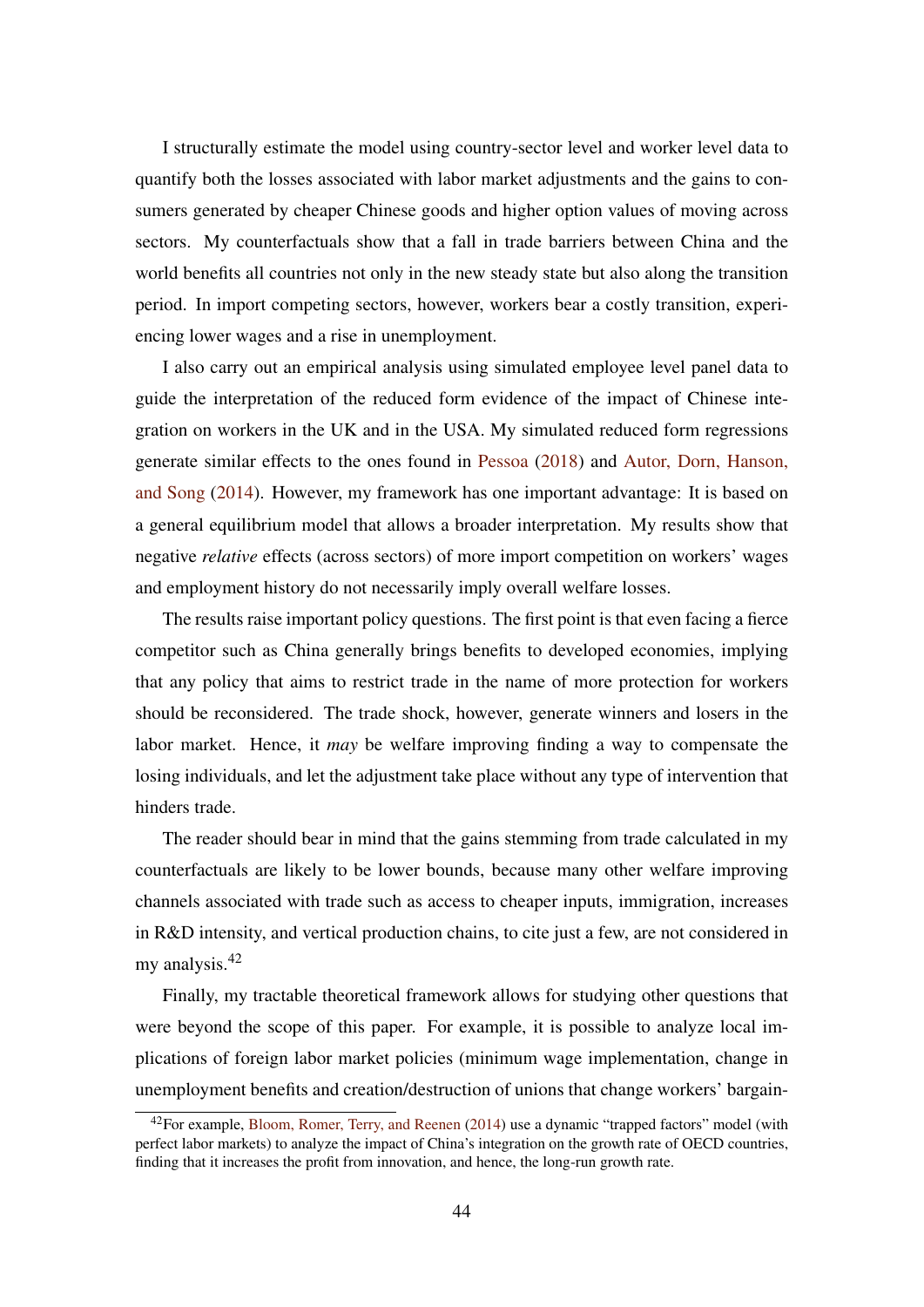ing power). My model is also appropriate to study the transition period of other types of trade shocks. Brexit is a good example.

# References

.

- <span id="page-44-7"></span>ARKOLAKIS, C., A. COSTINOT, AND A. RODRIGUEZ-CLARE (2012): "New Trade Models, Same Old Gains?," *American Economic Review*, 102(1), 94–130.
- <span id="page-44-13"></span>ARTUÇ, E. (2013): "PPML estimation of dynamic discrete choice models with aggregate shocks," Policy Research Working Paper Series 6480, The World Bank.
- <span id="page-44-14"></span>ARTUÇ, E., S. CHAUDHURI, AND J. MCLAREN (2008): "Delay and dynamics in labor market adjustment: Simulation results," *Journal of International Economics, Elsevier*, 75(1), 1–13.
	- (2010): "Trade Shocks and Labor Adjustment: A Structural Empirical Approach," *American Economic Review*, 100(3), 1008–45.
- <span id="page-44-4"></span><span id="page-44-1"></span>ARTUÇ, E., AND J. MCLAREN (2015): "Trade policy and wage inequality: A structural analysis with occupational and sectoral mobility," *Journal of International Economics*, 97(2), 278–294.
- <span id="page-44-11"></span>AUTOR, D. H., D. DORN, AND G. H. HANSON (2013): "The China Syndrome: Local Labor Market Effects of Import Competition in the United States," *American Economic Review*, 103(6), 2121–68.
- <span id="page-44-2"></span>AUTOR, D. H., D. DORN, G. H. HANSON, AND J. SONG (2014): "Trade Adjustment: Worker-Level Evidence," *The Quarterly Journal of Economics*, 129(4), 1799–1860.
- <span id="page-44-3"></span>BELLON, M. (2017): "Trade liberalization and inequality: a dynamic model with firm and worker heterogeneity," Mimeo, IMF.
- <span id="page-44-9"></span>BERNARD, A. B., J. B. JENSEN, AND P. K. SCHOTT (2006): "Survival of the best fit: Exposure to low-wage countries and the (uneven) growth of U.S. manufacturing plants," *Journal of International Economics*, 68(1), 219–237.
- <span id="page-44-15"></span>BLOOM, N., P. ROMER, S. TERRY, AND J. V. REENEN (2014): "Trapped Factors and China's Impact on Global Growth," CEP Discussion Papers dp1261, Centre for Economic Performance, LSE.
- <span id="page-44-5"></span>CALIENDO, L., M. DVORKIN, AND F. PARRO (2017): "Trade and Labor Market Dynamics: General Equilibrium Analysis of the China Trade Shock," Mimeo.
- <span id="page-44-8"></span>COSAR, A. K., N. GUNER, AND J. TYBOUT (2013): "Firm Dynamics, Job Turnover, and Wage Distributions in an Open Economy," IZA Discussion Papers 7718, Institute for the Study of Labor (IZA).
- <span id="page-44-12"></span>COSTA, F., J. GARRED, AND J. P. PESSOA (2016): "Winners and losers from a commoditiesfor-manufactures trade boom," *Journal of International Economics*, 102(C), 50–69.
- <span id="page-44-0"></span>COSTINOT, A., D. DONALDSON, AND I. KOMUNJER (2012): "What Goods Do Countries Trade? A Quantitative Exploration of Ricardo's Ideas," *Review of Economic Studies*, 79(2), 581–608.
- <span id="page-44-10"></span>DAUTH, W., S. FINDEISEN, AND J. SUEDEKUM (2012): "The Rise of the East and the Far East: German Labor Markets and Trade Integration," IZA Discussion Papers 6685, Institute for the Study of Labor (IZA).
- <span id="page-44-6"></span>DI GIOVANNI, J., A. A. LEVCHENKO, AND J. ZHANG (2014): "The Global Welfare Impact of China: Trade Integration and Technological Change," *American Economic Journal: Macroeconomics*, 6(3), 153–83.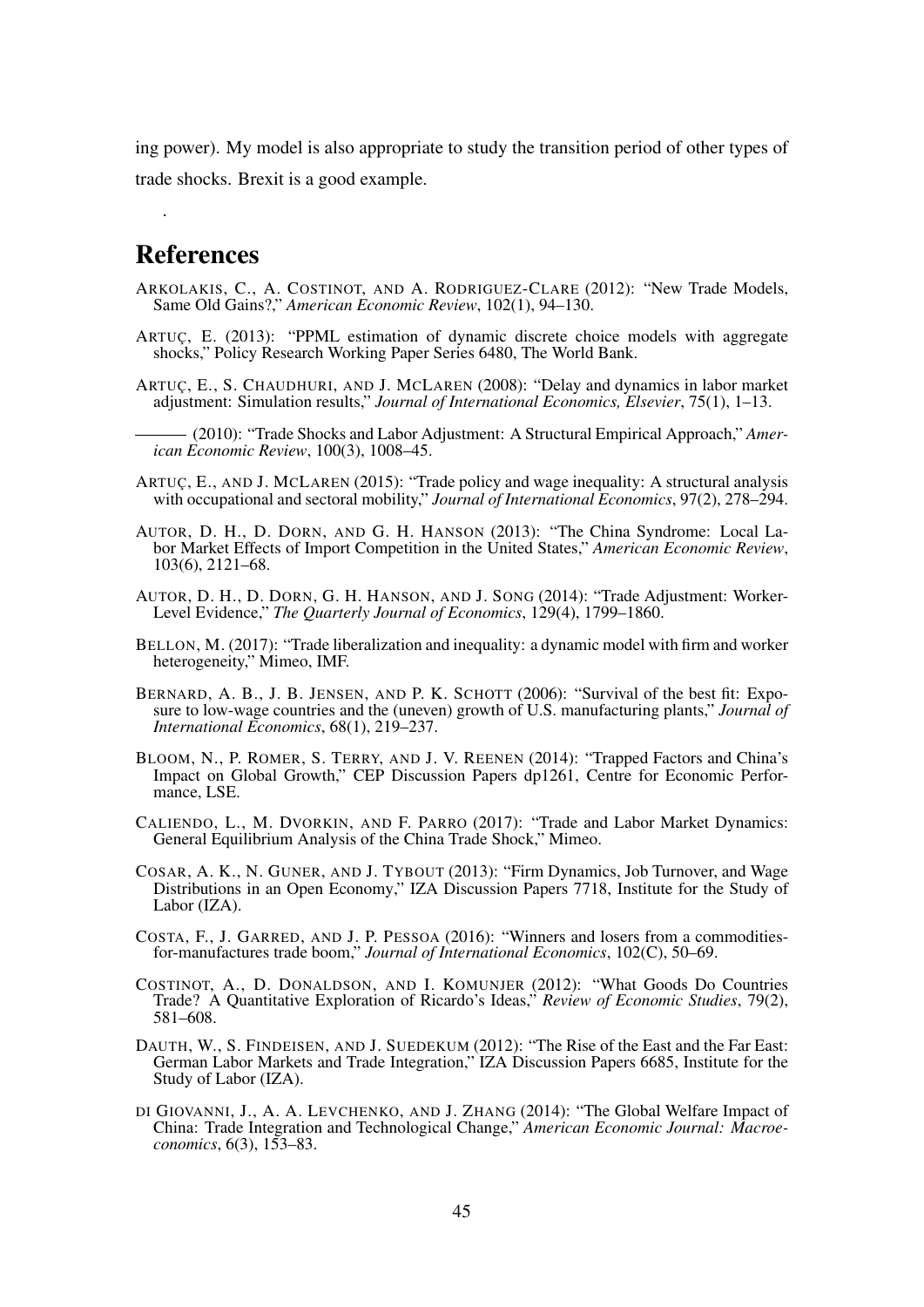- <span id="page-45-4"></span>DIX-CARNEIRO, R. (2014): "Trade Liberalization and Labor Market Dynamics," *Econometrica*, 82(3), 825–885.
- <span id="page-45-1"></span>DIX-CARNEIRO, R., AND B. K. KOVAK (2015): "Trade Reform and Regional Dynamics: Evidence From 25 Years of Brazilian Matched Employer-Employee Data," Working Paper 20908, National Bureau of Economic Research.
- DONALDSON, D. (2010): "Railroads of the Raj: Estimating the Impact of Transportation Infrastructure," NBER Working Papers 16487, National Bureau of Economic Research, Inc.
- <span id="page-45-0"></span>EATON, J., AND S. KORTUM (2002): "Technology, Geography, and Trade," *Econometrica*, 70(5), 1741–1779.
- <span id="page-45-8"></span>FELBERMAYR, G., G. IMPULLITTI, AND J. PRAT (2014): "Firm Dynamics and Residual Inequality in Open Economies," Discussion paper.
- FELBERMAYR, G., J. PRAT, AND H.-J. SCHMERER (2011): "Trade and unemployment: What do the data say?," *European Economic Review*, 55(6), 741–758.
- <span id="page-45-7"></span>FELBERMAYR, G. J., M. LARCH, AND W. LECHTHALER (2013): "Unemployment in an Interdependent World," *American Economic Journal: Economic Policy*, 5(1), 262–301.
- <span id="page-45-10"></span>FILHO, N. A. M., AND M.-A. MUENDLER (2007): "Labor Reallocation in Response to Trade Reform," CESifo Working Paper Series 1936, CESifo Group Munich.
- <span id="page-45-3"></span>HEID, B., AND M. LARCH (2016): "Gravity with unemployment," *Journal of International Economics*, 101(C), 70–85.
- <span id="page-45-15"></span>HELPMAN, E., AND O. ITSKHOKI (2010): "Labour Market Rigidities, Trade and Unemployment," *Review of Economic Studies*, 77(3), 1100–1137.
- <span id="page-45-5"></span>HELPMAN, E., O. ITSKHOKI, M.-A. MUENDLER, AND S. REDDING (2012): "Trade and Inequality: From Theory to Estimation," CEP Discussion Papers dp1138, Centre for Economic Performance, LSE.
- <span id="page-45-14"></span>HELPMAN, E., O. ITSKHOKI, AND S. REDDING (2010): "Inequality and Unemployment in a Global Economy," *Econometrica*, 78(4), 1239–1283.
- <span id="page-45-16"></span>INKLAAR, R., AND M. P. TIMMER (2008): "GGDC Productivity Level Database: International Comparisons of Output, Inputs and Productivity at the Industry Level," Discussion paper.
- <span id="page-45-18"></span>ITSKHOKI, O., AND E. HELPMAN (2014): "Firms, Trade and Labor Market Dynamics," Mimeo, Princeton.
- <span id="page-45-6"></span>KAMBOUROV, G. (2009): "Labour Market Regulations and the Sectoral Reallocation of Workers: The Case of Trade Reforms," *Review of Economic Studies*, 76(4), 1321–1358.
- <span id="page-45-11"></span>KOVAK, B. K. (2013): "Regional Effects of Trade Reform: What Is the Correct Measure of Liberalization?," *American Economic Review*, 103(5), 1960–76.
- <span id="page-45-13"></span>KRAUSE, M. U., AND T. A. LUBIK (2007): "The (ir)relevance of real wage rigidity in the New Keynesian model with search frictions," *Journal of Monetary Economics*, 54(3), 706–727.
- <span id="page-45-2"></span>LEVCHENKO, A. A., AND J. ZHANG (2013): "The global labor market impact of rmerging giants: a quantitative assessment," Discussion paper.
- <span id="page-45-17"></span>LIPTON, D., J. POTERBA, J. SACHS, AND L. SUMMERS (1982): "Multiple Shooting in Rational Expectations Models," *Econometrica*, 50(5), pp. 1329–1333.
- <span id="page-45-12"></span>MANOVA, K. (2008): "Credit constraints, equity market liberalizations and international trade," *Journal of International Economics*, 76(1), 33–47.
- <span id="page-45-9"></span>MELITZ, M. J. (2003): "The Impact of Trade on Intra-Industry Reallocations and Aggregate Industry Productivity," *Econometrica*, 71(6), 1695–1725.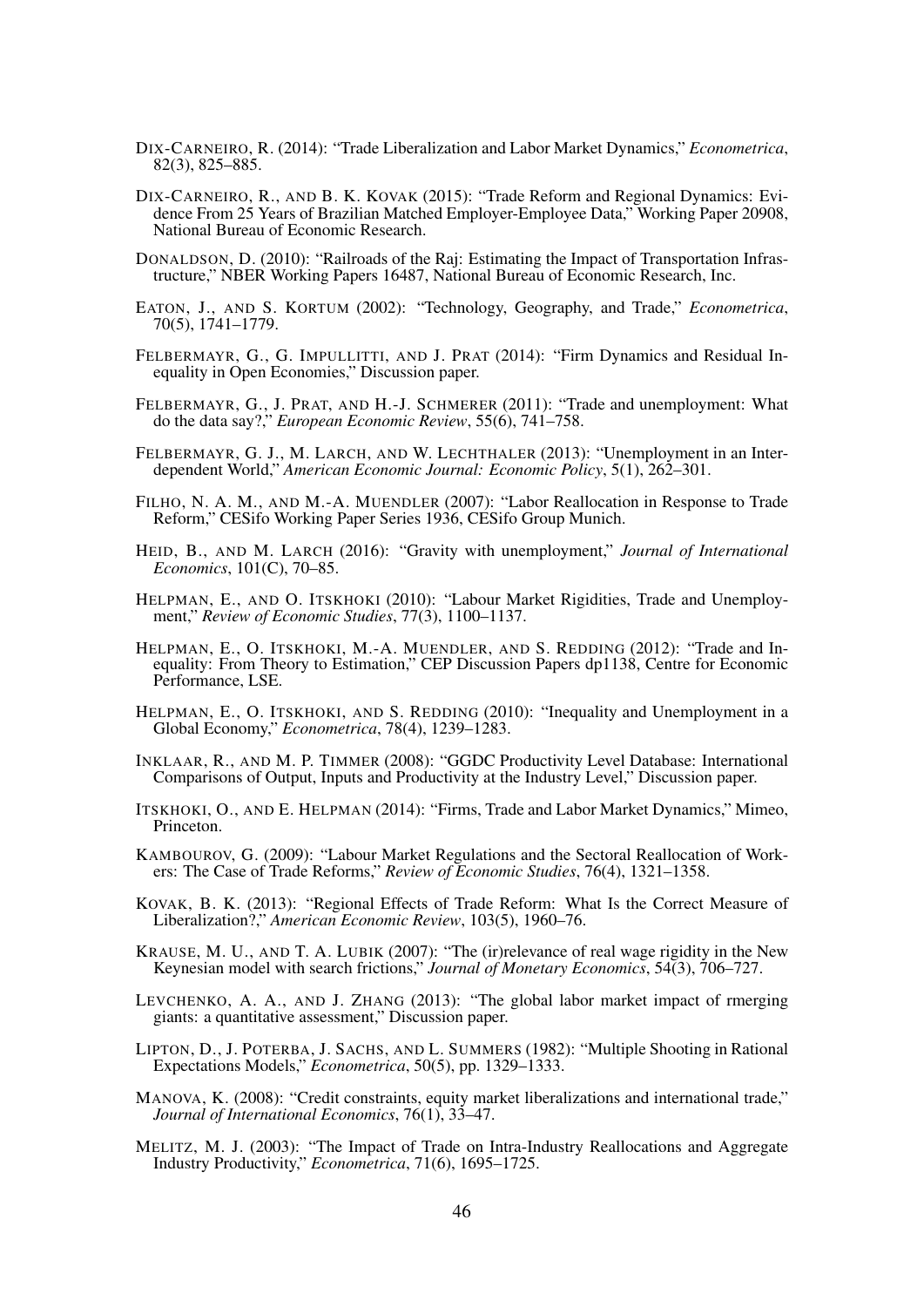- ORNELAS, E. (2012): "Preferential Trade Agreements and the Labor Market," CEP Discussion Papers dp1117, Centre for Economic Performance, LSE.
- <span id="page-46-1"></span>PESSOA, J. P. (2018): "Labor Market Responses to Trade Shocks: the UK-China Case," Mimeo, Sao Paulo School of Economics.
- <span id="page-46-4"></span>PFAFFERMAYR, M., P. EGGER, AND A. WEBER (2007): "Sectoral adjustment of employment to shifts in outsourcing and trade: evidence from a dynamic fixed effects multinomial logit model," *Journal of Applied Econometrics*, 22(3), 559–580.
- PILOSSOPH, L. (2014): "Sectoral Shocks and Move Unemployment," Mimeo, Federal Reserve Bank of New York.
- <span id="page-46-0"></span>PISSARIDES, C. A. (2000): *Equilibrium Unemployment Theory, 2nd Edition*, vol. 1 of *MIT Press Books*. The MIT Press.
- <span id="page-46-10"></span>RANJAN, P. (2012): "Trade liberalization, unemployment, and inequality with endogenous job destruction," *International Review of Economics & Finance*, 23(C), 16–29.
- <span id="page-46-5"></span>REVENGA, A. L. (1992): "Exporting Jobs? The Impact of Import Competition on Employment and Wages in U.S. Manufacturing," *The Quarterly Journal of Economics*, 107(1), 255–84.
- <span id="page-46-9"></span>SANTOS-SILVA, J. M. C., AND S. TENREYRO (2006): "The Log of Gravity," *The Review of Economics and Statistics*, 88(4), 641–658.
- <span id="page-46-8"></span>STEHRER, R., G. J. DE VRIES, B. LOS, H. DIETZENBACHER, AND M. TIMMER (2014): "The World Input-Output Database: Content, Concepts and Applications," Discussion paper.
- <span id="page-46-7"></span>TRIGARI, A. (2006): "The Role of Search Frictions and Bargaining for Inflation Dynamics," Discussion paper.
- <span id="page-46-3"></span>UTAR, H. (2006): "Employment Dynamics and Import Competition," 2006 Meeting Papers, Society for Economic Dynamics 298, Society for Economic Dynamics.

<span id="page-46-2"></span>(2011): "Adjusting to Trade Liberalization: Reallocation and Labor Market Policies," Mimeo, University of Chicago Booth School of Business.

# Appendix A - Theory

# <span id="page-46-6"></span>A.1 Proof Sketch of the Result in Sub-section [2.3](#page-11-4)

I provide a sketch of proof for the fact that  $p_i^t$  $k_{k,i}$  *z* $k_{i,i}$  must be equal across markets that produce in equilibrium (see Sub-section [2.3\)](#page-11-4). First I will show that this holds in Steady State.

Consider two varieties  $j$  and  $j'$  (all the variables associated with variety  $j$  will be identified with a  $(j)$ ). Note that workers are completely mobile across varieties. Using Equation [4,](#page-9-0) the surplus sharing rule [6](#page-11-3) and condition [7](#page-11-1) we can write: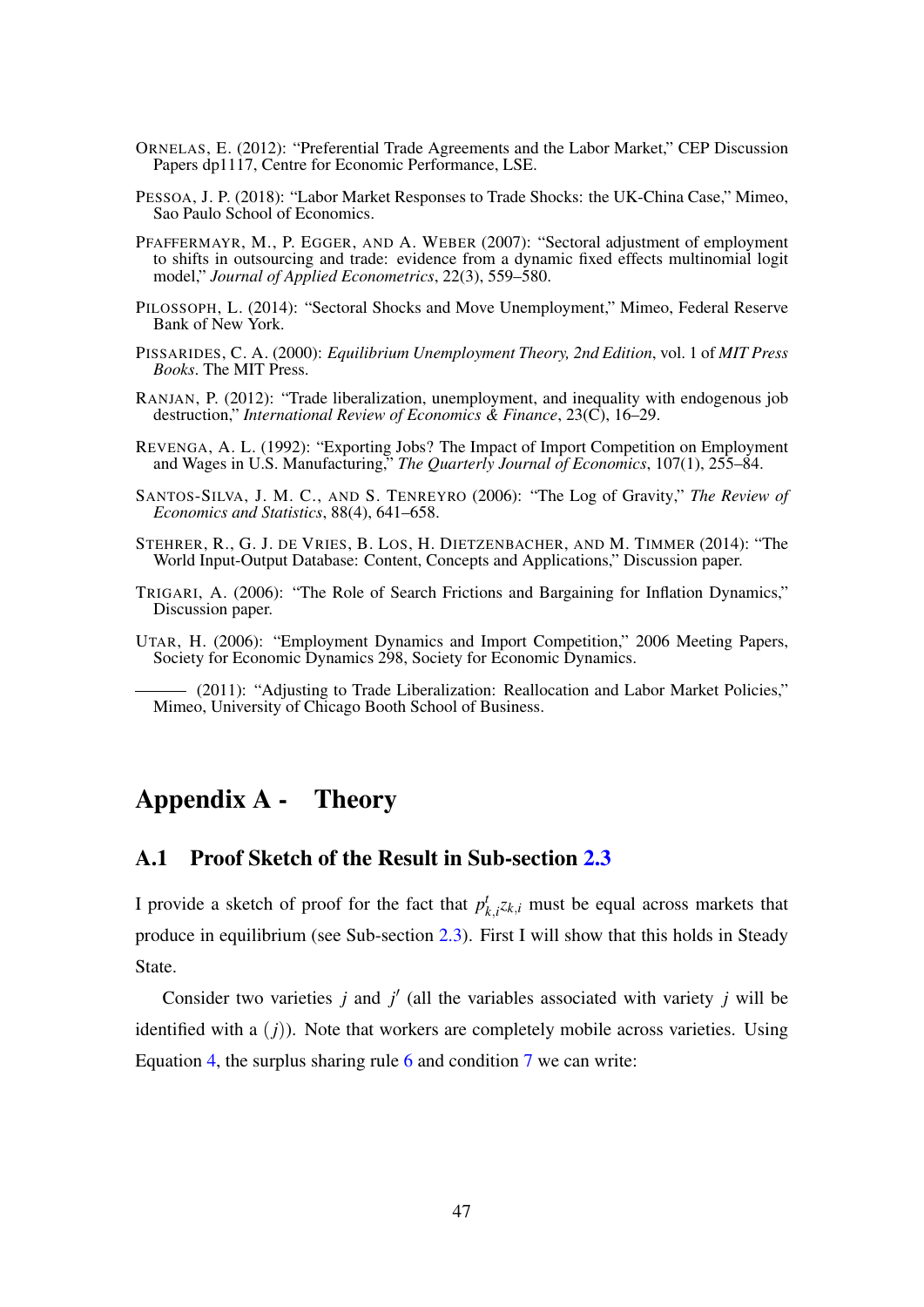<span id="page-47-1"></span>
$$
\frac{\theta_{k,i}(j)q(\theta_{k,i}(j))}{1+r} \Big[\int_{R_{k,i}(j)}^{1} (W_{k,i}(s,j) - U_{k,i} - \Omega_{k,i}) dG(s)\Big]
$$
\n
$$
= \frac{\theta_{k,i}(j')q(\theta_{k,i}(j'))}{1+r} \Big[\int_{R_{k,i}(j')}^{1} (W_{k,i}(s,j') - U_{k,i} - \Omega_{k,i}) dG(s)\Big],
$$
\n(31)

where  $\Omega_{k,i}$  and  $U_{k,i}$  will be equal in all markets. From the job creation condition in steady state (see [36\)](#page-49-1), I can write:

<span id="page-47-0"></span>
$$
q(\theta_{k,i}(j)) \int\limits_{R_{k,i}(j)}^{1} (s - R_{k,i}(j)) dG(s) = q(\theta_{k,i}(j')) \int\limits_{R_{k,i}(j')}^{1} (s - R_{k,i}(j')) dG(s), \tag{32}
$$

Note that  $q(\theta_{k,i})$  and  $\int$ 1  $R_{k,i}(j)$  $(s - R_{k,i}(j))dG(s)$  are decreasing in  $\theta$  and  $R_{k,i}$ , respec-tively. For [32](#page-47-0) to hold, I assume without loss of generality that  $\theta_{k,i}(j) > \theta_{k,i}(j')$  and  $R_{k,i}(j) < R_{k,i}(j')$ , such that  $J(R_{k,i}(j)) = J(R_{k,i}(j')) = 0$ .

Under this assumption, condition  $31$  holds only if  $\Box$ 1  $R_{k,i}(j)$  $W_{k,i}(s,j) < \int$ 1  $R_{k,i}(j')$  $W_{k,i}(s, j').$ <sup>43</sup> And from the surplus sharing rule  $p_{k,i}(j)z_{k,i}(j) < p_{k,i}(j')z_{k,i}(j')$  holds. However, if this is the case  $J(R_{k,i}(j)) < J(R_{k,i}(j'))$  because surplus, and hence, revenues and wages will be higher in market *j'*. This a contradiction with  $J(R_{k,i}(j)) = J(R_{k,i}(j')) = 0$ . So, we must have  $p_{k,i}(j)z_{k,i}(j) = p_{k,i}(j')z_{k,i}(j')$ , as well as  $\theta_{k,i}(j) = \theta_{k,i}(j')$  and  $R_{k,i}(j) = R_{k,i}(j')$ .

To see that this must also hold outside the steady state, by rewriting [31](#page-47-1) considering the time period immediately before the steady state *T* , if follows immediately that  $\theta_{k,i}^{T-1}$  $d_{k,i}^{I-1}(j) =$  $\theta_{k,i}^{T-1}$  $\eta^{T-1}_{k,i}(j').$ 

By using the fact that  $V_{k,i}^{T-1} = 0$  in [1,](#page-7-0) it follows that  $p_{k,i}^{T-1}$  $E_{k,i}^{T-1}(j)z_{k,i}(j) = p_{k,i}^{T-1}$  $_{k,i}^{T-1}(j')z_{k,i}(j').$ And from the job destruction Equation [34,](#page-48-2)  $R_{i}^{T-1}$  $_{k,i}^{T-1}(j) = R_{k,i}^{T-1}$  $_{k,i}^{T-1}(j').$ 

Using the same steps, we can also show that this is valid for any previous period  $(T-2, T-3,...)$ . This completes the proof sketch.

<sup>&</sup>lt;sup>43</sup>Note that  $\int_0^1$ *Rk*,*<sup>i</sup>*  $(W_{k,i}(s) - U_{k,i} - \Omega_{k,i})dG(s) > 0$ , otherwise workers would not look for jobs.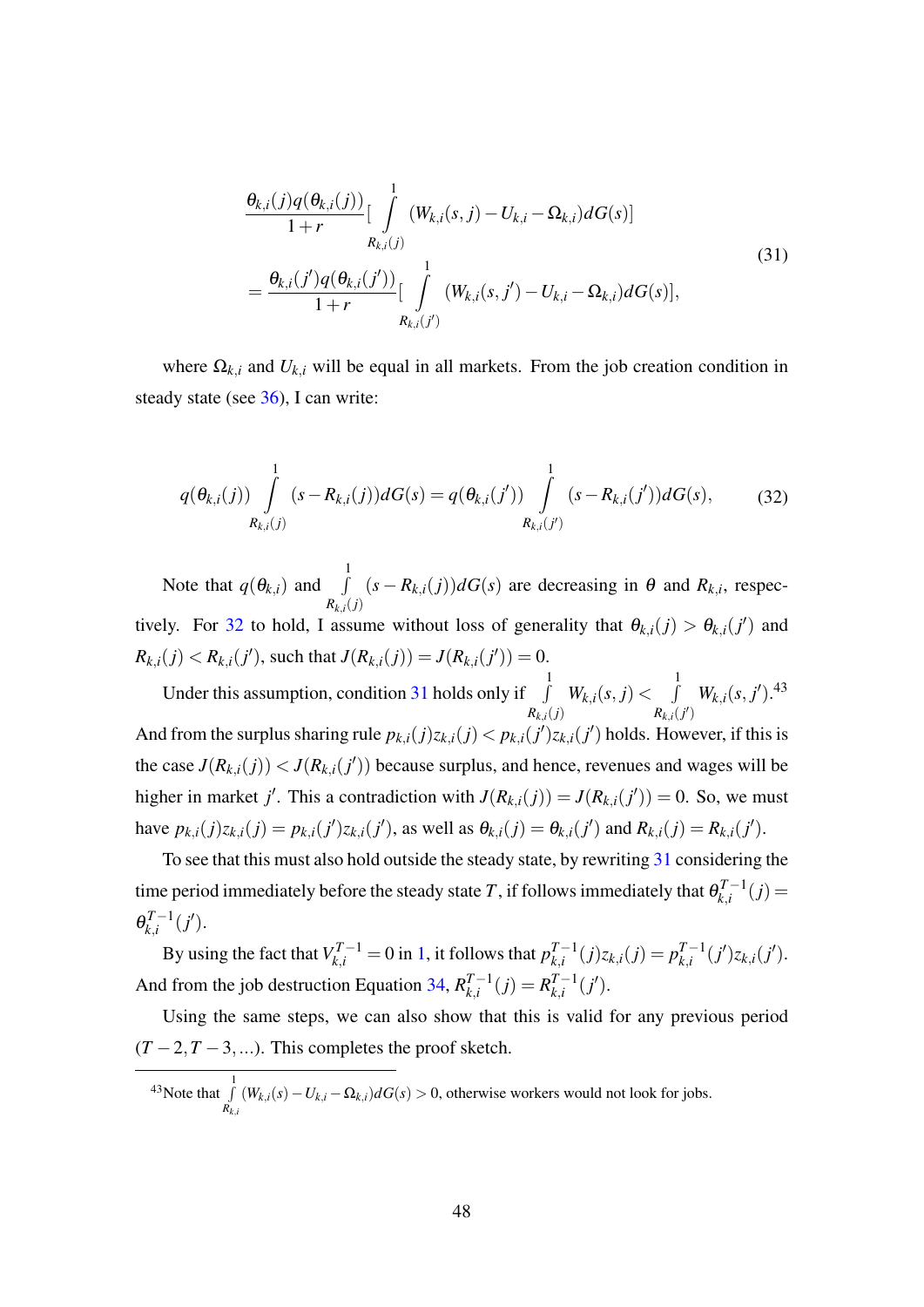# <span id="page-48-0"></span>A.2 Job Creation and Job Destruction

Free entry in the activity of posting vacancies will also result in one key equilibrium relationship:

<span id="page-48-1"></span>
$$
\frac{p_{k,i}^t z_{k,i} \kappa(1+r)}{q(\theta_{k,i}^t)} = p_{k,i}^{t+1} z_{k,i} (1 - \beta_{k,i}) \int\limits_{R_{k,i}^{t+1}}^1 (s - R_{k,i}^{t+1}) dG(s).
$$
 (33)

This is the job creation condition, which equates the expected gain from a job to its expected hiring cost. To obtain this expression, I first use the fact that  $V_{k,i}^t = 0$  due to free entry. Second, I evaluate [1](#page-7-0) at *s*, and subtract the result from the same equation evaluated at at  $R_l^t$  $_{k,i}$  (remember that  $J_k^t$  $\binom{t}{k,i}$   $(R^t)$  $\binom{t}{k,i} = 0$ , to get  $J_k^t$  $p_{k,i}^t(s) = p_i^t$  $\int_{k,i}^{t} Z_{k,i} (1 - \beta_{k,i}) (s - R_{k,i}^{t})$  $_{k,i}^t$ ). By integrating this expression over the equilibrium productivity distribution and combining the result with  $V_{k,i}^t = 0$ , I get Equation [33.](#page-48-1)

Another key equation comes from the fact that  $J_k^t$  $\frac{d}{k}$ ,*i* $(R_i^t)$  $\binom{t}{k,i} = 0$ . Evaluating [1](#page-7-0) at  $R^t$  $_{k,i}^t$ , I get the job destruction condition:

<span id="page-48-2"></span>
$$
p_{k,i}^{t}z_{k,i}R_{k,i}^{t} = b_{k,i} + (p(\theta_{k,i}^{t}, R_{k,i}^{t+1}) - G(R_{k,i}^{t+1}))\Omega_{k,i}^{t} + \frac{\beta_{k,i}}{(1-\beta_{k,i})}p_{k,i}^{t}z_{k,i}R\theta_{k,i}^{t} - \frac{p_{k,i}^{t+1}z_{k,i}}{1+r}\int\limits_{R_{k,i}^{t+1}}^{1}(s-R_{k,i}^{t+1})dG(s),
$$
(34)

where  $p(\theta_k^t)$  $\mathcal{R}^{t}_{k,i}, \mathcal{R}^{t+1}_{k,i}$  $\theta^{t+1}_{k,i}) \equiv 1 - \theta^t_k$  $\theta_{k,i}^t q(\theta_k^t)$  $g_{k,i}^t$ )(1−*G*( $R_{k,i}^{t+1}$  $\binom{n+1}{k,i}$ ). Only jobs with idiosyncratic productivity  $x > R_{k,i}^t$  will exist at time *t*. To derive the job destruction condition I use once more firms' value functions and the fact  $J_k^t$  $p_{k,i}^t(s) = p_i^t$  $\int_{k,i}^{t} z_{k,i} (1 - \beta_{k,i}) (s - R_{k,i}^{t})$  ${k \choose k,i}$  - see the derivation of the job creation condition for details on this last result.

# Appendix B - Equilibrium Computation and Estimation

### <span id="page-48-3"></span>B.1 Steady State

I analyze the steady state of the economy, henceforth omitting the superscript "t". The steady state is computed numerically by solving a non-linear system of equations. The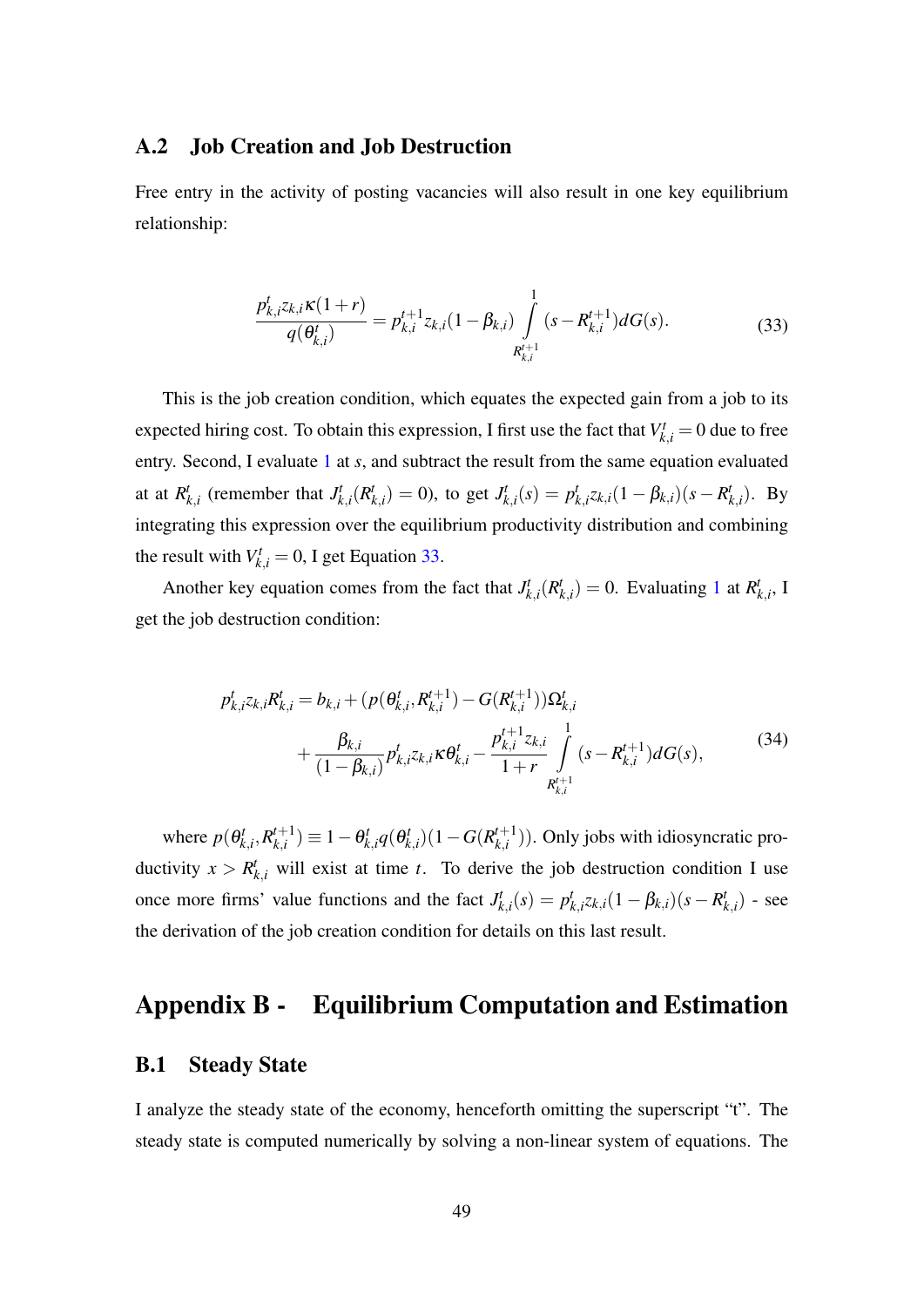first key equation is the Beveridge Curve, the point where transition from and to employment are equal, i.e., the number of jobs created [\(10\)](#page-12-1) and destroyed [\(11\)](#page-13-2) are equal:

<span id="page-49-2"></span>
$$
u_{k,i} = \frac{G(R_{k,i})}{\theta_{k,i}q(\theta_{k,i})(1 - G(R_{k,i})) + G(R_{k,i})}
$$
(35)

The second equation is the job creation condition evaluated at steady state

<span id="page-49-1"></span>
$$
\theta_{k,i} = q^{-1} \left( \frac{\kappa (1+r)}{1 - \beta_{k,i} \int\limits_{R_{k,i}} \int\limits_{S} (s - R_{k,i}) dG(s)} \right). \tag{36}
$$

Note that the function  $q()$  is decreasing, and hence, invertible. This follows from the homogeneity of degree 1 of the matching function.

Additionally, the net gross flows of individuals across sectors must be zero for all sectors *k*, implying that  $OF_{k,i}^t$  [\(14\)](#page-13-3) and  $IF_{k,i}^t$  [\(15\)](#page-13-4) must be equal

<span id="page-49-3"></span><span id="page-49-0"></span>
$$
\sum_{k'} s_{kk',i} L_{k,i} u_{k,i} = \sum_{k'} s_{k'k,i} L_{k',i} u_{k',i}.
$$
 (37)

I then manipulate the value functions [1,](#page-7-0) [2,](#page-8-0) [4](#page-9-0) and [5](#page-10-0) to get:

$$
\frac{rU_{k,i}}{1+r} = b_{k,i} + \eta_{k,i} + [1 - \theta_{k,i}q(\theta_{k,i})(1 - G(R_{k,i}))]\Omega_{k,i} + \frac{\theta_{k,i}q(\theta_{k,i})}{(1+r)}[\beta_{k,i}\tilde{w}_{k,i}\int_{R_{k,i}}^{1}(s - R_{k,i})dG(s)],
$$
\n(38)

where I used the fact that  $(W_{k,i}(s) - U_{k,i}) = \beta_{k,i} J_{k,i}(s) / (1 - \beta_{k,i})$  from the surplus sharing rule.

Finally, I evaluate the job destruction  $(34)$  and market clearing  $(21)$  conditions at steady state (noting that the last equation is the only one evaluated in nominal terms). After I substitute for  $u_{k,i}$  (from [35\)](#page-49-2) and for  $\theta_{k,i}$  (from [36\)](#page-49-1), the two equations at steady state together with [37](#page-49-3) and [38](#page-49-0) form a system of equations for the unknowns  $\{L_{k,i}, R_{k,i}\}$  $\tilde{w}_{k,i}, U_{k,i} \ \forall i,k$ . There are a total of *NxK* equations of the type of Equation [21\)](#page-16-0), but only *N*x*K* − 1 independent ones. I have to assume that one good is the numeraire and normalize one of the (nominal)  $\tilde{w}_{k,i}$ 's or one of the price indexes.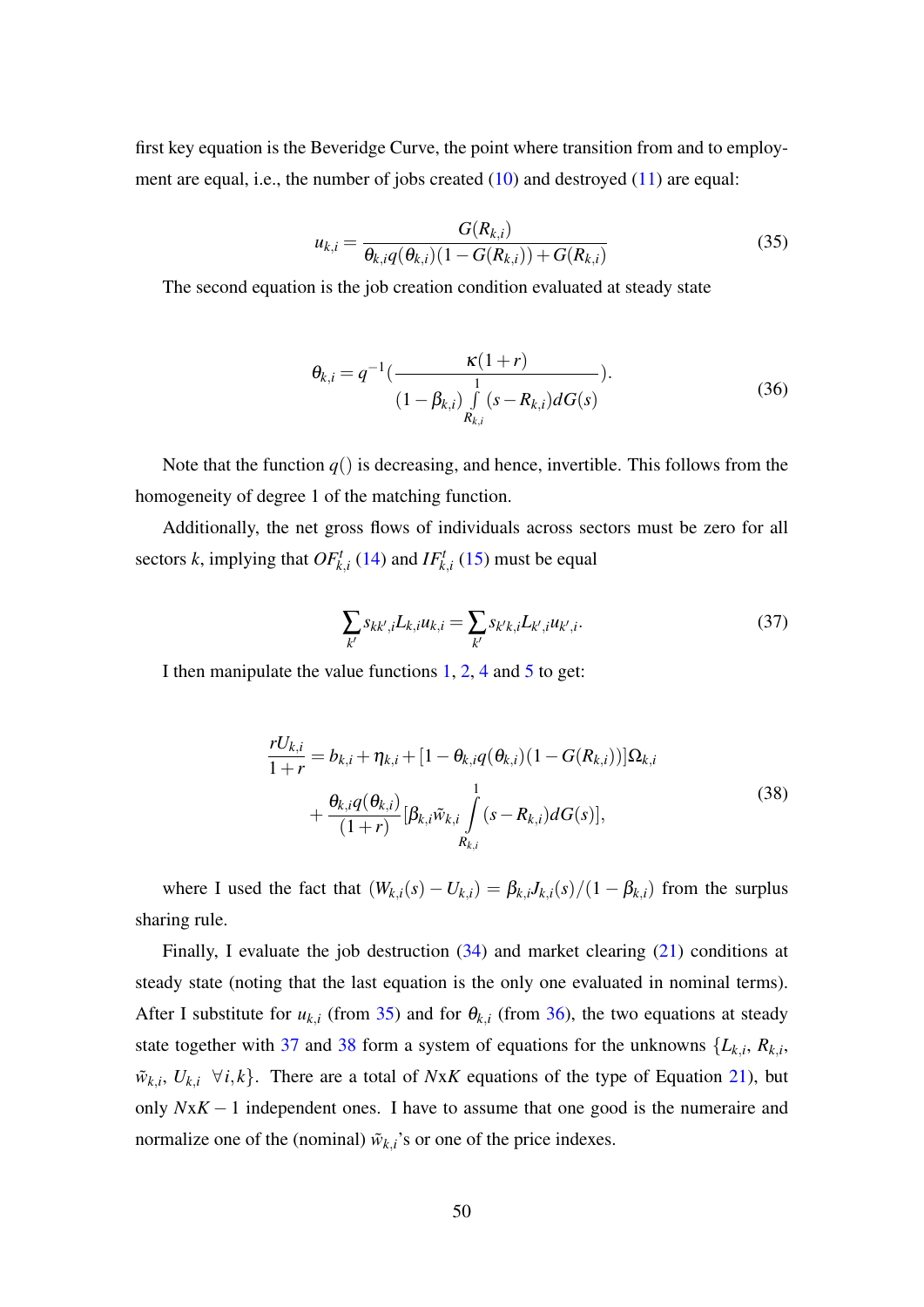### <span id="page-50-0"></span>B.2 Transition

I want to find a set of value functions that is consistent with a path that converges to the new steady state. I will use numerical simulations to find this transition path. I am neither claiming that this is the first best path nor the unique one. I am simply finding one set of value functions compatible with a rational expectations path.

I use a type of multiple shooting algorithm that builds on [Artuç, Chaudhuri, and](#page-44-1) [McLaren](#page-44-1) [\(2010\)](#page-44-1), [Artuç, Chaudhuri, and McLaren](#page-44-14) [\(2008\)](#page-44-14) and [Lipton, Poterba, Sachs,](#page-45-17) [and Summers](#page-45-17) [\(1982\)](#page-45-17). In my algorithm I have to assume a certain number of years for the transition period to occur.<sup>44</sup> I consider 90 years, but the higher the number of years assumed the closer the variables of the system are to their new steady state values in the final period of the algorithm. In my numerical simulations more than 99% of the adjustment has taken place in year 89 (and most variables have already converged in year 50).

First I derive a simpler expression for  $U_k^t$  $x_{k,i}^t$ . After performing manipulations similar to the ones I used to derive Equation [38,](#page-49-0) I can write

<span id="page-50-1"></span>
$$
U_{k,i}^{t} = b_{k,i} + \eta_{k} + [1 - \theta_{k,i}^{t} q(\theta_{k,i}^{t}) (1 - G(R_{k,i}^{t+1}))] \Omega_{k,i}^{t}
$$
  
+ 
$$
\frac{\theta_{k,i}^{t} q(\theta_{k,i}^{t})}{(1+r)} [\beta_{k,i} \tilde{w}_{k,i}^{t+1} \int_{R_{k,i}^{t+1}}^{1} (s - R_{k,i}^{t+1}) dG(s) + U_{k,i}^{t+1}].
$$
  
(39)

I can also rewrite expressions [33](#page-48-1) and [34](#page-48-2) as

<span id="page-50-2"></span>
$$
\theta_{k,i}^{t} = q^{-1} \left( \frac{\tilde{w}_{k,i}^{t} \kappa (1+r)}{\tilde{w}_{k,i}^{t+1} (1-\beta_{k,i}) \int\limits_{R_{k,i}^{t+1}}^{1} (s - R_{k,i}^{t+1}) dG(s)},\right)
$$
(40)

<sup>44</sup>Such types of non-linear systems of equations can only be guaranteed to converge asymptotically see [Lipton, Poterba, Sachs, and Summers](#page-45-17) [\(1982\)](#page-45-17).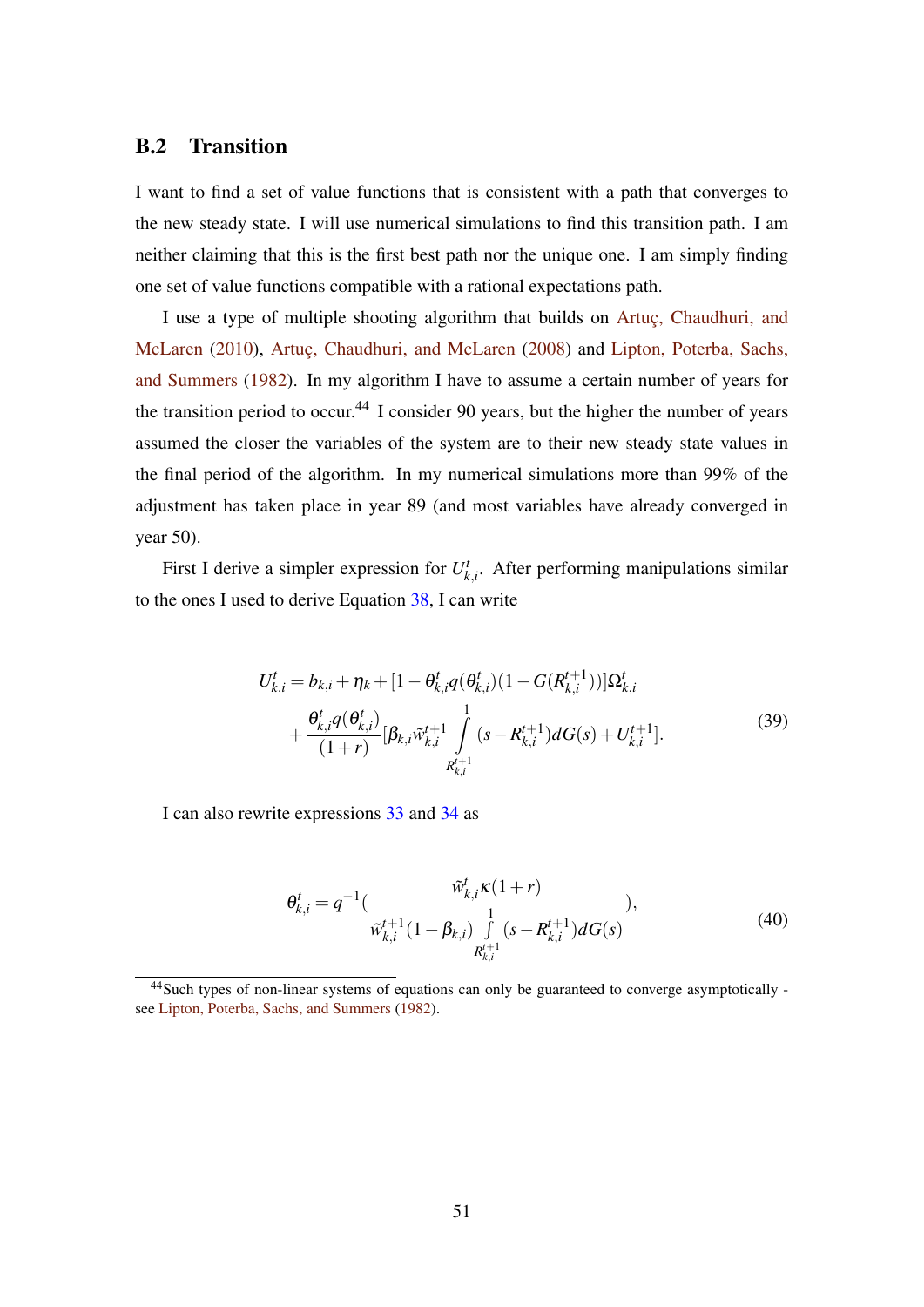<span id="page-51-1"></span>
$$
R_{k,i}^{t} = \frac{1}{\tilde{w}_{k,i}^{t}} [b_{k,i} + (p(\theta_{k,i}^{t}, R_{k,i}^{t+1}) - G(R_{k,i}^{t+1}))\Omega_{k,i}^{t}] + \frac{\beta_{k,i}}{(1 - \beta_{k,i})} \kappa \theta_{k,i}^{t} - \frac{\tilde{w}_{k,i}^{t+1}}{\tilde{w}_{k,i}^{t}(1+r)} \int_{R_{k,i}^{t+1}}^{1} (s - R_{k,i}^{t+1}) dG(s),
$$
\n(41)

The algorithm works in two separate "layers": i) given  $R_i^t$  $\mathcal{L}_{k,i}^{t}$ 's and  $\theta_k^{t}$  $b_{k,i}^t$ 's, I calculate equilibrium ˜*w t*  $\sum_{k,i}^{t}$ 's,  $U_k^t$  $\binom{t}{k,i}$ 's,  $L_l^t$  $u^t_{k,i}$ 's and  $u^t_{k,i}$  $k$ <sup>*t*</sup><sub>*k*</sub>,*i* s; ii) I then proceed to update the values of  $R^t$ *k*,*i* 's and  $\theta_k^t$  $h_{k,i}^t$ 's and I stop when convergence is achieved.<sup>45</sup> More precisely, it works as follows:

- <span id="page-51-3"></span>1. I calculate a steady state equilibrium at  $t = 0$  as described in Appendix [B.1.](#page-48-3)
- 2. I assume a change in an subset of the parameters at  $t = 1$  and conjecture that the system will converge to a new steady state in a certain amount of time, say *Tss*.
- 3. I guess values for  $\{R_i^t\}$  $_{k,i}^t$ ,  $\theta_k^t$ *k*<sub>*i*</sub>, ∀*i*, *k*} $T_{ss}-1$ <sup>*T*<sub>ss</sub>−1</sup>  $\frac{I_{ss}-1}{t=1}$ .
- 4. I also guess values for  $\{U_k^t\}$ *k*<sub>,*i*</sub> ∀*i*, *k*, *x*} $^{T_{ss}-1}_{t=1}$  $T_{ss}-1$  (in real terms) and  $\{\tilde{w}_i^t\}$ *k*<sub>*i*</sub>, ∀*i*, *k*}<sup>*T*<sub>*ss*</sub>−1</sup><br>*t*=1  $\frac{I_{ss}-1}{t=1}$  (in nominal terms).
- <span id="page-51-2"></span><span id="page-51-0"></span>5. For given values of  $R_i^t$  $\mathbf{r}_{k,i}^t$ 's and  $\mathbf{\theta}_k^t$  $_{k,i}^t$ 's:
	- (i) Production takes place at  $t = 1$  and I use the market clearing condition [21](#page-16-0) to compute new values for the  $\tilde{w}_{ki}^{t=1}$  $\sum_{k,i}^{t=1}$ 's, noticing that that the labor force is fixed in each sector and that some jobs will be destroyed immediately if  $R_{k,i}^{t=0} < R_{k,i}^{t=1}$ *k*,*i* .
	- (ii) Search and matching take place and I use [10](#page-12-1) and [11](#page-13-2) to calculate the number of jobs created and destroyed, respectively.
	- (iii) By the end of the period workers will know their idiosyncratic moving shocks, and I use [14](#page-13-3) and [15](#page-13-4) to calculate the inflow and outflow of unemployed workers in each sector.
	- (iv) I proceed like this from period  $t = 1$  to  $t = T_{ss} 1$ , obtaining a new sequence of  $\{\tilde{w}_i^t\}$  $E_{k,i}^t$  ∀  $i, k$ } $T_{s}^{\text{r}_s-1}$  $T_{ss}-1$ , as well as  $\{L^t_\beta\}$  $\boldsymbol{u}_{k,i}^t$ ,  $\boldsymbol{u}_l^t$  $E_{k,i}^{t}$  ∀  $i, k$ } $T_{s s}$ <sup>*T*</sup><sub>*ss*</sub>−1  $\frac{t_{ss}-1}{t=1}$ .
	- (v) With the new  $\tilde{w}_i^t$  $k$ <sup>*t*</sup></sup>, <sup>*i*</sup> s, I use Equation [39](#page-50-1) to update the values of  $U_k^t$  $\binom{t}{k,i}$ 's from  $t = T_{ss} - 1$  to  $t = 1$  (assuming that the economy is in the new steady state at  $t = T_{ss}$ ).

 $\frac{45}{10}$ The algorithm is conducted in two layers to facilitate convergence.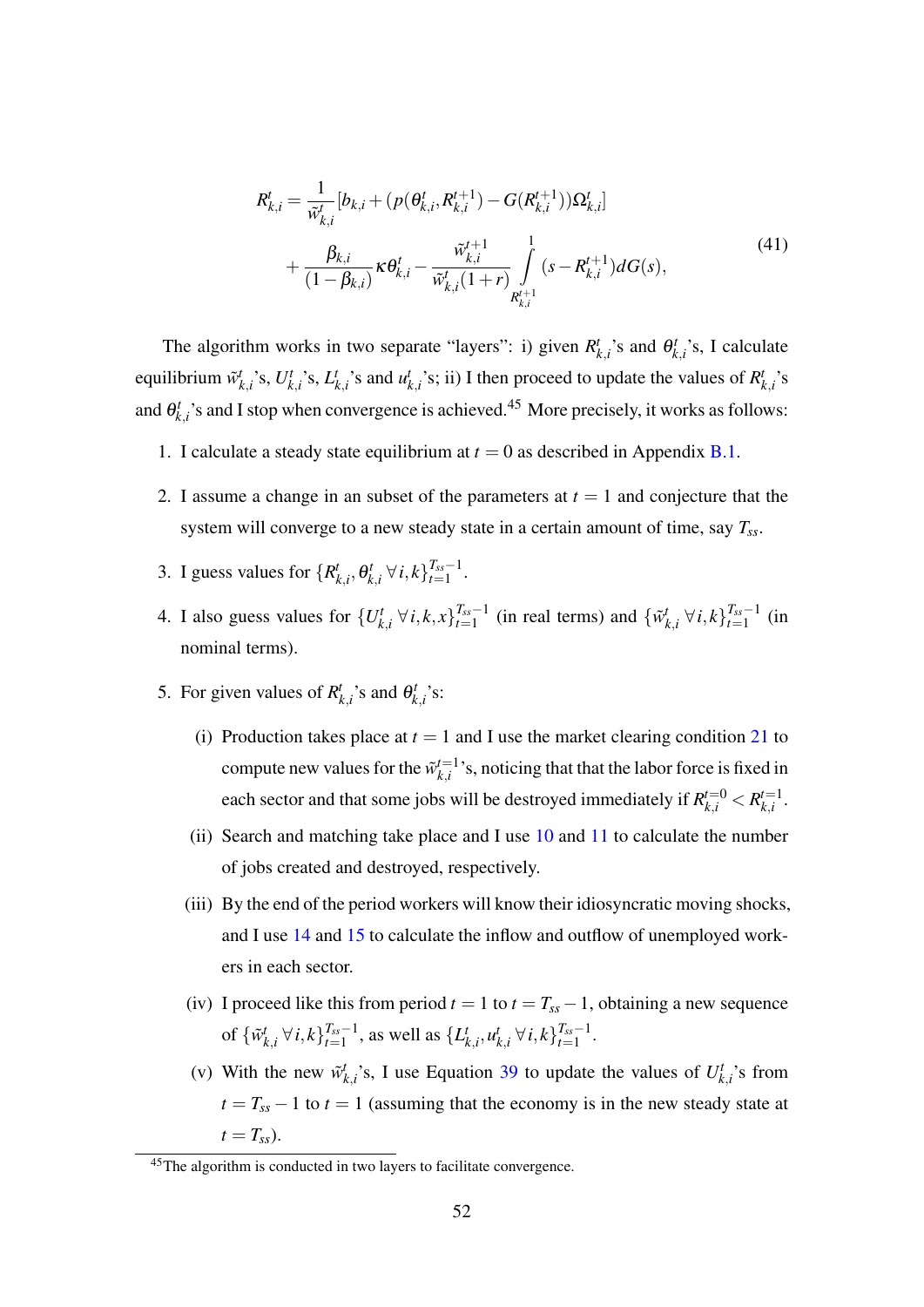- (vi) I then compare the updated  $\tilde{w}_i^t$  $\binom{t}{k,i}$ 's and  $U_k^t$  $'_{k,i}$ 's to their previous values. If they are close enough according to my tolerance I move to step [6.](#page-52-1) Otherwise, I restart the algorithm at step 5*i* using my updated values.
- <span id="page-52-1"></span>6. I use Equation [40](#page-50-2) to update the  $\theta_k^t$  $T_{k,i}^t$ 's from  $t = T_{ss} - 1$  to  $t = 1$  in the following way: if  $\theta_k^t$  $k_{k,i}^{t}$  is greater than the right-hand side of [40,](#page-50-2) I pick a slightly lower value for  $\theta_k^t$  $k_{k,i}$ , otherwise I pick a slightly higher value. I update the  $R_j^t$  $k_{k,i}^t$ 's analogously using Equation [41.](#page-51-1) 46
- 7. I then compare the updated  $\theta_k^t$  $R^t_{k,i}$ 's and  $R^t_{k,i}$  $k$ <sub>,*i*</sub>'s to their previous values. If they are close enough according to my tolerance I stop. Otherwise, I restart the algorithm at step [5](#page-51-2) using my updated values.
- 8. Finally, I check whether all endogenous variables and value functions are close (given a tolerance) to their steady state values at  $t = T_{ss} - 1$ . If they are not, I increase the value of  $T_{ss}$  and restart the procedure at step [1.](#page-51-3)

In the algorithm there is one implicit simplifying assumption that is not necessary to find the steady state equilibrium. I assume that if a variety ceases to be produced in a sector at some point in time, all matches producing that variety with an idiosyncratic productivity level above the equilibrium threshold  $R_l^t$ *k*,*i* can freely reallocate to a producing variety (pushing low productivity matches out of business and reinforcing the effect on  $R_l^t$  $_{k,i}^{t}$ ). Without this assumption, the problem would be significantly more complicated as the identity of the variety would also be a choice variable for the agents in the economy.

# <span id="page-52-0"></span>B.3 Estimating Equation

Here I derive estimating Equation [28.](#page-26-1) Note that I can integrate Equation [5](#page-10-0) over the productivity distribution at time *t* and divide both sides of the equation by  $(1 - G(R)$ *k*,*i* )) to obtain:

<span id="page-52-2"></span>
$$
\begin{split} \bar{W}_{k,i}^t &= \bar{w}_{k,i}^t + \eta_{k,i} + G(R_{k,i}^{t+1}) \Omega_{k,i}^t \\ &+ \frac{1}{1+r} [(1 - G(R_{k,i}^{t+1})) \bar{W}_{k,i}^{t+1} + G(R_{k,i}^{t+1}) U_{k,i}^{t+1}], \end{split} \tag{42}
$$

<sup>&</sup>lt;sup>46</sup>This is a "smoother" way to update the values of  $\theta_{k,i}^t$  and  $\theta_{k,i}^t$ . It is harder to achieve convergence if I update their values using the equalities in expressions  $\overline{40}$  $\overline{40}$  $\overline{40}$  and  $\overline{41}$  $\overline{41}$  $\overline{41}$  directly.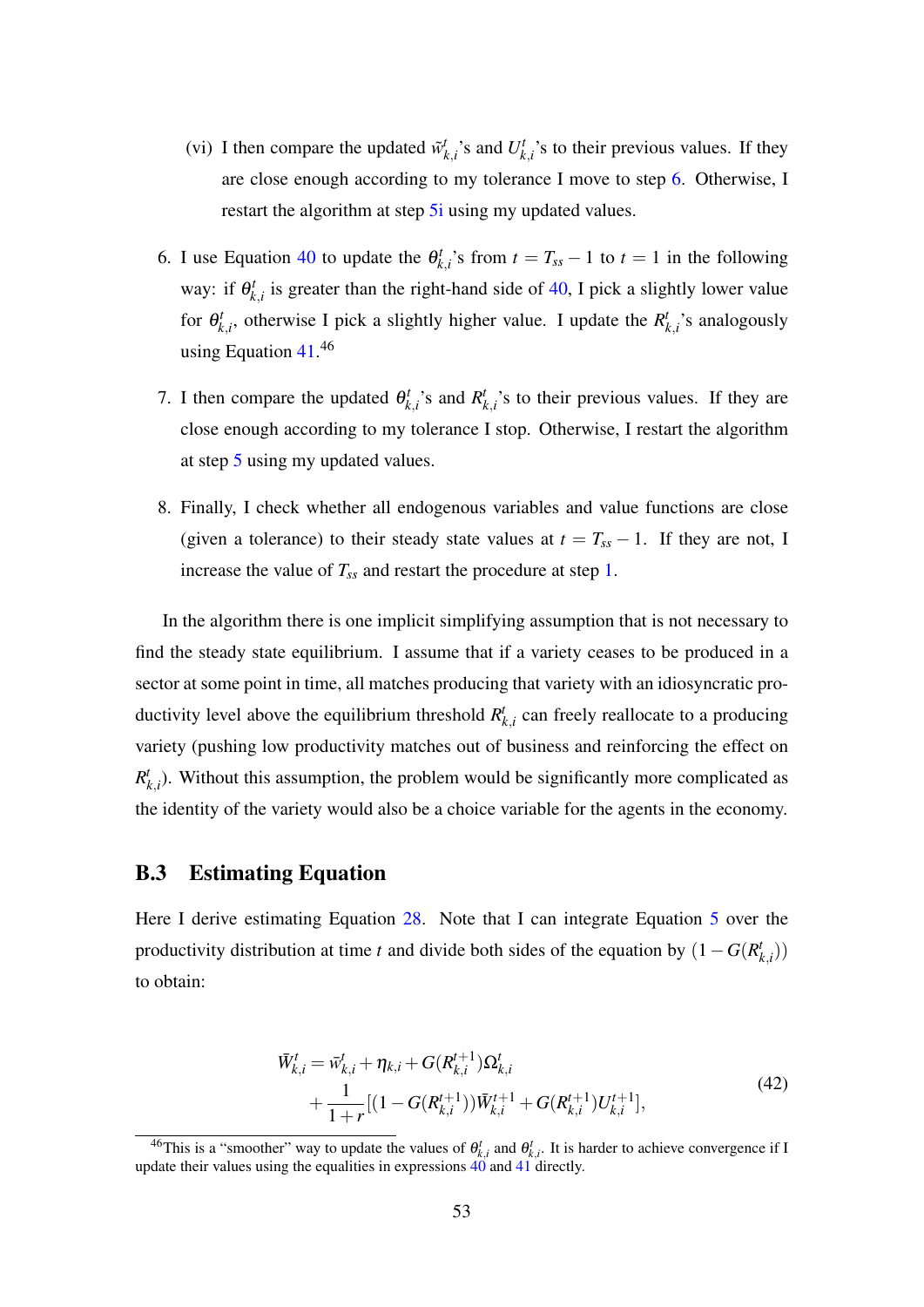where 
$$
\bar{W}_{k,i}^t = \frac{1}{1 - G(R_{k,i}^t)} \int_{R_{k,i}^t}^1 W_{k,i}^t(s) dG(s)
$$
, and  $\bar{w}_{k,i}^t = \frac{1}{1 - G(R_{k,i}^t)} \int_{R_{k,i}^t}^1 w_{k,i}^t(s) dG(s)$ .

Now, substituting *R t*  $\sum_{k,i}^{t}$  for *x* in [5,](#page-10-0) subtracting  $W_{k,i}^{t}(R)$  $W_{k,i}^t$  from  $\bar{W}_{k,i}^t$  in [42](#page-52-2) and using the fact that separations are efficient ( $U_{k,i}^t = W_{k,i}^t(R_i^t)$  $f_{k,i}^{t}$ )) I can write:

<span id="page-53-1"></span>
$$
\bar{W}_{k,i}^t = U_{k,i}^t + \bar{w}_{k,i}^t - w_{k,i}^t(R_{k,i}^t)
$$
\n(43)

Rewriting [4](#page-9-0) as a function of  $\bar{W}_{k,i}^{t+1}$  $\sum_{k,i}^{n+1}$  and substituting for it from [43,](#page-53-1) I have that

$$
U_{k,i}^t = b_{k,i} + \eta_{k,i} + [1 - \theta_{k,i}^t q(\theta_{k,i}^t)(1 - G(R_{k,i}^{t+1}))]\Omega_{k,i}^t
$$
  
+ 
$$
\frac{1}{1+r}[\theta_{k,i}^t q(\theta_{k,i}^t)(1 - G(R_{k,i}^{t+1}))(\overline{w}_{k,i}^{t+1} - w_{k,i}^{t+1}(R_{k,i}^{t+1})) + U_{k,i}^{t+1}].
$$

Substituting for  $\Omega_{k,i}^t$  (from [27\)](#page-25-1) and rearranging

$$
U_{k,i}^{t}/(1+r)\zeta_{i} - U_{o,i}^{t}/(1+r)\zeta_{i} + U_{o,i}^{t}/(1+r)\zeta_{i}
$$
  
=  $(b_{k,i} + \eta_{k,i})/(1+r)\zeta_{i}$   
+  $[1 - \theta_{k,i}^{t}q(\theta_{k,i}^{t})(1 - G(R_{k,i}^{t+1}))](-D_{k,i}^{t} - O_{k,i}^{t} + log(L_{k,i}^{t}u_{k,i}^{t}))/(1+r)$   
+  $\frac{1}{1+r}[\theta_{k,i}^{t}q(\theta_{k,i}^{t})(1 - G(R_{k,i}^{t+1}))(\overline{w}_{k,i}^{t+1} - w_{k,i}^{t+1}(R_{k,i}^{t+1})) + U_{k,i}^{t+1} - U_{o,i}^{t+1} + U_{o,i}^{t+1}]/(1+r)\zeta_{i},$ 

which is Equation [28](#page-26-1) (without the error term).

# <span id="page-53-0"></span>B.4 Summary Statistics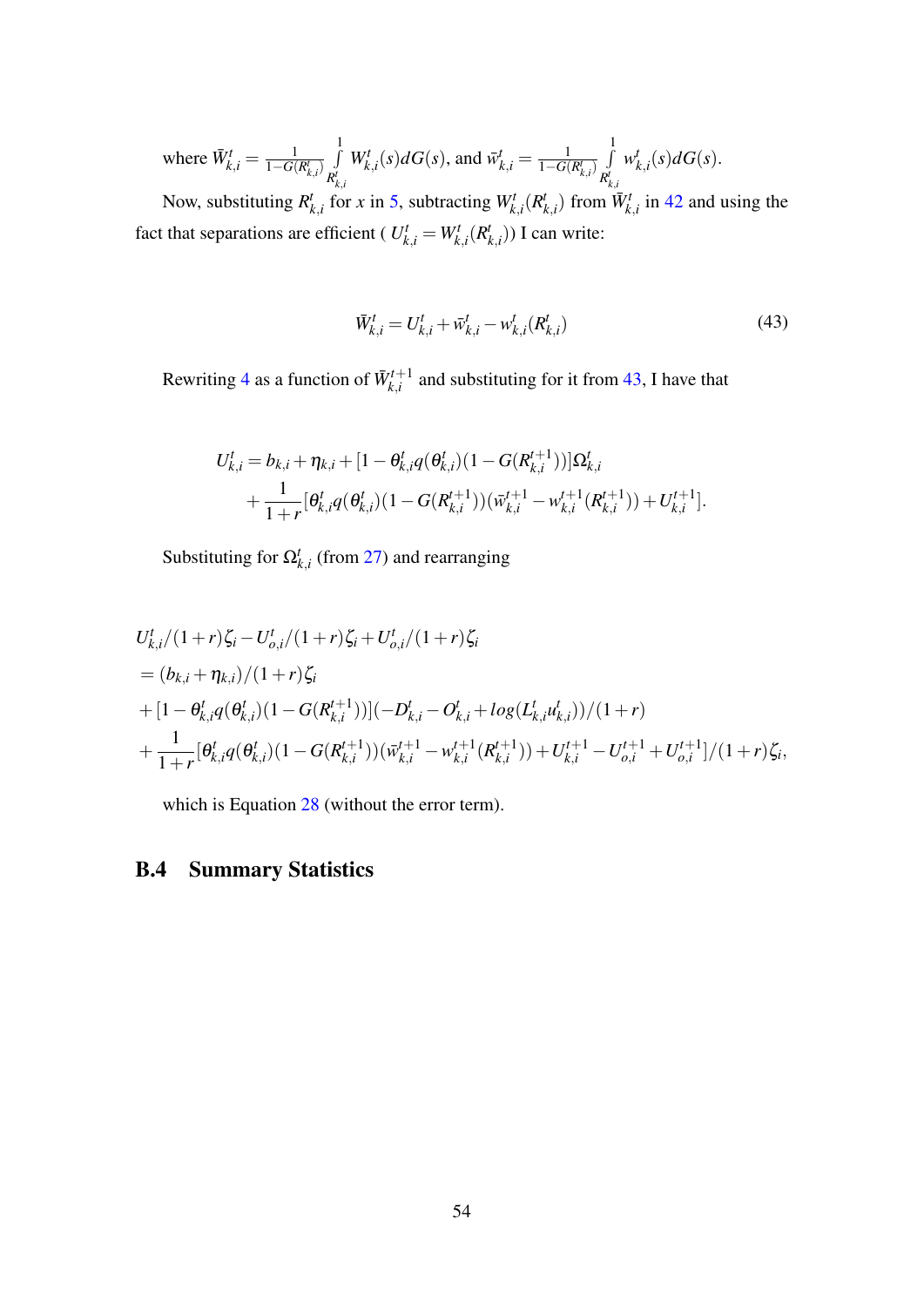<span id="page-54-0"></span>

|                               | Job Finding | Average | $5th$ Wage | $1^{st}$ Wage |
|-------------------------------|-------------|---------|------------|---------------|
|                               | Rate        | Wage    | Percentile | Percentile    |
| <b>Agriculture and Others</b> | 0.763       | 0.857   | 0.283      | 0.146         |
| Low-tech Manuf.               | 0.861       | 1.135   | 0.404      | 0.300         |
| Mid-tech Manuf.               | 0.838       | 1.137   | 0.419      | 0.308         |
| High-tech Manuf.              | 0.809       | 0.928   | 0.369      | 0.264         |
| Services                      | 0.856       | 0.980   | 0.317      | 0.171         |

Table 6: Summary Statistics

NOTES: Summary statistics for the sample of workers between 25 and 65 years of age for the period 1983-2002. Data is the CPS "March Supplement", obtained from IPUMS, aggregated up to the industry level. Wage is defined as workers annual earnings (total pre-tax wage and salary income) in year *t* (using the appropriate CPS weights). All variables are adjusted to real 1999 USD using the CPI-U provided by IPUMS. The average real wage in the sample is normalized to 1. The job finding rate is equivalent to job finding rate,  $\theta_{k,i}^{t} q(\theta_{k,i}^{t}) (1 - G(R_{k,i}^{t+1}))$  in my model.

#### Table 7: Movement across Sectors

<span id="page-54-1"></span>

|                        | Agriculture Low-tech Mid-tech High-tech Services |        |        |        |      |
|------------------------|--------------------------------------------------|--------|--------|--------|------|
|                        | and Others                                       | Manuf. | Manuf. | Manuf. |      |
| Agriculture and Others | 0.58                                             | 0.03   | 0.01   | 0.03   | 0.35 |
| Low-tech Manuf.        | 0.01                                             | 0.49   | 0.04   | 0.05   | 0.41 |
| Mid-tech Manuf.        | 0.02                                             | 0.11   | 0.43   | 0.05   | 0.40 |
| High-tech Manuf.       | 0.02                                             | 0.10   | 0.03   | 0.48   | 0.38 |
| Services               | 0.01                                             | 0.04   | 0.01   | 0.02   | 0.90 |

<span id="page-54-2"></span>NOTES: Table presents the average (over time) share of workers that move across sectors (row origin and column destination) for the sample of individuals between 25 and 65 years of age for the period 1983-2002. Data is the CPS "March Supplement", obtained from IPUMS, aggregated up to the industry level.

|                                                                           | Mean  | Min   | p25   | P50   | P75   | Max   |
|---------------------------------------------------------------------------|-------|-------|-------|-------|-------|-------|
| $\Delta_{t0/t}$ 7 Imports <sub>chi</sub><br>$\overline{Expenditive_{t0}}$ | 0.007 | 0.001 | 0.001 | 0.010 | 0.012 | 0.012 |
| $\Delta_{t0/t7} \frac{Impoints_{chi}}{Expenditure}$                       | 0.007 | 0.001 | 0.001 | 0.010 | 0.012 | 0.012 |

Table 8: Simulations Summary Stats: USA

<span id="page-54-3"></span>NOTES: Summary statistics for the full sample of individuals from years *t*1 to *t*7 using simulated data for USA workers employed in manufacturing industries in *t*0 following an unanticipated increase in Chinese productivity  $(A_k C_H N)$  of 9.8% and a fall in Chinese import and export costs (*dk*,*oCHN* and *dk*,*CHNi*) of 31.6% and 33%, respectively, in all sectors apart from Services in *t*1.

Table 9: Simulations Summary Stats: UK

|                                                                | Mean  | Min   | $p_{25}$ | P50                     | P75 | Max   |
|----------------------------------------------------------------|-------|-------|----------|-------------------------|-----|-------|
| $\Delta_{t0/t}$ 7 Imports <sub>chi</sub><br>$Expenditure_{t0}$ | 0.007 | 0.001 |          | 0.001 0.012 0.012       |     | 0.012 |
| $Imports_{chi}$<br>$\Delta t$ 0/t7 Expenditure                 | 0.007 | 0.001 |          | $0.001$ $0.012$ $0.012$ |     | 0.012 |

NOTES: Summary statistics for the full sample of individuals from years *t*1 to *t*7 using simulated data for UK workers employed in manufacturing industries in *t*0 following an unanticipated increase in Chinese productivity (*Ak*,*CHN*) of 9.8% and a fall in Chinese import and export costs ( $d_{k,oCHN}$  and  $d_{k,CHNi}$ ) of 31.6% and 33%, respectively, in all sectors apart from Services in *t*1.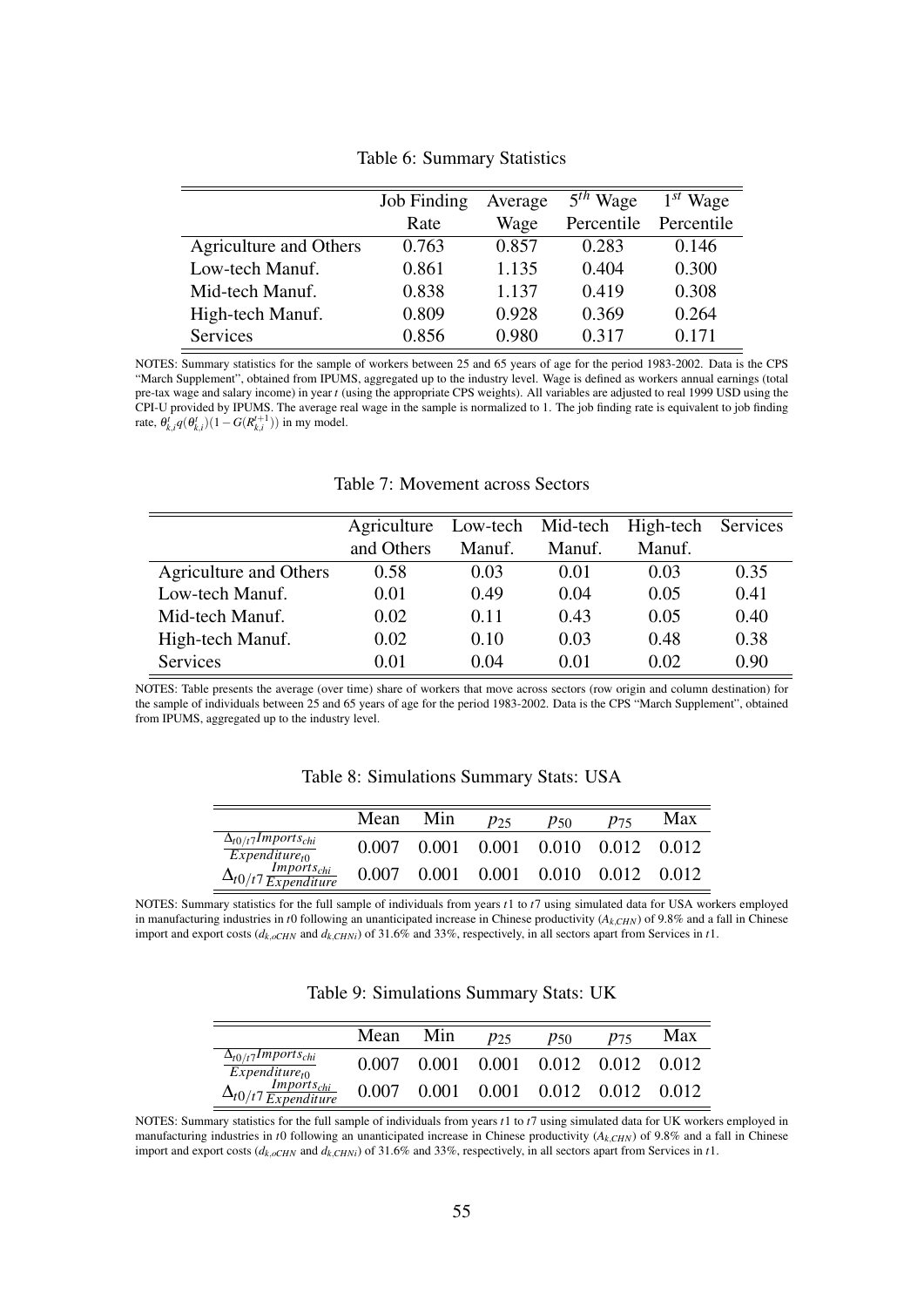# <span id="page-55-0"></span>B.5 Other Parameters

|                       | Agriculture | Low-tech | Mid-tech | High-tech | Services |
|-----------------------|-------------|----------|----------|-----------|----------|
|                       | and Others  | Manuf.   | Manuf.   | Manuf.    |          |
|                       |             |          |          |           |          |
| <b>Panel A: 2005</b>  |             |          |          |           |          |
| UK.                   | 1.00        | 1.23     | 1.59     | 1.33      | 1.22     |
| EU                    | 1.00        | 1.33     | 1.66     | 1.38      | 1.00     |
| <b>CHN</b>            | 1.00        | 1.16     | 1.69     | 1.22      | 0.92     |
| <b>USA</b>            | 1.00        | 1.00     | 1.00     | 1.00      | 1.00     |
| RoW Developed         | 1.00        | 1.60     | 1.83     | 2.13      | 1.29     |
| <b>RoW</b> Developing | 1.00        | 0.84     | 1.14     | 0.75      | 0.62     |
|                       |             |          |          |           |          |
| <b>Panel B: 2000</b>  |             |          |          |           |          |
| UK.                   | 1.00        | 1.11     | 1.41     | 1.23      | 1.02     |
| EU                    | 1.00        | 1.31     | 1.59     | 1.31      | 1.00     |
| <b>CHN</b>            | 1.00        | 1.09     | 1.59     | 0.97      | 0.82     |
| <b>USA</b>            | 1.00        | 1.00     | 1.00     | 1.00      | 1.00     |
| RoW Developed         | 1.00        | 1.62     | 1.89     | 2.03      | 1.37     |
| RoW Developing        | 1.00        | 0.76     | 1.10     | 0.70      | 0.59     |

Table 10: Productivity (*A t k*,*i* )

NOTES: "Revealed productivity" measure,  $A_{k,i}^t$ , for different countries and sectors, obtained as  $exp[(\chi_{k,o}^{t_0}+t*\chi_{k,o})/\lambda]$ , where  $(\chi_{k,o}^{t_0}+t*\chi_{k,o})/2$  $t * \chi_{k,o}$ ) are estimates from Equation [24](#page-24-1) and  $\lambda$  is the estimate of trade elasticity obtained from Equation [23](#page-22-0) and shown in Table [1,](#page-24-0) column 4. Bilateral trade data from 2005 and 2000 obtained from WIOD and GGDC datasets.

*EU*: Austria, Belgium, Bulgaria, Cyprus, Czech Republic, Denmark, Estonia, Finland, France, Germany, Hungary, Greece, Ireland, Italy, Latvia, Lithuania, Luxembourg, Malta, Netherlands, Portugal, Poland, Romania, Slovak Republic, Slovenia, Spain and Sweden. *RoW Developed*: Australia, Canada, Japan, Korea (south) and Taiwan.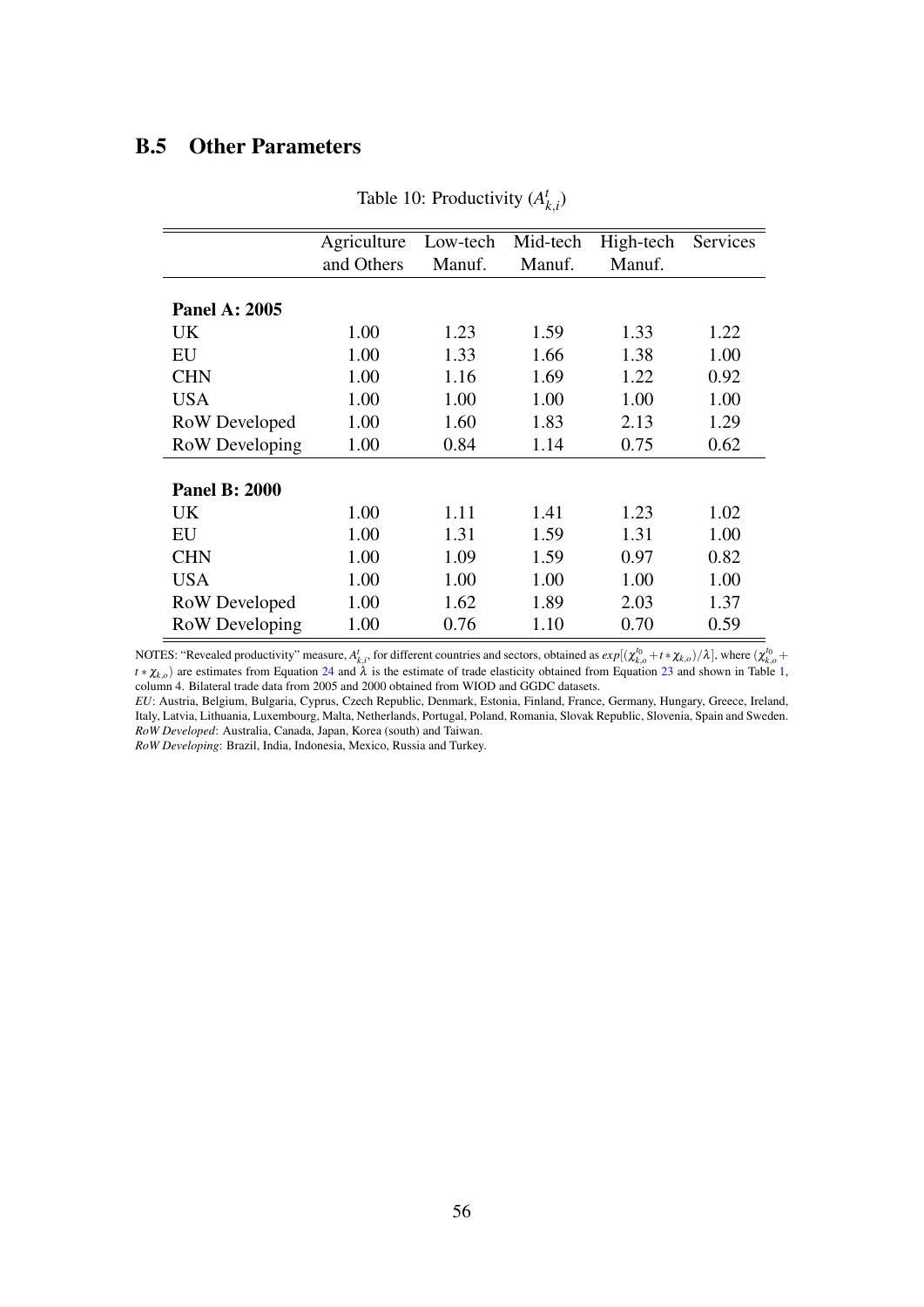|                           | Agriculture | Low-tech | Mid-tech | High-tech | Services |
|---------------------------|-------------|----------|----------|-----------|----------|
|                           | and Others  | Manuf.   | Manuf.   | Manuf.    |          |
|                           |             |          |          |           |          |
| Panel A: $\beta_{k,i}$    |             |          |          |           |          |
| <b>UK</b>                 | 0.685       | 0.666    | 0.688    | 0.692     | 0.736    |
| EU                        | 0.769       | 0.791    | 0.808    | 0.823     | 0.850    |
| <b>CHN</b>                | 0.684       | 0.702    | 0.712    | 0.720     | 0.713    |
| <b>USA</b>                | 0.657       | 0.644    | 0.655    | 0.665     | 0.696    |
| RoW Developed             | 0.737       | 0.764    | 0.764    | 0.787     | 0.805    |
| RoW Developing            | 0.662       | 0.672    | 0.681    | 0.688     | 0.695    |
|                           |             |          |          |           |          |
| <b>Panel B:</b> $m_{k,i}$ |             |          |          |           |          |
| UK                        | 0.574       | 0.574    | 0.574    | 0.574     | 0.574    |
| EU                        | 0.572       | 0.572    | 0.572    | 0.572     | 0.572    |
| <b>CHN</b>                | 0.575       | 0.575    | 0.575    | 0.575     | 0.575    |
| <b>USA</b>                | 0.580       | 0.580    | 0.580    | 0.580     | 0.580    |
| RoW Developed             | 0.572       | 0.572    | 0.572    | 0.572     | 0.572    |
| RoW Developing            | 0.579       | 0.579    | 0.579    | 0.579     | 0.579    |
|                           |             |          |          |           |          |
| Panel C: $b_{k,i}$        |             |          |          |           |          |
| UK                        | 0.529       | 0.530    | 0.529    | 0.529     | 0.528    |
| EU                        | 0.503       | 0.500    | 0.500    | 0.498     | 0.499    |
| <b>CHN</b>                | 0.527       | 0.529    | 0.529    | 0.529     | 0.529    |
| <b>USA</b>                | 0.541       | 0.540    | 0.540    | 0.539     | 0.543    |
| RoW Developed             | 0.512       | 0.510    | 0.510    | 0.509     | 0.509    |
| RoW Developing            | 0.530       | 0.535    | 0.534    | 0.534     | 0.534    |

<span id="page-56-0"></span>Table 11: Labor Share ( $\beta_{k,i}$ ), Matching Efficiency ( $m_{k,i}$ ), and Unemployment Benefit  $(b_{k,i})$ 

NOTES: Calibrated labor shares,  $β_{k,i}$ , matching efficiencies,  $m_{k,i}$ , and unemployment benefits,  $b_{k,i}$ , for different countries and sectors. Data obtained from the WIOD, WIOD - Socio Economic Accounts databases, together with unemployment data by country from the Bureau of Labor Statistics (for the USA) and from the International Labour Organization (for the remaining countries). I match trade shares ( $\pi_{k,oi}$ ), expenditure shares ( $\mu_{k,o}$ ), unemployment rates ( $u_{k,o}$ , assuming they are equal across sectors within a country), total production values  $(Y_{k,o}^t)$  and labor force  $(L_{k,o}^t)$  per country-sector pairs to their observed values in 2005.

*EU*: Austria, Belgium, Bulgaria, Cyprus, Czech Republic, Denmark, Estonia, Finland, France, Germany, Hungary, Greece, Ireland, Italy, Latvia, Lithuania, Luxembourg, Malta, Netherlands, Portugal, Poland, Romania, Slovak Republic, Slovenia, Spain and Sweden. *RoW Developed*: Australia, Canada, Japan, Korea (south) and Taiwan.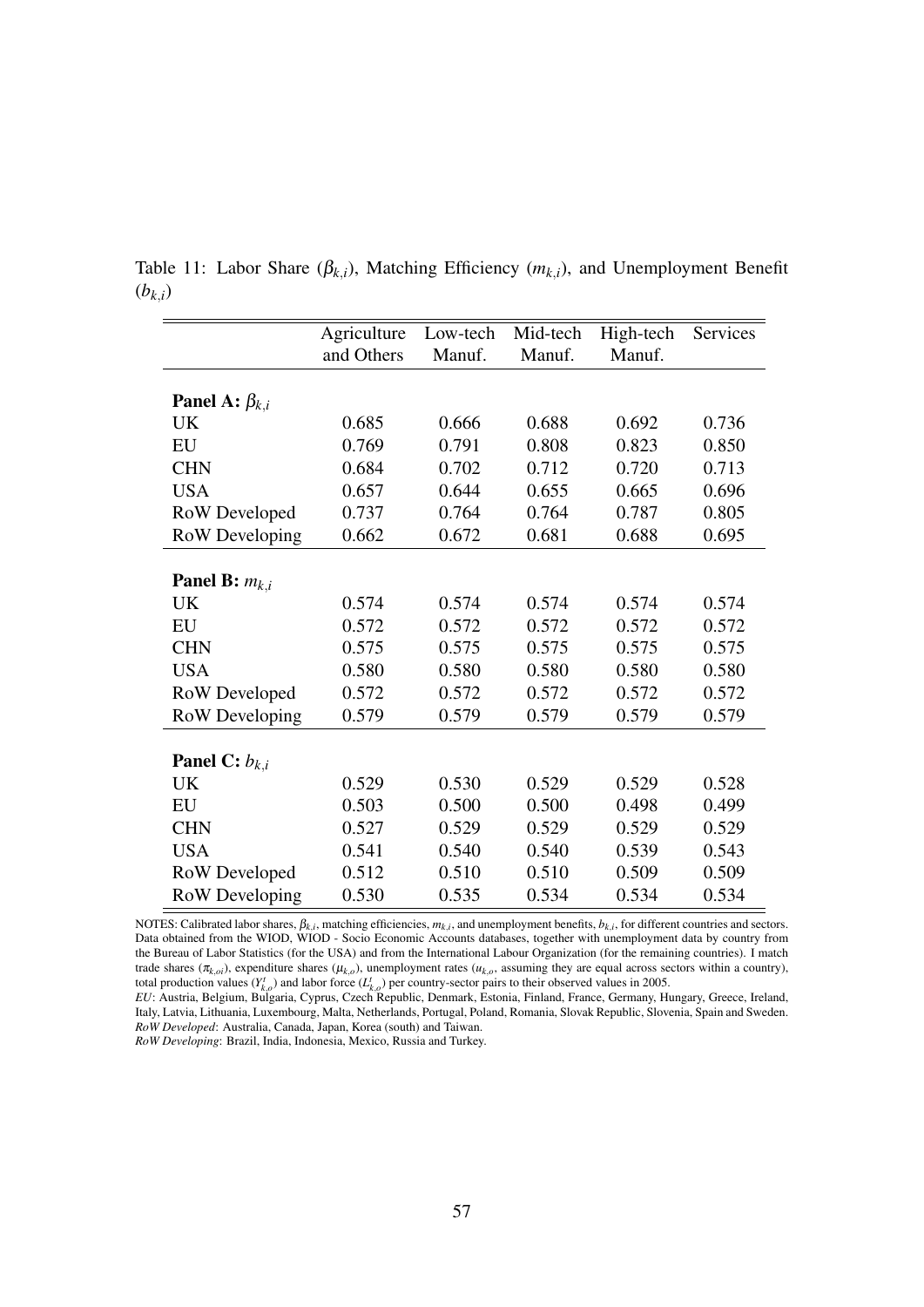|                              | Agriculture | Low-tech  | Mid-tech  | High-tech | Services  |
|------------------------------|-------------|-----------|-----------|-----------|-----------|
|                              | and Others  | Manuf.    | Manuf.    | Manuf.    |           |
|                              |             |           |           |           |           |
| Panel A: $\kappa_{k,i}$      |             |           |           |           |           |
| UK                           | 0.061       | 0.064     | 0.060     | 0.059     | 0.051     |
| EU                           | 0.045       | 0.040     | 0.037     | 0.034     | 0.029     |
| <b>CHN</b>                   | 0.061       | 0.057     | 0.055     | 0.054     | 0.055     |
| <b>USA</b>                   | 0.066       | 0.068     | 0.066     | 0.064     | 0.058     |
| RoW Developed                | 0.051       | 0.046     | 0.046     | 0.041     | 0.038     |
| <b>RoW</b> Developing        | 0.065       | 0.063     | 0.061     | 0.060     | 0.058     |
|                              |             |           |           |           |           |
| <b>Panel B:</b> $\eta_{k,i}$ |             |           |           |           |           |
| UK                           | $-26.473$   | $-31.551$ | $-32.317$ | $-31.341$ | $-17.365$ |
| EU                           | $-10.857$   | $-25.235$ | $-21.006$ | $-32.949$ | $-14.399$ |
| <b>CHN</b>                   | $-1.303$    | $-29.234$ | $-19.603$ | $-49.939$ | $-9.515$  |
| <b>USA</b>                   | $-22.975$   | $-27.405$ | $-26.739$ | $-31.837$ | $-12.273$ |
| RoW Developed                | $-12.322$   | $-44.895$ | $-30.519$ | $-49.176$ | $-16.868$ |
| <b>RoW</b> Developing        | $-1.001$    | $-23.393$ | $-13.739$ | $-41.130$ | $-10.763$ |
|                              |             |           |           |           |           |
| Panel C: $\mu_{k,i}$         |             |           |           |           |           |
| UK                           | 0.033       | 0.066     | 0.057     | 0.055     | 0.787     |
| EU                           | 0.024       | 0.086     | 0.070     | 0.143     | 0.677     |
| <b>CHN</b>                   | 0.046       | 0.120     | 0.143     | 0.245     | 0.446     |
| <b>USA</b>                   | 0.058       | 0.074     | 0.062     | 0.088     | 0.717     |
| RoW Developed                | 0.033       | 0.112     | 0.054     | 0.153     | 0.649     |
| <b>RoW</b> Developing        | 0.081       | 0.104     | 0.132     | 0.026     | 0.657     |

<span id="page-57-0"></span>Table 12: Vacancy Cost  $(\kappa_{k,i})$ , Preference Parameter  $(\eta_{k,i})$  and Expenditure Share  $(\mu_{k,i})$ 

NOTES: Calibrated vacancy costs,  $\kappa_{k,i}$ , preference parameters,  $\eta_{k,i}$ , and expenditure shares,  $\mu_{k,i}$ , for different countries and sectors. Data obtained from the WIOD, WIOD - Socio Economic Accounts databases, together with unemployment data by country from the Bureau of Labor Statistics (for the USA) and from the International Labour Organization (for the remaining countries). I match trade shares ( $\pi_{k,oi}$ ), expenditure shares ( $\mu_{k,o}$ ), unemployment rates ( $\mu_{k,o}$ , assuming they are equal across sectors within a country), total production values  $(Y_{k,o}^t)$  and labor force  $(L_{k,o}^t)$  per country-sector pairs to their observed values in 2005.

*EU*: Austria, Belgium, Bulgaria, Cyprus, Czech Republic, Denmark, Estonia, Finland, France, Germany, Hungary, Greece, Ireland, Italy, Latvia, Lithuania, Luxembourg, Malta, Netherlands, Portugal, Poland, Romania, Slovak Republic, Slovenia, Spain and Sweden. *RoW Developed*: Australia, Canada, Japan, Korea (south) and Taiwan.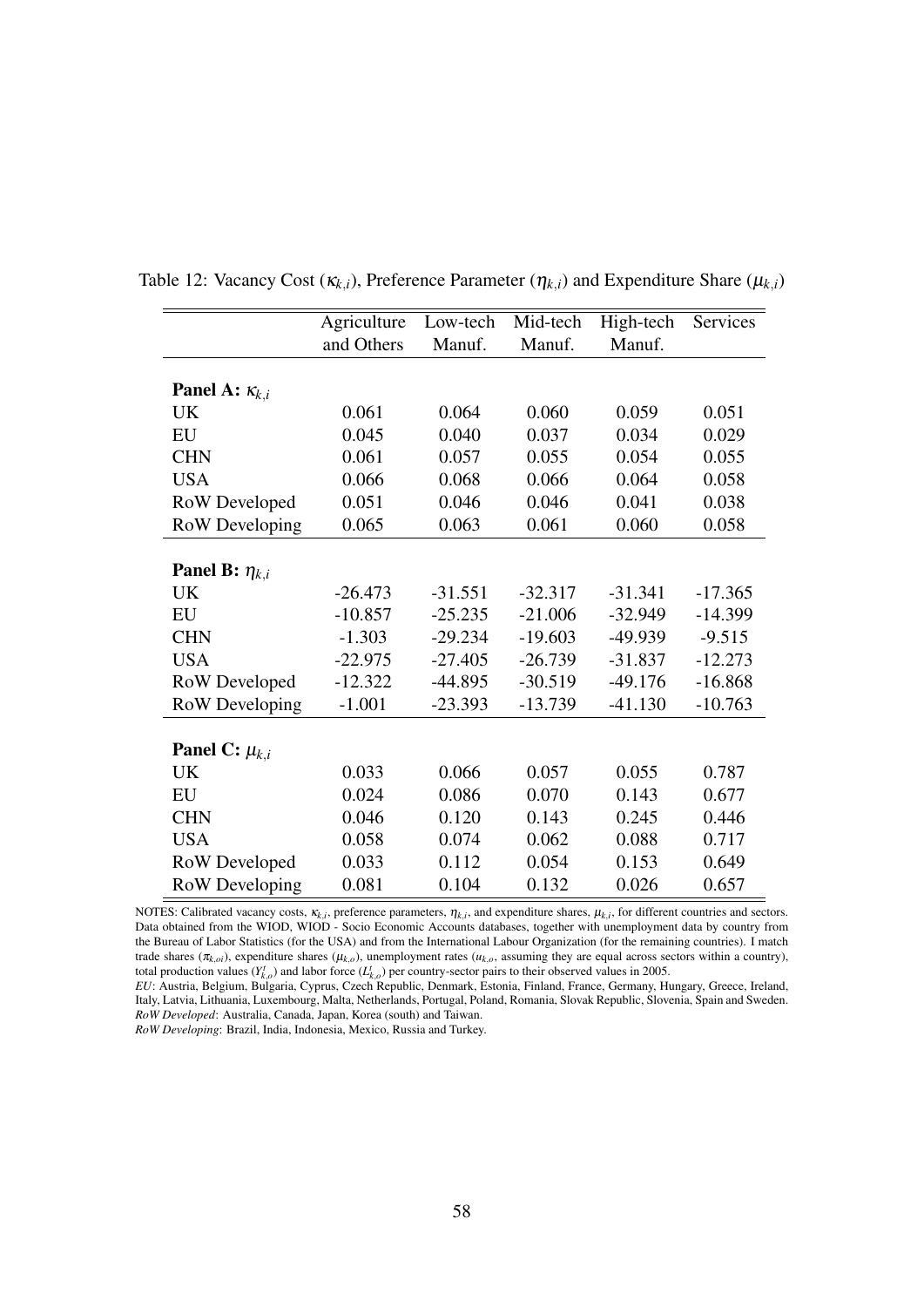<span id="page-58-0"></span>

| Parameter | Description                                                                  | Value                        | How was the Parameter Obtained                                                                                                                                                                                                                                                                                                                                      | Country-Specific Sector-Specific |                             |
|-----------|------------------------------------------------------------------------------|------------------------------|---------------------------------------------------------------------------------------------------------------------------------------------------------------------------------------------------------------------------------------------------------------------------------------------------------------------------------------------------------------------|----------------------------------|-----------------------------|
|           | Trade Elasticity                                                             | 4.172                        | Estimated (see Table 1)                                                                                                                                                                                                                                                                                                                                             | $\frac{1}{2}$                    | $\frac{1}{2}$               |
|           | Countries' Productivity Shifter                                              | See Table 10                 | Estimated                                                                                                                                                                                                                                                                                                                                                           | Yes                              | Yes                         |
|           | Variance of Workers' Preference                                              | See Table 3 and notes below  | Estimated for the USA and replicated to other countries                                                                                                                                                                                                                                                                                                             | Yes                              | $\overset{\circ}{\text{z}}$ |
|           | Labor Mobility Costs                                                         | See Table 2 and notes below  | Estimated for the USA and replicated to other countries                                                                                                                                                                                                                                                                                                             | Yes                              | Yes                         |
|           | Trade Costs                                                                  | See Table 12 and notes below | Calibrated                                                                                                                                                                                                                                                                                                                                                          | Yes                              | Yes                         |
|           | Expenditure Share on a Sector                                                | See Table 11                 | Calibrated                                                                                                                                                                                                                                                                                                                                                          | Yes                              | Yes                         |
|           | Workers' preference common term                                              | See Table 12                 | Calibrated                                                                                                                                                                                                                                                                                                                                                          | Yes                              | Yes                         |
|           | Cost of Posting Vacancies                                                    | See Table 12                 | Calibrated                                                                                                                                                                                                                                                                                                                                                          | Yes                              | Yes                         |
|           | Matching Function Elasticity                                                 | 0.305                        | Calibrated                                                                                                                                                                                                                                                                                                                                                          | $\frac{1}{2}$                    | $\tilde{\mathsf{z}}$        |
|           | Matching Function Efficiency                                                 | See Table 11                 | Calibrated                                                                                                                                                                                                                                                                                                                                                          | Yes                              | $\frac{1}{2}$               |
|           | Unemployment Benefits                                                        | See Table 11                 | Calibrated                                                                                                                                                                                                                                                                                                                                                          | Yes                              | Yes                         |
|           | Labor Share of the Surplus of the Match                                      | See Table 11                 | Calibrated                                                                                                                                                                                                                                                                                                                                                          | Yes                              | Yes                         |
|           | Annual Interest Rate                                                         | 0.031                        | Based on Artuc, Chaudhuri, and McLaren (2010)                                                                                                                                                                                                                                                                                                                       | $\mathsf{\hat{z}}$               | $\tilde{\mathsf{z}}$        |
|           | NOTES: Parameter values used in the main counterfactual. $\zeta_i = 0.202$ , |                              | and $C_{k}$ , 's are expressed as multiples of averages of income per capita in each country in the initial equilibrium. $\delta = 0.305$ . Trade costs and<br>other unobserved components that drive trade (such as unobserved quality of products) are calibrated such that trade flows match WIOD data in 2005, but the two terms cannot be separately observed. |                                  |                             |

| $\frac{1}{2}$<br>$2 + 2 + 2 = 2$<br>ζ                 |
|-------------------------------------------------------|
| ֧֧֧֧֧֧֧֧֧֛֧֛֚֚֚֚֚֚֚֚֚֚֚֚֚֚֚֚֚֚֚֚֚֚֚֝֓֝֓֝֓֝֓֝֓֝֓֓<br>i |
| AT ME DAN 1100 IL STATION<br>i                        |
| $\mathfrak{c}$<br>ì                                   |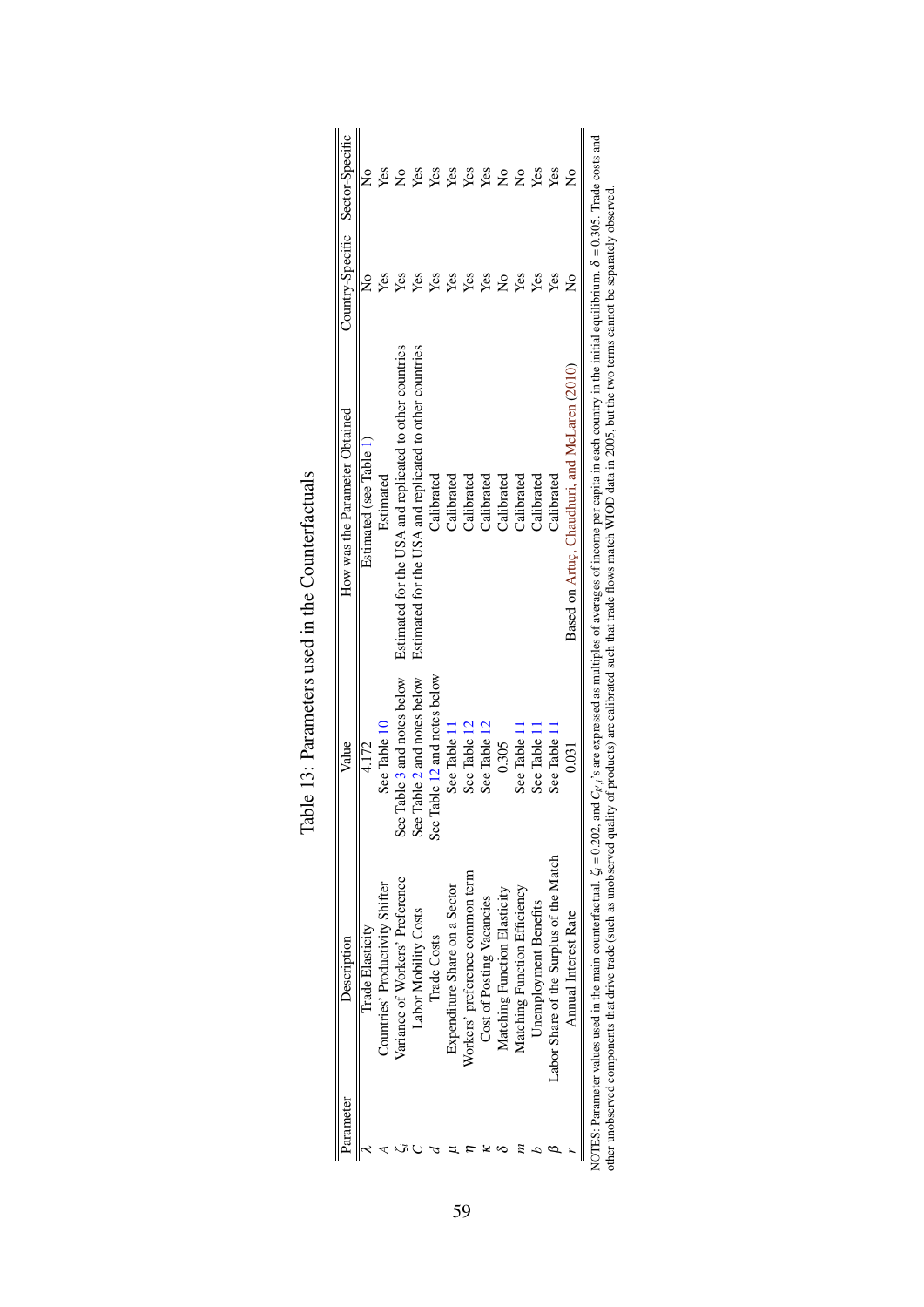# Appendix C - Other Results

# C.1 Real Consumption - Preliminary Analysis

<span id="page-59-0"></span>

Figure 9: Trade Cost Shock - Steady State Changes by Country

NOTES: Figures show relative real consumption values across steady states after trade costs decrease from  $d_{k,CU} = d_{k,UC} = 1.05$ at time *T*0 to  $d_{k,UC} = d_{k,UC} = 1$  at time *T* in the agricultural and manufacturing sectors in both countries for different values of parameters in country *U*. The solid line presents relative real consumption for country *U*, while the dashed line presents the equivalent measure for country *C*. The yellow dotted line shows relative real consumption values between the two countries at time *T*. The service sector has high trade costs ( $d_{k,CU} = d_{k,UC} = 2$ ) and all countries/sectors have the same aggregate productivity parameter  $(A_{k,o} = 1)$ . The panels consider this exercise for distinct values of four parameters of country *U*. Panel (a) average of  $C_{kk',U}$  over sectors; Panel (b)  $\zeta_U$ ; Panel (c)  $m_U$ ; Panel (d) average of  $b_{k,U}$  over sectors.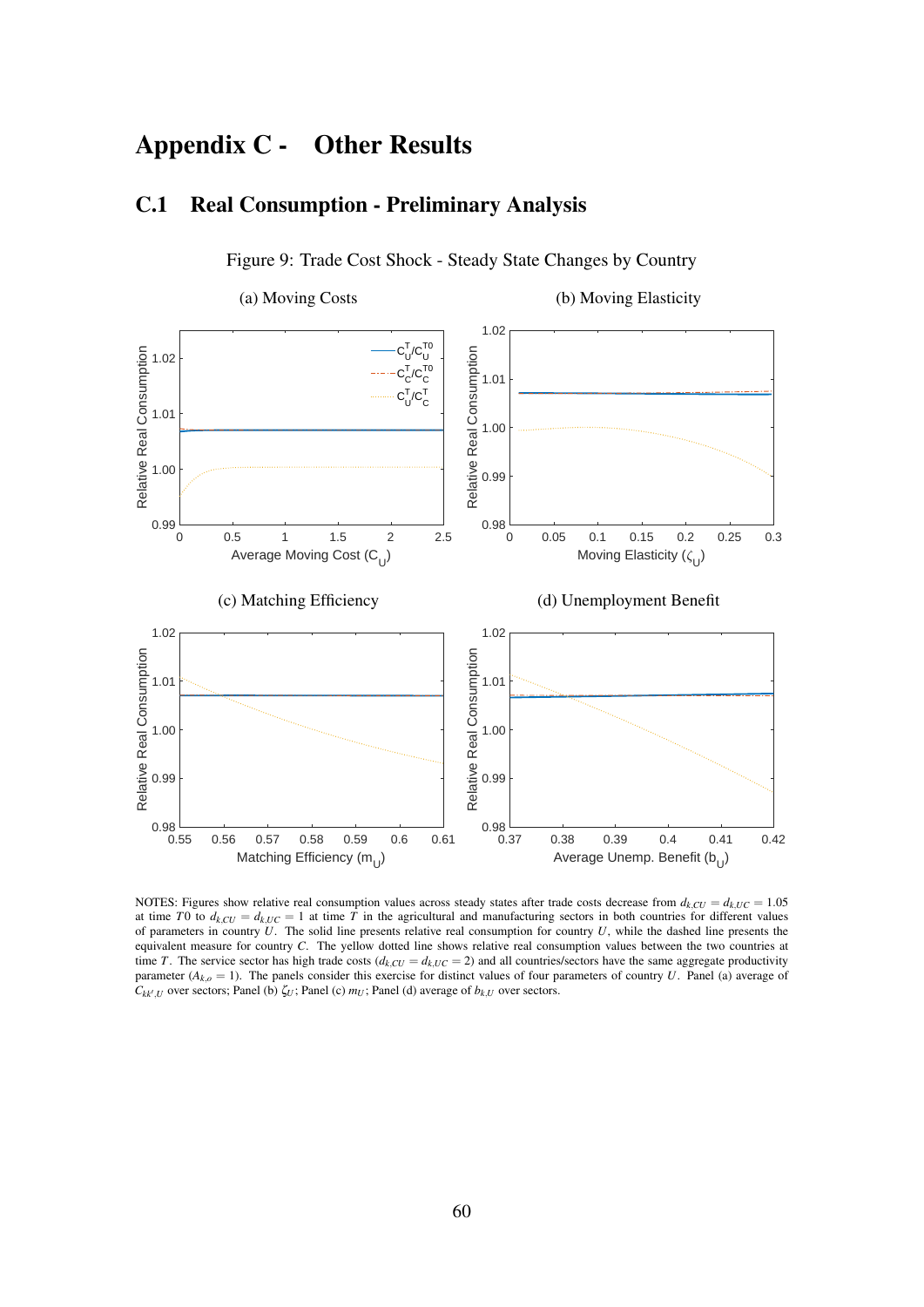<span id="page-60-0"></span>

Figure 10: Productivity Shock - Steady State Changes by Country

(a) Moving Costs

(b) Moving Elasticity

NOTES: Figures show relative real consumption values across steady states after productivity rises from *Ak*,*<sup>C</sup>* = 0.95 at time *T*0 to  $A_{k,C} = 1$  at time *T* in the agricultural and manufacturing sectors in country *C* for different values of parameters in country *U*. The solid line presents relative real consumption for country *U*, while the dashed line presents the equivalent measure for country *C*. The yellow dotted line shows relative real consumption values between the two countries at time *T*. The service sector has high trade costs ( $d_{k,CU} = d_{k,UC} = 2$ ) and the other sectors have free trade ( $d_{k,CU} = d_{k,UC} = 1$ ). All countries/sectors have the same aggregate productivity parameter  $(A_{k,o} = 1)$  at time *T*. The panels consider this exercise for distinct values of four parameters of country *U*. Panel (a) average of  $C_{kk',U}$  over sectors; Panel (b)  $\zeta_U$ ; Panel (c)  $m_U$ ; Panel (d) average of  $b_{k,U}$  over sectors.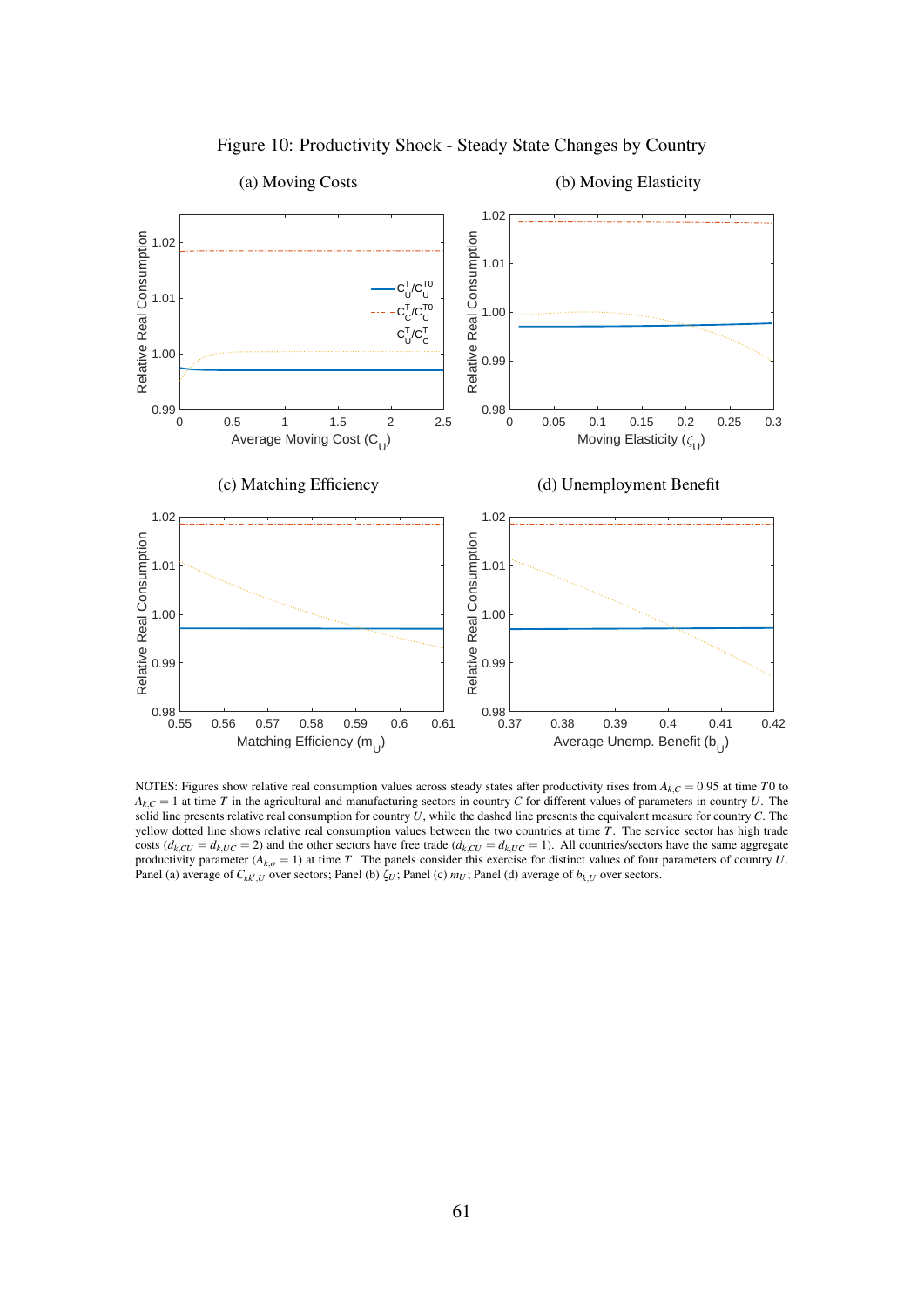# <span id="page-61-0"></span>C.2 Real Consumption and Employment - Counterfactuals

(a) World Real Consumption



#### Figure 11: Real Consumption

(b) China Real Consumption

NOTES: Transition path of real consumption per country relative to the initial steady state equilibrium following an unanticipated increase in Chinese productivity ( $A_k$ <sub>*CHN*</sub>) of 9.8% and a fall in Chinese import and export costs ( $d_k$ <sub>*oCHN*</sub> and  $d_k$ <sub>*CHNi*</sub>) of 31.6% and 33%, respectively, in all sectors apart from Services.

*EU*: Austria, Belgium, Bulgaria, Cyprus, Czech Republic, Denmark, Estonia, Finland, France, Germany, Hungary, Greece, Ireland, Italy, Latvia, Lithuania, Luxembourg, Malta, Netherlands, Portugal, Poland, Romania, Slovak Republic, Slovenia, Spain and Sweden. *RoW Developed*: Australia, Canada, Japan, Korea (south) and Taiwan. *RoW Developing*: Brazil, India, Indonesia, Mexico, Russia and Turkey.

Figure 12: Employment

<span id="page-61-1"></span>

NOTES: Transition paths of labor forces per country relative to the initial steady state equilibrium following an unanticipated increase in Chinese productivity ( $A_k$ <sub>CHN</sub>) of 9.8% and a fall in Chinese import and export costs ( $d_{k,oCHN}$  and  $d_k$ <sub>CHNi</sub>) of 31.6% and 33%, respectively, in all sectors apart from Services.

*EU*: Austria, Belgium, Bulgaria, Cyprus, Czech Republic, Denmark, Estonia, Finland, France, Germany, Hungary, Greece, Ireland, Italy, Latvia, Lithuania, Luxembourg, Malta, Netherlands, Portugal, Poland, Romania, Slovak Republic, Slovenia, Spain and Sweden. *RoW Developed*: Australia, Canada, Japan, Korea (south) and Taiwan.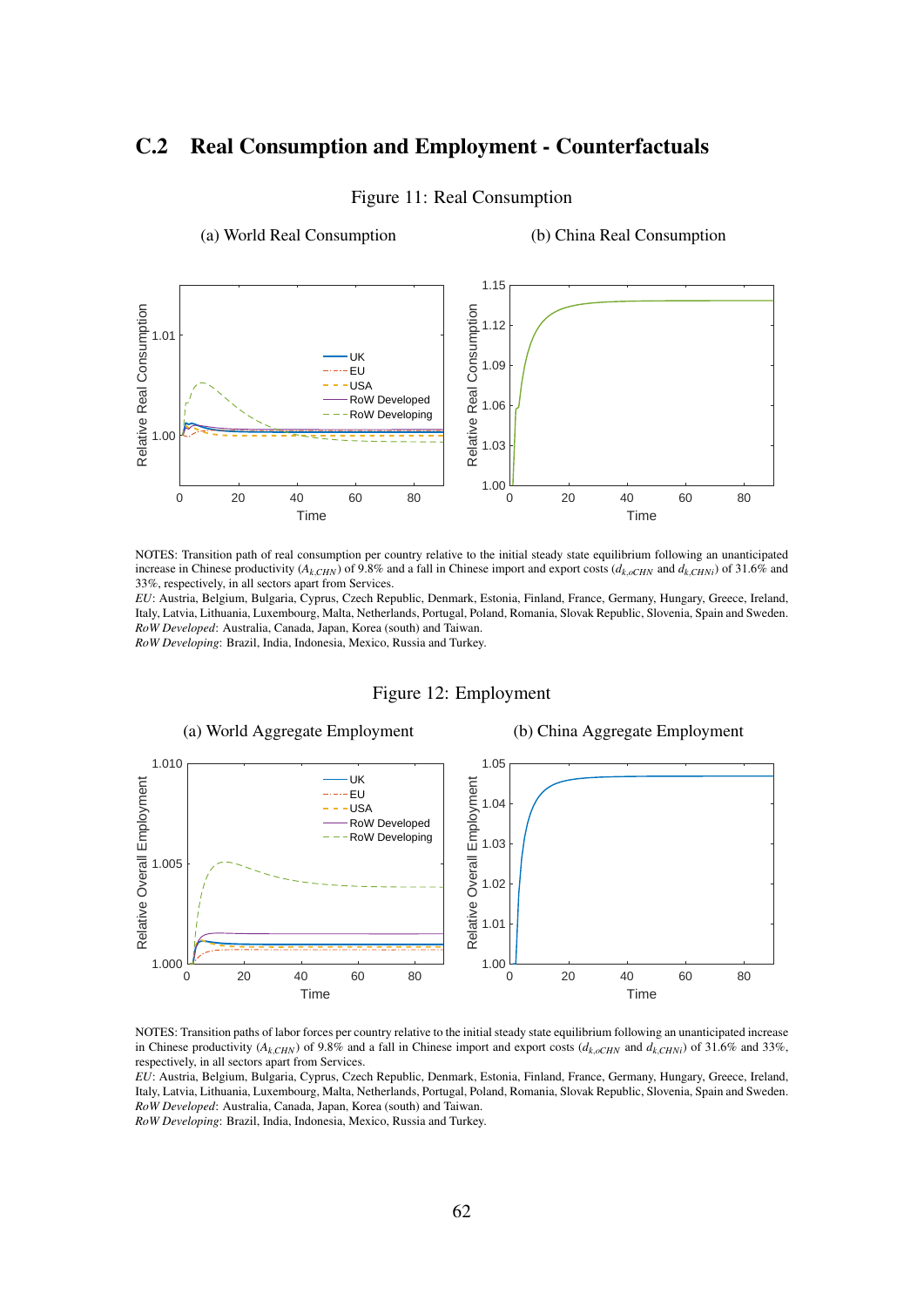# C.3 Robustness to Parameter Changes

<span id="page-62-0"></span>

Figure 13: Change in parameter:  $\lambda = 1.877$ 

NOTES: Transition paths following an unanticipated increase in Chinese productivity (*Ak*,*CHN*) of 9.8% and a fall in Chinese import and export costs ( $d_{k, oCHN}$  and  $d_{k, CHNi}$ ) of 31.6% and 33%, respectively, in all sectors apart from Services. Legends of Panels A and B can be found in Panel A. Legends of Panels C and D can be found in Panel D.

*EU*: Austria, Belgium, Bulgaria, Cyprus, Czech Republic, Denmark, Estonia, Finland, France, Germany, Hungary, Greece, Ireland, Italy, Latvia, Lithuania, Luxembourg, Malta, Netherlands, Portugal, Poland, Romania, Slovak Republic, Slovenia, Spain and Sweden. *RoW Developed*: Australia, Canada, Japan, Korea (south) and Taiwan.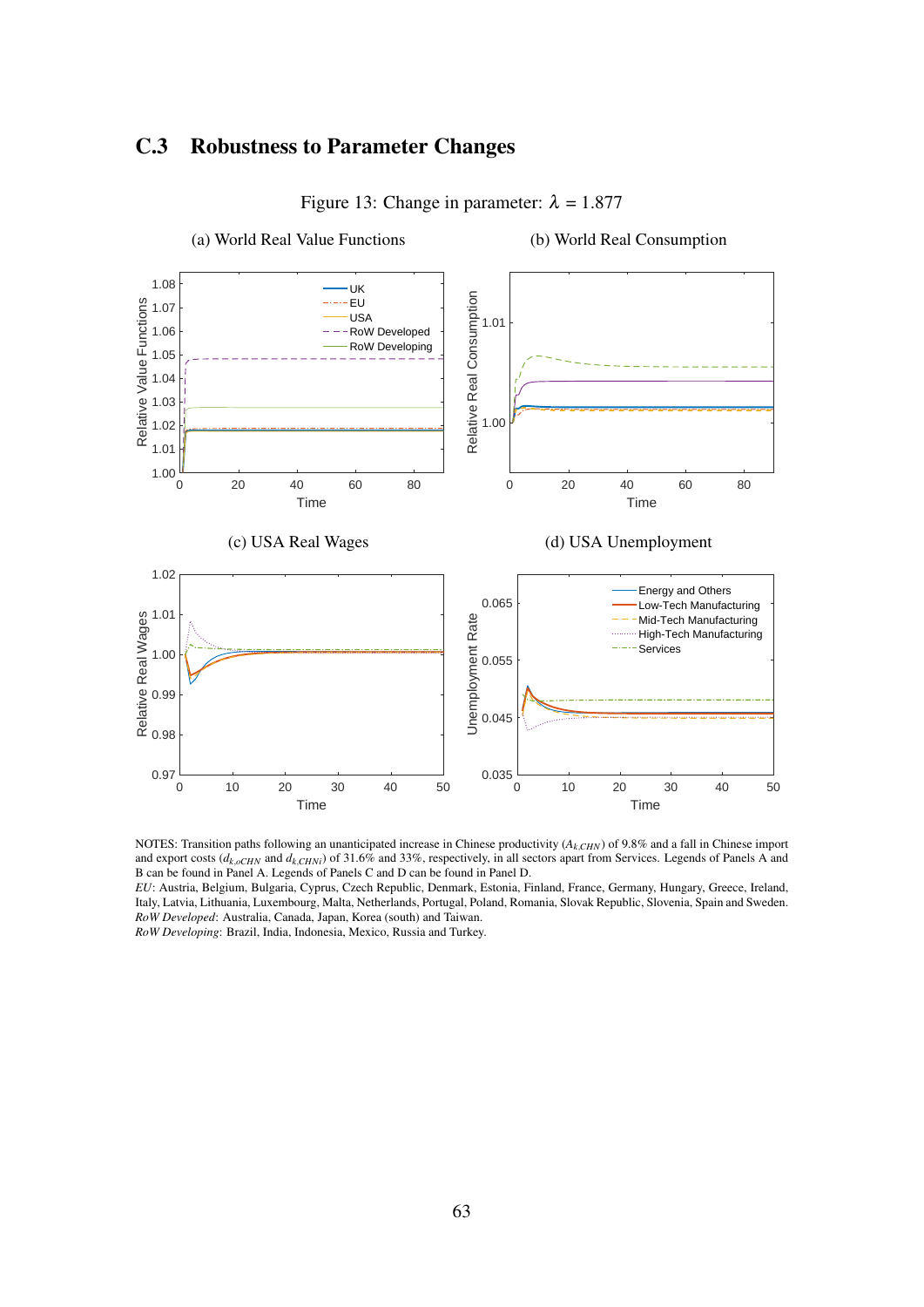<span id="page-63-0"></span>

Figure 14: Change in parameter:  $1/\zeta_i = 5.641$ 

# (a) World Real Value Functions

#### (b) World Real Consumption

NOTES: Transition paths following an unanticipated increase in Chinese productivity ( $A_{k,CHN}$ ) of 9.8% and a fall in Chinese import and export costs ( $d_{k,oCHN}$  and  $d_{k,CHNi}$ ) of 31.6% and 33%, respectively, in all sectors apart from Services. Legends of Panels A and B can be found in Panel A. Legends of Panels C and D can be found in Panel D.

*EU*: Austria, Belgium, Bulgaria, Cyprus, Czech Republic, Denmark, Estonia, Finland, France, Germany, Hungary, Greece, Ireland, Italy, Latvia, Lithuania, Luxembourg, Malta, Netherlands, Portugal, Poland, Romania, Slovak Republic, Slovenia, Spain and Sweden. *RoW Developed*: Australia, Canada, Japan, Korea (south) and Taiwan. *RoW Developing*: Brazil, India, Indonesia, Mexico, Russia and Turkey.